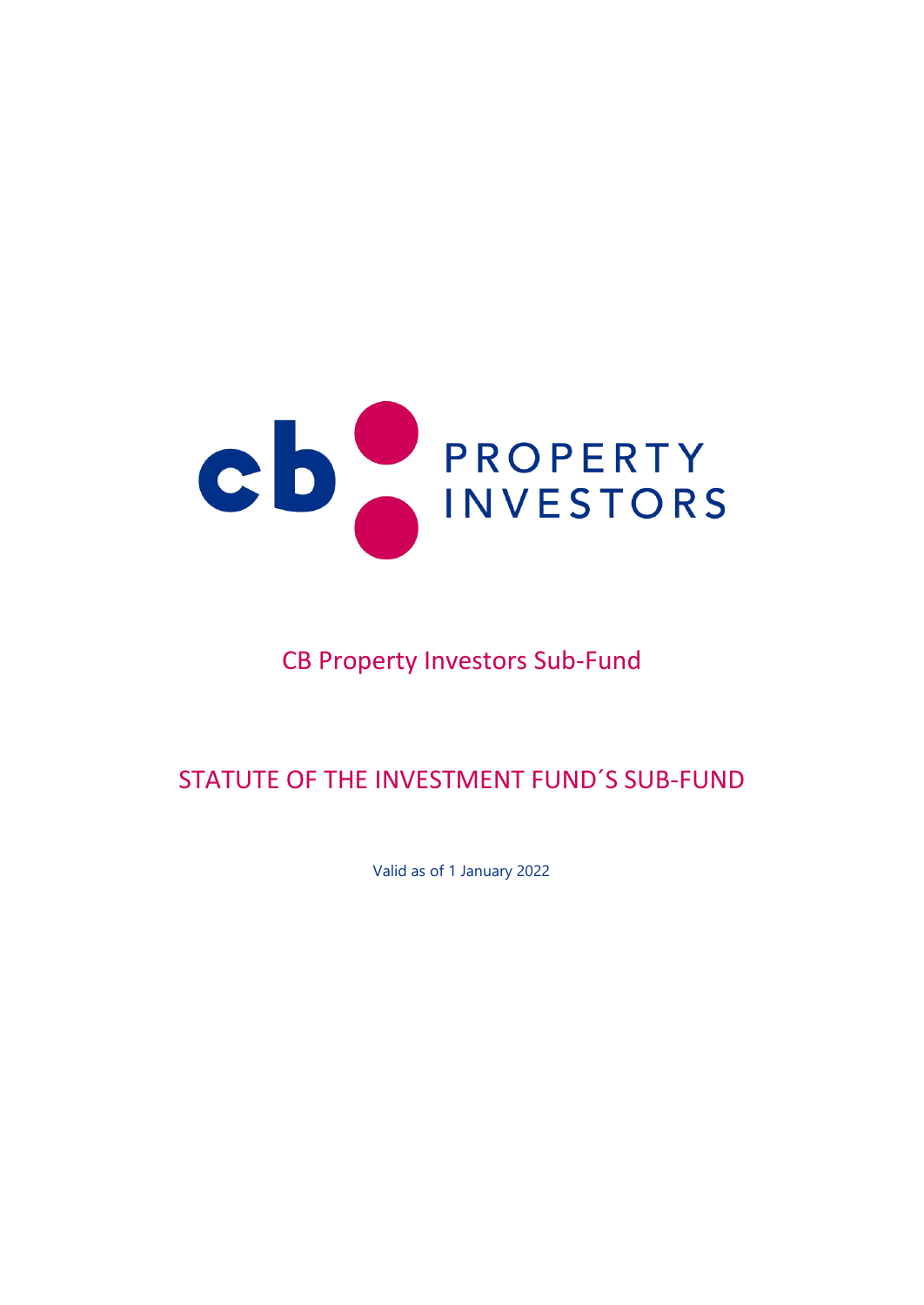# **TABLE OF CONTENTS**

| 2  |                                                                                                |
|----|------------------------------------------------------------------------------------------------|
| 3  |                                                                                                |
| 4  |                                                                                                |
| 5  |                                                                                                |
| 6  |                                                                                                |
| 7  |                                                                                                |
| 8  |                                                                                                |
| 9  |                                                                                                |
| 10 | SUB-FUND MANAGEMENT PRINCIPLES AND INFORMATION ABOUT THE PAYMENT OF PROFIT SHARE OR SUB-FUND'S |
| 11 |                                                                                                |
| 12 | INFORMATION ABOUT FEES CHARGED TO INVESTORS AND COSTS PAID FROM THE SUB-FUND'S ASSETS30        |
| 13 |                                                                                                |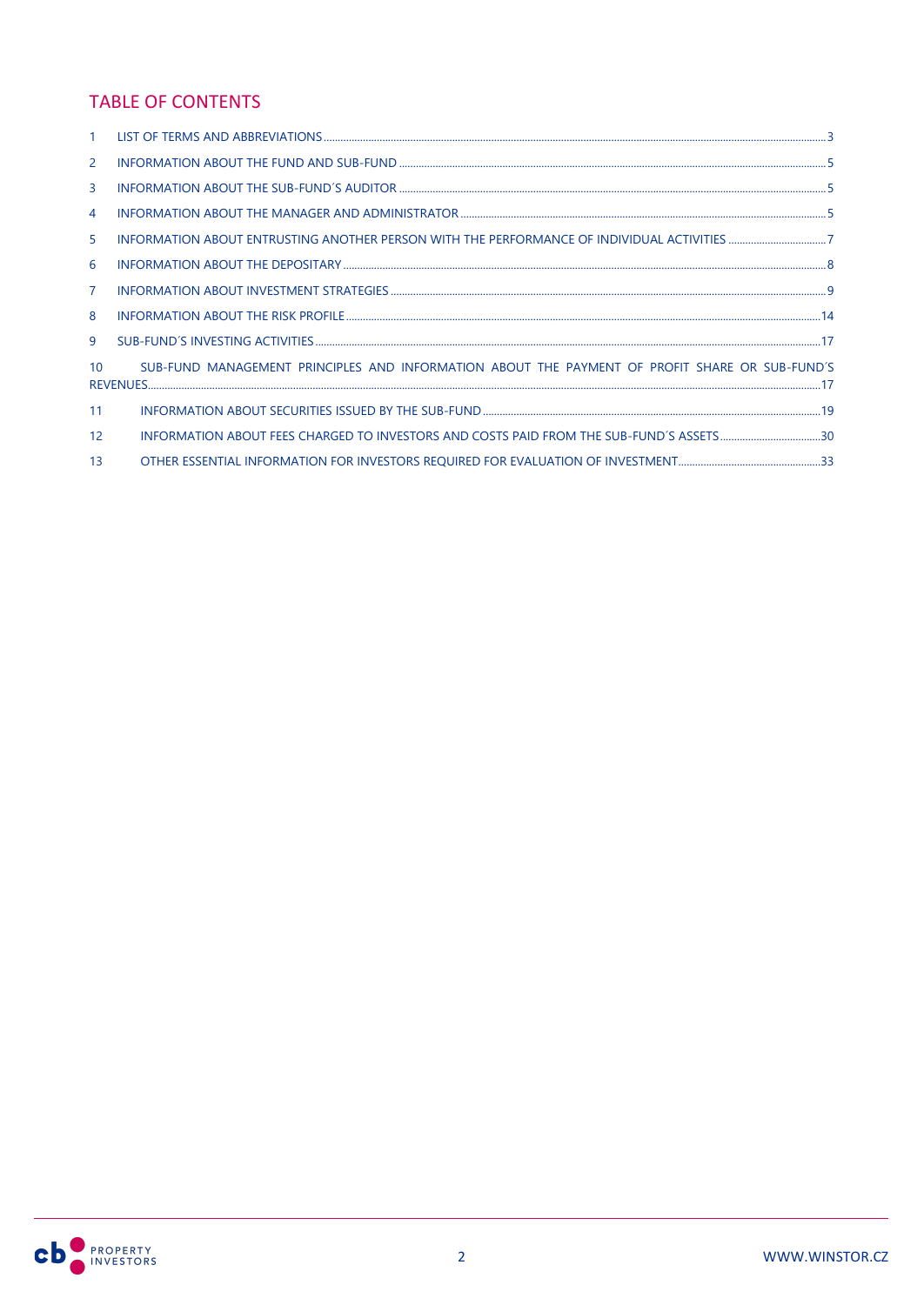# <span id="page-2-0"></span>1 LIST OF TERMS AND ABBREVIATIONS

Unless otherwise indicated by the Statute, the following terms and abbreviations have the following meaning:

**Administrator** – Winstor investiční společnost a.s., located at Plzeňská 345/5, 150 00 Prague 5, Company Registration No. 083 15 868, a company entered in the Commercial Register at the Municipal Court in Prague, Section B, File 24543.

**Shareholder** – each shareholder of the Fund, who owns the Fund's founders shares.

**Auditor** – BDO Audit s.r.o., located at V parku 2316/12, Chodov, 148 00 Prague 4, Company Registration No. 453 14 381, a company entered in the Commercial Register at the Municipal Court in Prague, Section C, File 7279.

**CNB** – the Czech National Bank.

**Valuation Date** – the last day of the Relevant Period, at which the current value of the investment shares is determined retrospectively for the whole Decisive Period.

**Depositary** – Československá obchodní banka, a.s., located at Radlická 333/150, 150 57 Prague 5, Company Registration No. 000 01 350, a company entered in the Commercial Register at the Municipal Court in Prague, file no. BXXXVI 46.

**Financial derivates** – Any investment instrument as defined in Section 3(1)(d) to (f) ZPKT. [check legal definition / reference is correct]

**Fund** – CB SICAV a.s., as defined in Article 2.1 hereof.

Fund Capital – the value of the Sub-Fund's assets, which is part of the Sub-Fund's equity decreased by debts that are included in the Sub-Fund´s equity.

**Internet website** – the Sub-Fund´s www website available at [https://www.winstor.cz/.](https://www.winstor.cz/)

**Investment Company** – Winstor investiční společnost a.s., located at Plzeňská 345/5, 150 00 Prague 5, Company Registration No. 083 15 868, a company entered in the Commercial Register at the Municipal Court in Prague, Section B, File 24543.

**Investment Committee** – the Investment Committee of the Fund and Sub-Fund, as defined in Article 9 hereof.

**Investor** – Each shareholder of the Sub-Fund, who owns the investment shares issued by the Sub-Fund.

**Qualified Investor –** A qualified investor as defined in Section 272 of the Investment Companies and Investment Funds Act.

**Sub-Fund´s Assets** – Sub-Fund´s property.

**Key Information Document Regulation** – Regulation (EU) No. 1286/2014 of the European Parliament and of the Council of 26 November 2014 on key information documents for packaged retail and insurance-based investment products.

**Government Decree** – Government Decree No. 243/2013 Sb., concerning investing in investment funds and methods of management thereof.

**Real Estate Company** – refers to a joint-stock company, a limited-liability company or an equivalent legal entity established under the law of a foreign country, which deals primarily with the acquisition or development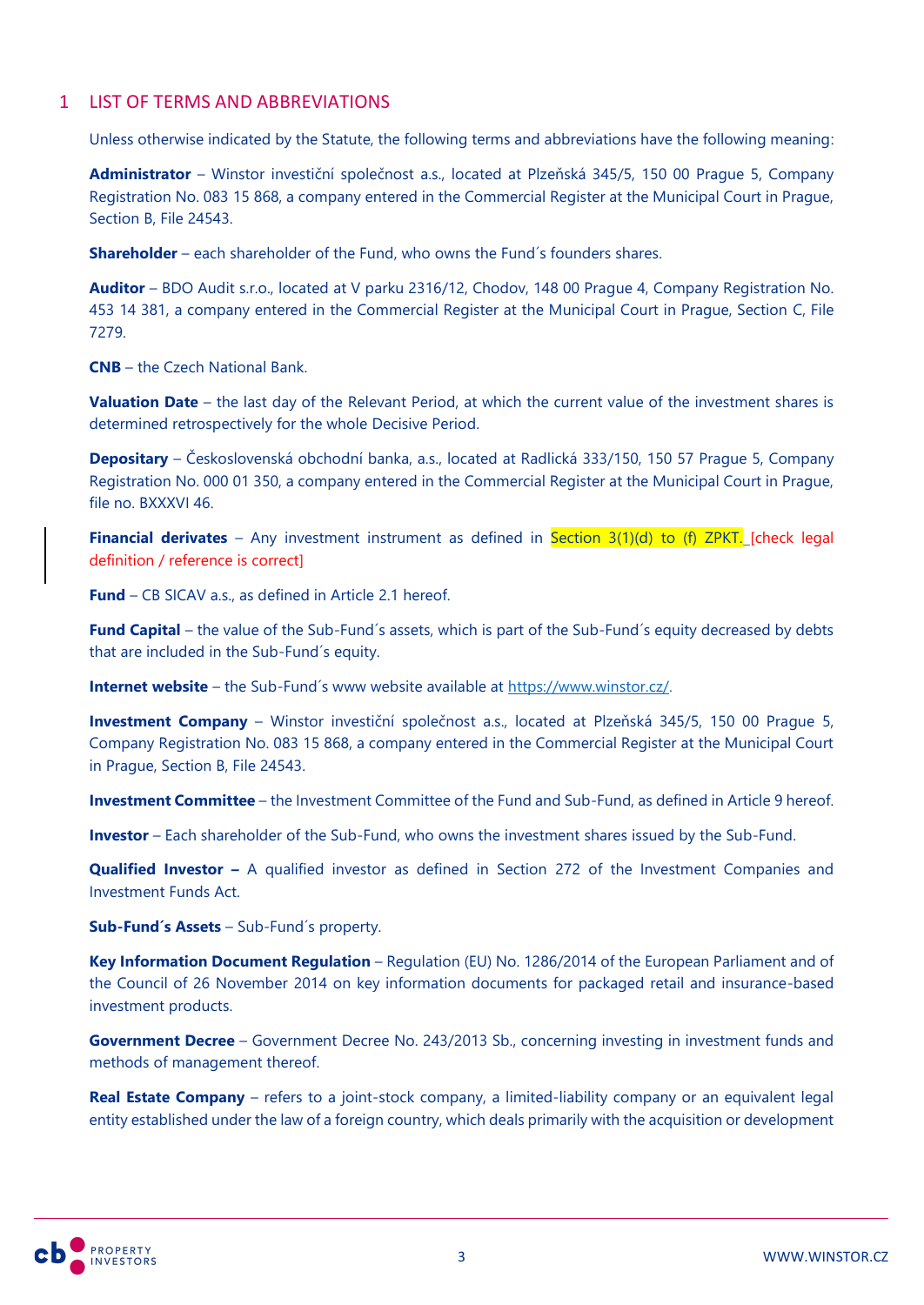of real estates, administration of real estates, and transfer of the title to real estates for payment, for profitmaking purposes.

**Manager** – Winstor investiční společnost a.s., located at Plzeňská 345/5, 150 00 Prague 5, Company Registration No. 083 15 868, a company entered in the Commercial Register at the Municipal Court In Prague, Section B, File 24543.

**Expert Adviser –** Crowdberry s.r.o., located at Jindřišská 939/20, Nové Město, 110 00 Prague 1, Company Registration No. 057 84 972, a company entered in the Commercial Register at the Municipal Court in Prague, Section C, File 270755.

**Decisive Period** – Calendar quarter. The Decisive Period begins on a day following the day, for which the last current value of the investment shares was determined, and ends on the last day of a calendar quarter. Exceptionally, the Decisive Period may be shorter than a calendar quarter, especially in cases when the Fund participates in transformation pursuant to applicable legal regulations, or in case of extraordinary determination of the current value of the investment shares.

**Sub-Fund** – The CB Property Investors Sub-Fund as part of the Fund´s equity with separated books and assets pursuant to Section 165 of the Investment Companies and Investment Funds Act.

**List of Investors** – the List of Investors kept by the Administrator.

**Subscription Contract** – "Contract for the Issuance and Buyback of Investment Shares" made between the Investor and the Fund or any other equivalent contract regulating the Investor´s property contribution to the Fund and mutual rights and obligations.

**Articles** – The latest articles of the Fund stored in the Collection of Instruments maintained by the competent Commercial Register.

**Statute** – This statute of the Sub-Fund, which contains information about the Sub-Fund´s investing activities and other information required by investors for accurate and correct assessment of investments.

**Sub-Fund´s Account** – A bank account of the Fund opened and maintained by the Depositary for the purposes of collecting money from Investors in the Sub-Fund.

**Regulation** – Regulation No. 58/2006 Sb., on the method of keeping separate records of investment instruments and records associated with the separate records of investment instruments.

**AML Act** – Act No. 253/2008 Sb., on some measures against legitimisation of proceeds of crime and financing of terrorism, as amended.

**ICIFA** – Act No. 240/2013 Sb., the Investment Companies and Investment Funds Act, as amended.

**BCA** – Act No. 90/2012 Sb., the Business Corporations Act, as amended.

**CMUA** – Act No. 256/2004 Sb., the Capital Market Undertakings Act, as amended.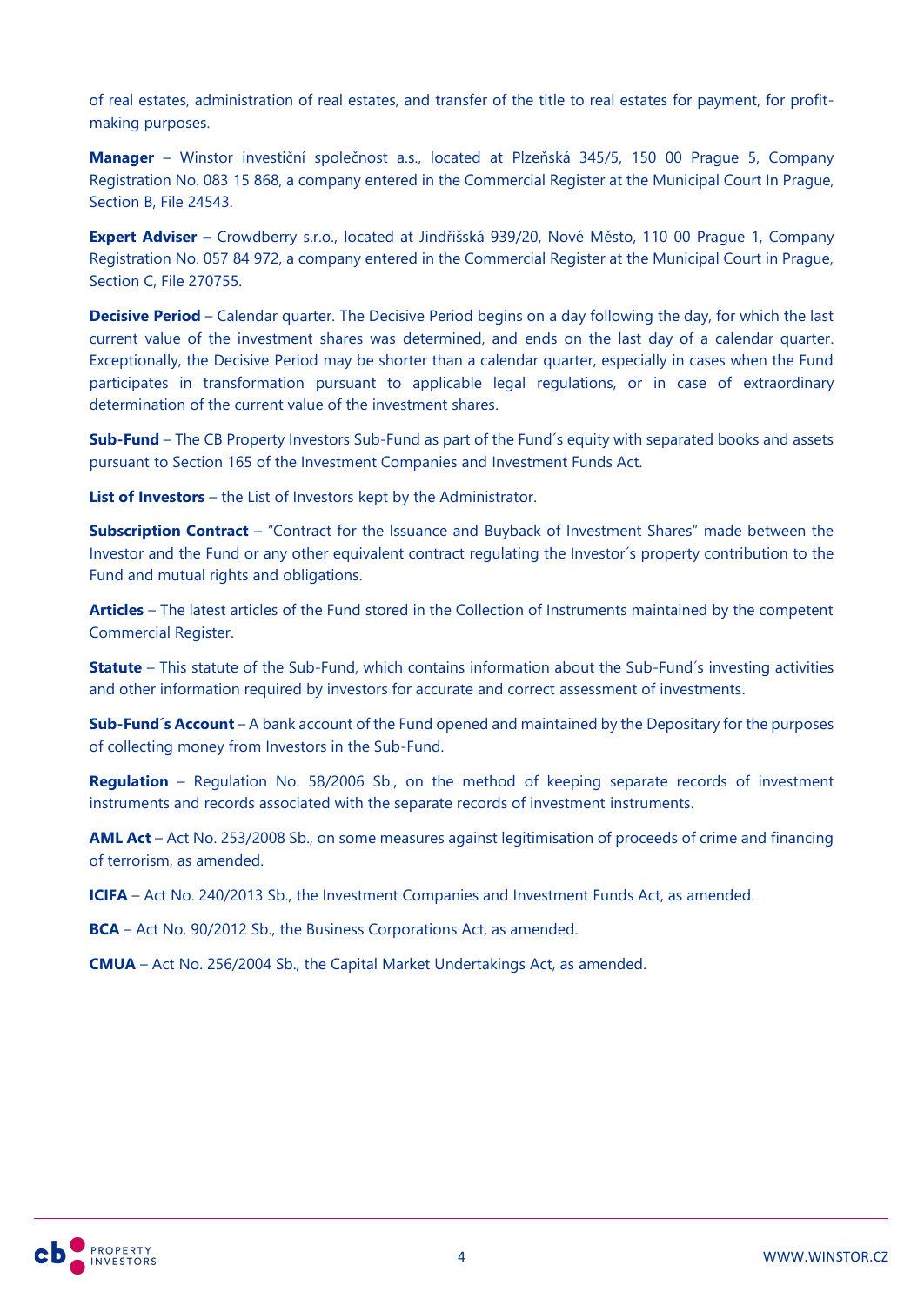# <span id="page-4-0"></span>2 INFORMATION ABOUT THE FUND AND SUB-FUND

### 2.1 INFORMATION ABOUT THE FUND

- 2.1.1 TRADE NAME AND REGISTERED OFFICE CB SICAV a.s., located at Jindřišská 939/20, Nové Město, 110 00 Prague 1, Company Registration No. 095 88 167, a company entered in the Commercial Register at the Municipal Court in Prague, Section B, File no. 25739.
- 2.1.2 ABBREVIATED NAME CB SICAV
- 2.1.3 ENTRY IN THE REGISTER OF INVESTMENT FUNDS WITH LEGAL PERSONALITY The Fund has been entered in the register of investment funds with legal personality maintained by CNB pursuant to Section 597 (a) of ICIFA.

### 2.2 INFORMATION ABOUT SUB-FUND

- 2.2.1 NAME OF THE SUB-FUND CB Property Investors Sub-Fund
- 2.2.2 ABBREVIATED NAME CB PI
- 2.2.3 FORMATION OF THE SUB-FUND 24 November 2020, i.e. on the date of the entry of the Sub-Fund in the CNB Register pursuant to Section 597 of ICIFA.
- 2.2.4 TIME FOR WHICH THE SUB-FUND HAS BEEN FORMED OR ESTABLISHED The Sub-Fund has been established for an indefinite period of time.

#### 2.2.5 INTEGRATION OF THE SUB-FUND

The Sub-Fund is a sub-fund of the fund of Qualified Investors, which, pursuant to Section 95(1) of ICIFA, collects money or items valuable in money from several Qualified Investors by issuing participating securities, and invests the collected money or items valuable in money on the basis of a determined investment strategy to the benefit of those Qualified Investors, and administers such assets.

### 2.3 INFORMATION ABOUT THE PRINCIPAL SUPPORTER OF THE FUND

The Fund has no principal supporter.

### 2.4 INFORMATION ABOUT REMOTE ACCESS

Information published in the manner enabling remote access is published via the Internet site.

# <span id="page-4-1"></span>3 INFORMATION ABOUT THE SUB-FUND´S AUDITOR

The Sub-Fund´s Auditor is BDO Audit s.r.o., located at V parku 2316/12, Chodov, 148 00 Prague 4, Company Registration No. 453 14 381, a company entered in the Commercial Register at the Municipal Court in Prague, Section C, File 7279.

The Auditor´s activities with respect to the Sub-Fund include:

- a) auditing the financial statement of the Sub-Fund pursuant to Section 187 of ICIFA; and
- b) statement whether the Sub-Fund´s annual report is in accord with its financial statement pursuant to Section 292 of ICIFA.

# <span id="page-4-2"></span>4 INFORMATION ABOUT THE MANAGER AND ADMINISTRATOR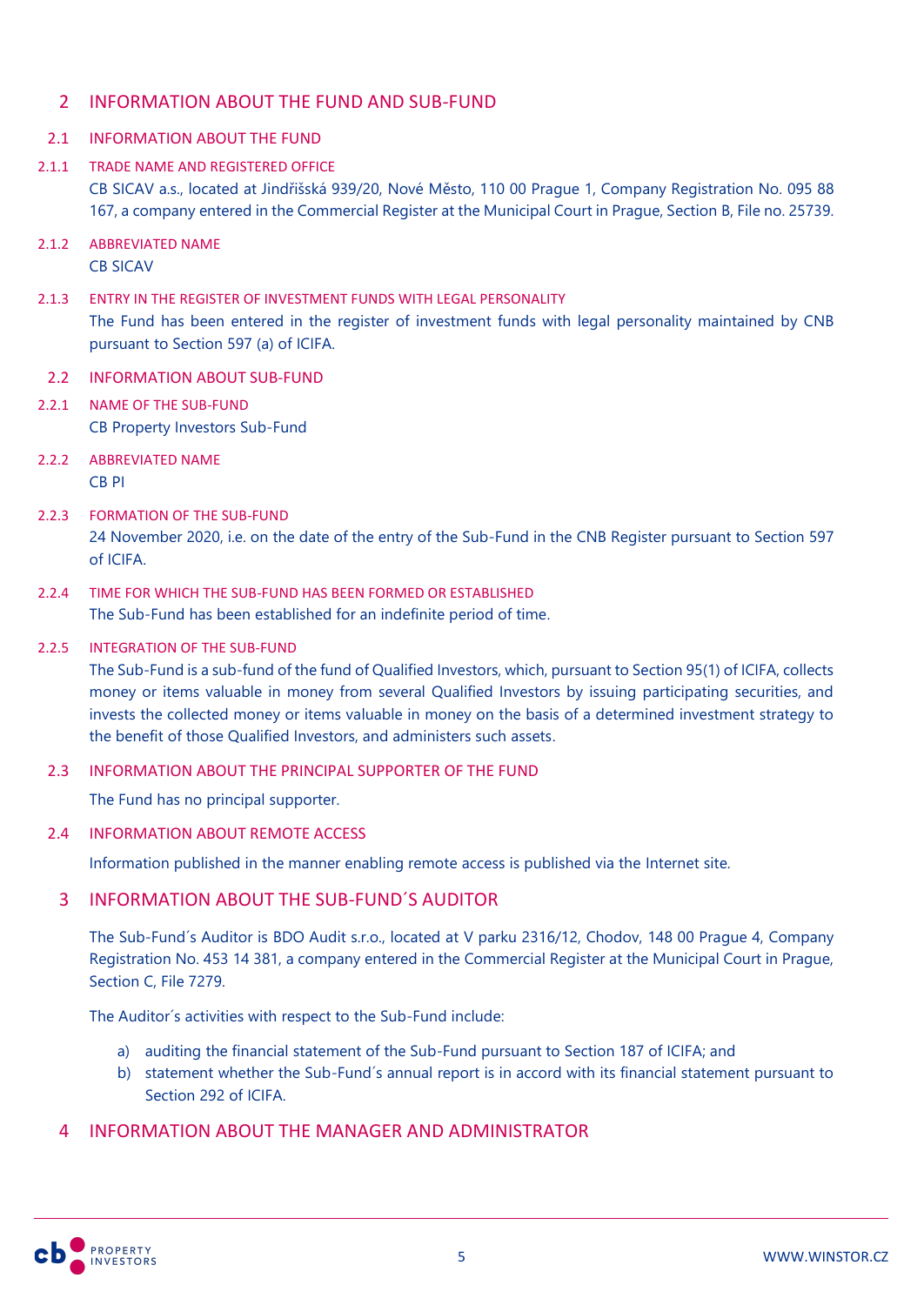### 4.1 INFORMATION ABOUT THE MANAGER AND ADMINISTRATOR

The Fund´s Manager and Administrator is Winstor investiční společnost a.s., located at Plzeňská 345/5, 150 00 Prague 5, Company Registration No. 083 15 868, a company entered in the Commercial Register at the Municipal Court in Prague, Section B, File 24543.

The Investment Company was founded on the basis of Decision of the Czech National Bank No. 2019/068651/CNB/570, 2018/00275/CNB/571, which came into force on 20 June 2019.

The Investment Company has been entered in the register of investment companies maintained by CNB pursuant to Section 596(a) of ICIFA.

The Investment Company is entitled to exceed the decisive limit.

### 4.2 AUTHORISED REPRESENTATIVE

The Investment Company is an authorised representative of the Fund in accordance with Section 9(1, 2) of ICIFA.

### 4.3 ACTIVITIES OF THE INVESTMENT COMPANY WITH RESPECT TO THE SUB-FUND

The Investment Company carries out the following activities with respect to the Sub-Fund:

- a) Management of the Sub-Fund, especially:
	- i. Administration of the Sub-Fund´s assets, including investing on account of the Sub-Fund;
	- ii. Management of investment-related risks;
- b) Administration of the Sub-Fund, especially:
	- i. Keeping the Sub-Fund´s books;
	- ii. Contracting legal services;
	- iii. Compliance and internal audit;
	- iv. Handling of complaints and claims of the Sub-Fund´s investors;
	- v. Valuation of the Sub-Fund´s assets and debts;
	- vi. Calculation of the current value of the Sub-Fund´s investment shares;
	- vii. Ensuring the meeting of obligations related to taxes, charges or other similar payments;
	- viii. Keeping the register of owners of investment shares issued by the Sub-Fund;
	- ix. Distribution and payout of yield on the Sub-Fund´s assets;
	- x. Ensuring the issuance, exchange and buyback of the investment shares issued with the Sub-Fund;
	- xi. Drafting and updating the Sub-Fund´s annual report;
	- xii. Drafting and updating documents providing key information about the Sub-Fund or an equivalent document according to the law of a foreign country, and making any amendments thereto;
	- xiii. Drafting the Sub-Fund´s promotional communication;
	- xiv. Publishing, disclosing and providing data and documents to the Investors and other persons;
	- xv. Disclosing data and providing documents especially to CNB or a supervisory authority of another member state;
	- xvi. Performance of other activities connected with the management of values included in the Sub-Fund´s assets;
	- xvii. Distribution and payout of payments connected with the cancellation of the Sub-Fund;
	- xviii. Keeping records of the issuance and payback of the shares issued by the Sub-Fund;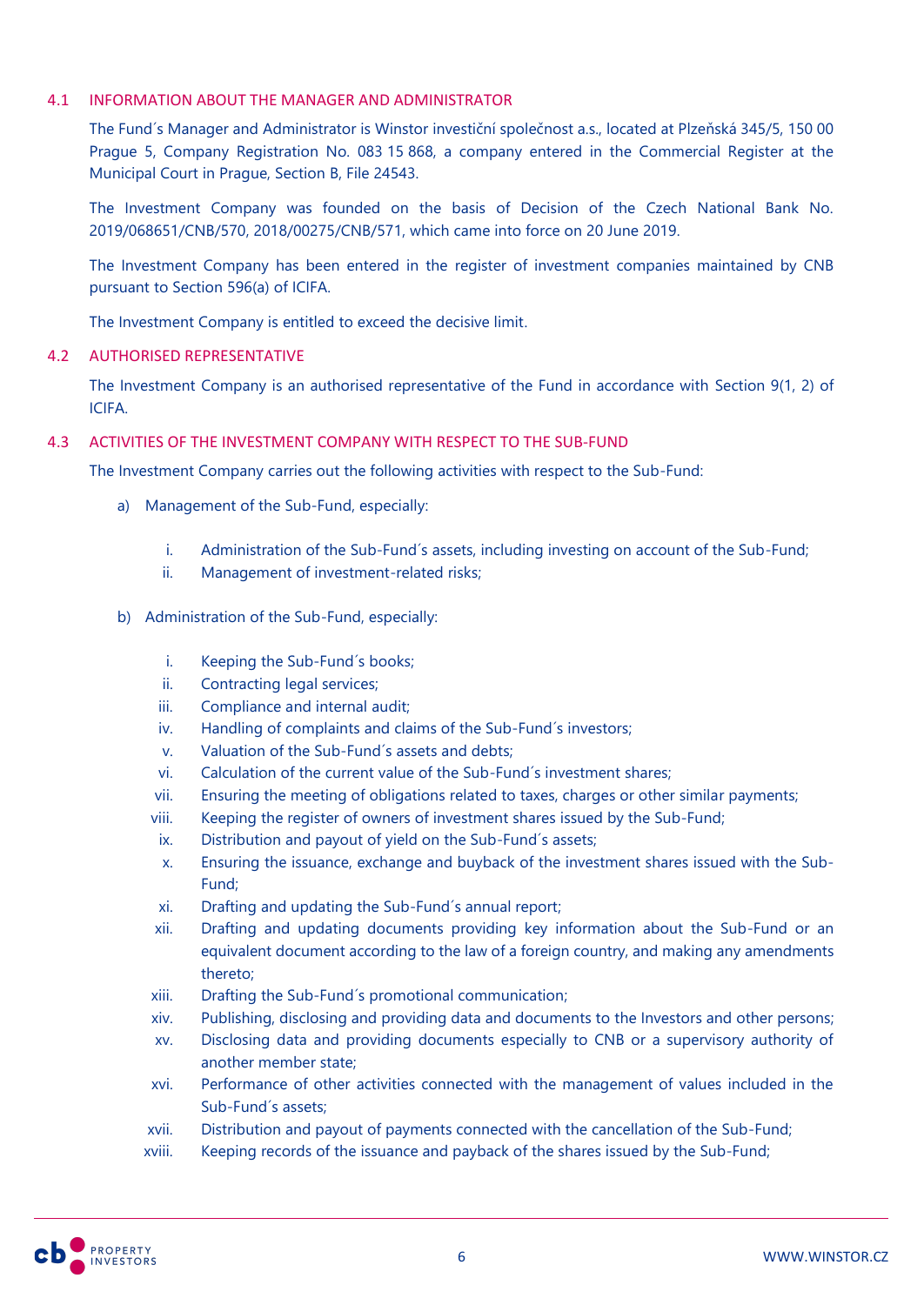### xix. Offering investment in the Sub-Fund.

The Investment Company carries out these activities on its own in full, or it may entrust another person with them. Details of entrusting some activities are regulated in Article 5 of the Statute.

### 4.4 INFORMATION ABOUT THE EXPERT ADVISOR

Crowdberry s.r.o., located at Jindřišská 939/20, Nové Město, 110 00 Prague 1, Company Registration No. 057 84 972, a company entered in the Commercial Register at the Municipal Court in Prague, Section C, File 270755.

# <span id="page-6-0"></span>5 INFORMATION ABOUT ENTRUSTING ANOTHER PERSON WITH THE PERFORMANCE OF INDIVIDUAL ACTIVITIES

### 5.1 ENTRUSTING THE MANAGEMENT

The Manager did not entrust any other person with the management of the Sub-Fund´s assets or any part thereof, in particular with the administration of the Sub-Fund´s assets, including investing on account of the Sub-Fund.

### 5.2 ENTRUSTING THE PERFORMANCE OF SOME ACTIVITIES

The Investment Company entrusted the following companies with the performance of some activities on the basis of concluded contracts. The Investment Company may check and influence the performance of the activities by the companies through its instructions. The Investment Company is entitled to terminate contracts, which entrusted the activities, with immediate effect. Entrusting the performance of those activities will not affect the liability of the Investment Company for damages incurred as a result of any breach of its obligations as the Manager and Administrator of the Sub-Fund, which result from the Statute, ICIFA and other legal regulations. The Investment Company does not exclude any future entrusting of activities, which are usually part of the management or administration, to a third person under the conditions specified by law.

Some information systems and information technologies are administered for the Investment Company by Winstor Capital a.s., located at Plzeňská 345/5, Smíchov, 150 00, Prague 5, Company Registration No. 060 99 122, a company entered in the Commercial Register at the Municipal Court in Prague, Section B, File 22495.

Compliance and internal audit is carried out for the Fund by GPP s.r.o., located at Korunní 1321/62, Vinohrady, 120 00 Prague 2, Company Registration No. 077 54 302, a company entered in the Commercial Register at the Municipal Court in Prague, Section C, File 307061.

The Manager entrusted the performance of individual activities related to the management of the Sub-Fund to the Expert Advisor, who will carry out mainly supporting activities connected with searching and proposing investment opportunities, arranging them, creating market analysis, and administration of investment opportunities, including detailed elaboration thereof, drafting of plans and valuation. The Expert Advisor will receive payment for the aforesaid services. The payment to the Expert Advisor is not part of the Manager´s remuneration. The content of particular rights and duties of the Manager and Expert Advisor is regulated by the contract for mediation and cooperation.

Other specialised activities within the administration of the Sub-Fund that may be provided by third parties, such as legal services or activities connected with the management of values included in the Sub-Fund´s assets, for example consultancy related to the capital structure, industrial strategies and associated issues provided to persons, which the Sub-Fund has a stake in, providing services related to the transformation of companies or the transfer of establishments to persons, which the Sub-Fund has a stake in, and maintenance of individual items included in the assets of this Sub-Fund. The activities will be provided in compliance with due diligence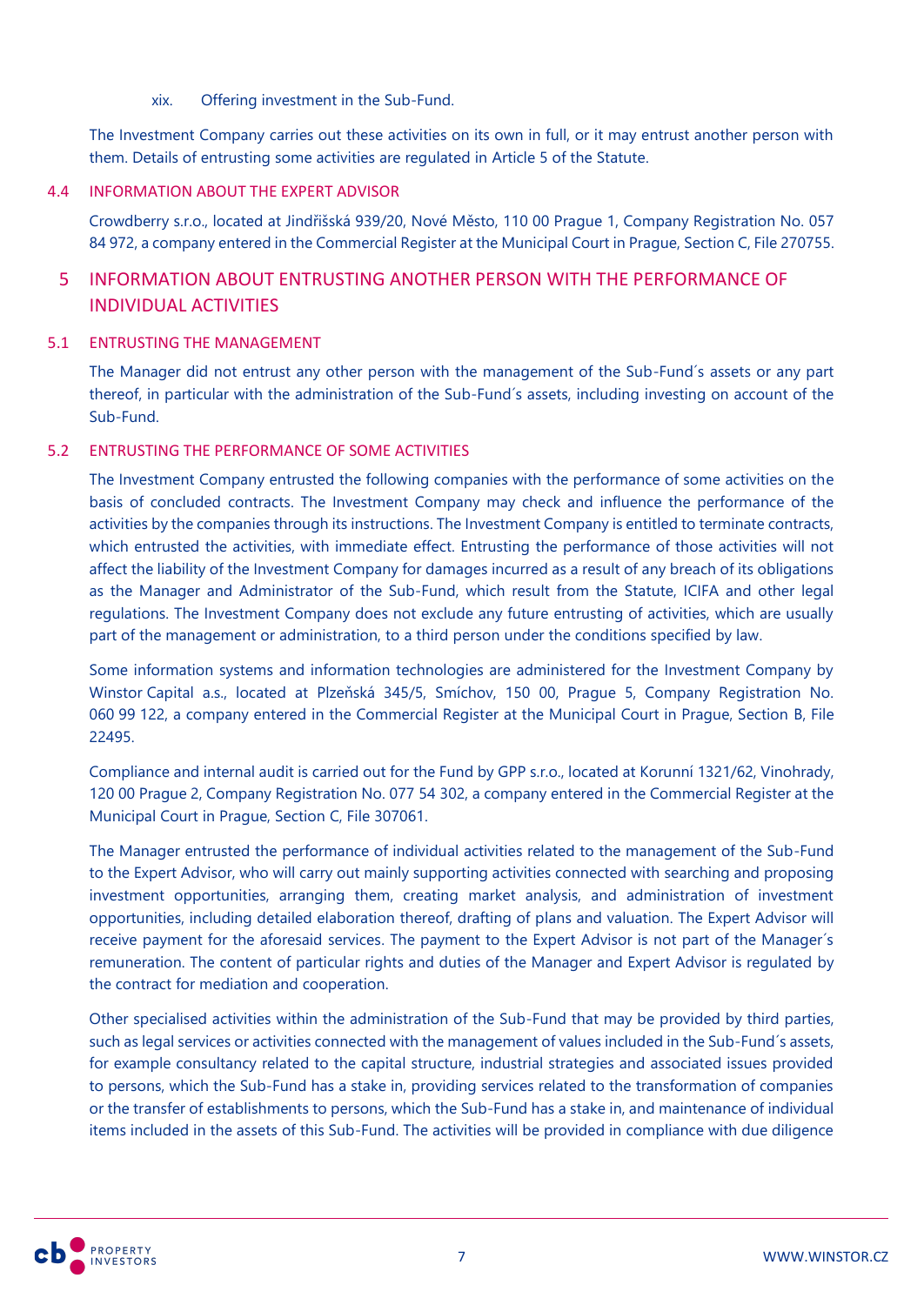requirements for an individual item, and the specialised services will be paid from the Sub-Fund´s assets in accordance with the Sub-Fund´s statute.

# <span id="page-7-0"></span>6 INFORMATION ABOUT THE DEPOSITARY

### 6.1 INFORMATION ABOUT THE DEPOSITARY

The Sub-Fund´s Depositary is Československá obchodní banka, a.s., located at Radlická 333/150, 150 57 Prague 5, Company Registration No. 000 01 350, a company entered in the Commercial Register at the Municipal Court in Prague, File No. BXXXVI 46.

The Depositary has been entered in the register of depositaries of investment funds maintained by CNB.

# 6.2 DEPOSITARY´S ACTIVITIES

On the basis of a written contract, the Sub-Fund´s Depositary mainly protects the Sub-Fund´s assets, keeps them in custody and keeps records thereof, meets the duties of a depositary with respect to keeping money and checking duty, as they result from ICIFA and depository contract.

Within its activities, the Sub-Fund´s Depositary provides especially the following:

- a) Keeps fungible investment instruments owned by the Fund in custody by keeping them in the asset account which is maintained by the Depositary for the Sub-Fund in the central register of registered securities, in a separate register of investment instruments, in a related register or in an equivalent register maintained according to the law of a foreign country;
- b) Keeps investment instruments or assets of the Sub-Fund, whose nature enables so, in custody;
- c) Keeps records of the Sub-Fund´s assets, whose nature enables so;
- d) Keeps records of the Sub-Fund´s assets, which are held or may be held by the principal supporter of the fund, if applicable;
- e) Opens or maintains monetary accounts in the name of the Sub-Fund, or monetary accounts in the name of the Fund´s Manager opened to the benefit of the Sub-Fund, or monetary accounts in its name opened to the benefit of the Sub-Fund; in that case, the Sub-Fund´s Depositary ensures that the Depositary´s money is not held in that account;
- f) Keeps records of all monetary accounts opened for the Sub-Fund and checks the movement of the Sub-Fund´s money in these accounts;
- g) Fulfils instructions given by the Sub-Fund´s Manager in accordance with the Statute and with the depository contract;
- h) Checks whether, in compliance with ICIFA, the Statute and provisions of the depository contract:
	- i. All classes of the Sub-Fund´s investment shares were issued and bought back;
	- ii. The current value of the Sub-Fund´s investment share was calculated;
	- iii. The Sub-Fund's assets and debts were valued:
	- iv. Consideration from deals involving the Sub-Fund´s assets was paid out at ordinary times;
	- v. Yield payable to the Sub-Fund is used; and
	- vi. The Sub-Fund´s assets are acquired and alienated.

# 6.3 DEPOSITARY´S RESPONSIBILITY

The Depositary´s responsibilities include especially:

a) The Depositary is responsible for protecting the investment instruments owned by the Sub-Fund, for keeping the Sub-Fund´s assets in custody, and for keeping records of such assets. The Depositary´s responsibility is not affected if the Depositary has entrusted another person with the performance of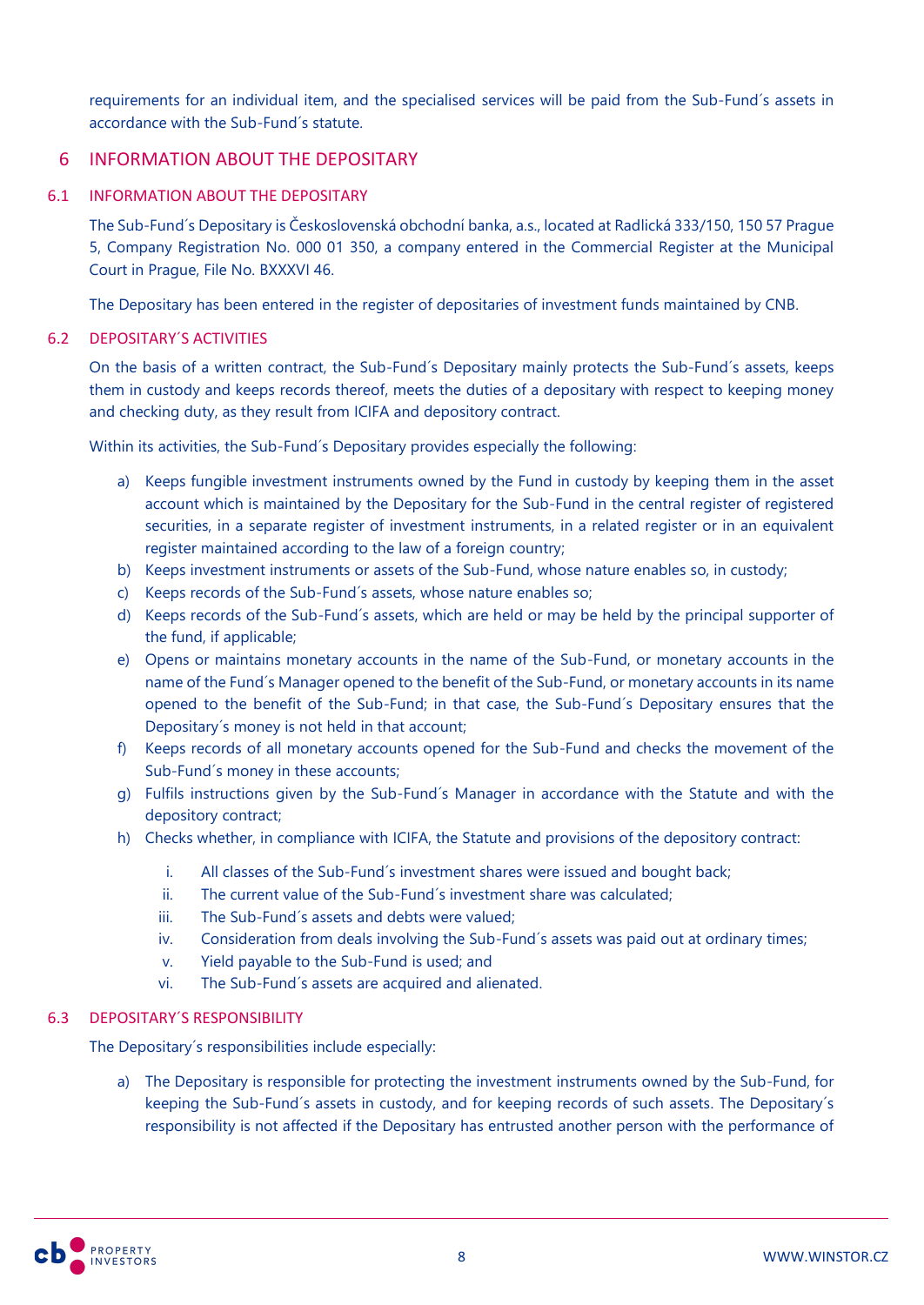those activities. The Investment Company´s liability for damage caused during the management and administration of the fund will not be affected thereby;

- b) If the Depositary delegates any of its activities carried out with respect to the Sub-Fund to another person, it will inform the Administrator, who will arrange the entry of the data of such a person in the Statute;
- c) The Sub-Fund´s Depositary, who causes harm to the Investment Company, Sub-Fund, Investor by breaching its obligations laid down or agreed for the performance of its activities as a depositary is obliged to compensate for such damage. The Depositary will be released from the liability for damages only if it proves the damage has not been caused by it, not even by negligence;
- d) In the case of loss of investment instruments the Depositary keeps or hold in custody, the Depositary will compensate the Sub-Fund for damages incurred without undue delay, regardless of the fact whether the Depositary has entrusted another person with performance of any activity. The Sub-Fund´s Depositary will be released from the liability for damages only if it proves the loss was caused by an extraordinary, unforeseeable and insurmountable obstacle arising beyond its will.

# 6.4 INFORMATION ABOUT PERSONS, WHO WERE ENTRUSTED BY THE DEPOSITARY WITH CUSTODY OR CONTROL OF THE FUND´S ASSETS

The Sub-Fund´s Depositary may entrust another person with the protection, custody or keeping records of the Fund´s assets. The share of assets, whose protection, custody or recording may be delegated to another person, may achieve up to 100.00% of the Sub-Fund´s assets.

Currently, no person has been entrusted with the protection, custody or recording of a part of the Sub-Fund´s assets.

# <span id="page-8-0"></span>7 INFORMATION ABOUT INVESTMENT STRATEGIES

### 7.1 INVESTMENT GOAL AND STRATEGIES OF THE SUB-FUND

On a long-term basis, the Sub-Fund´s investment goal is to increase the value of entrusted funds through investments mainly in:

- a) Real estates;
- b) Stakes in Real Estate Companies;
- c) Implementation of development projects; as well as

by providing debt financing to the Real Estate Companies.

The investment goal and strategy of the Sub-Fund is fulfilled in the European Union member states.

The Sub-Fund is entitled to acquire, increase the value of, sell and rent things that may be acquired into the Sub-Fund´s equity. The Sub-Fund may also acquire real estates through construction or enable the development of real estates owned by the Sub-Fund in order to increase their value. The Sub-Fund is also entitled to make use of loans and credits to acquire things that may be acquired into the Sub-Fund´s equity, and to dispose of such things in any other way.

Other sorts of things that are listed in Article 7.2 of the Statute may be acquired into the Sub-Fund´s equity too.

Any change in the Sub-Fund´s investment strategy needs to be approved by the Fund´s General Meeting.

Due to its investment strategy and the nature of the assets in which it invests, sustainability risks are not included in the Sub-Fund's investment decisions when these are not perceived to be relevant to the Sub-Fund.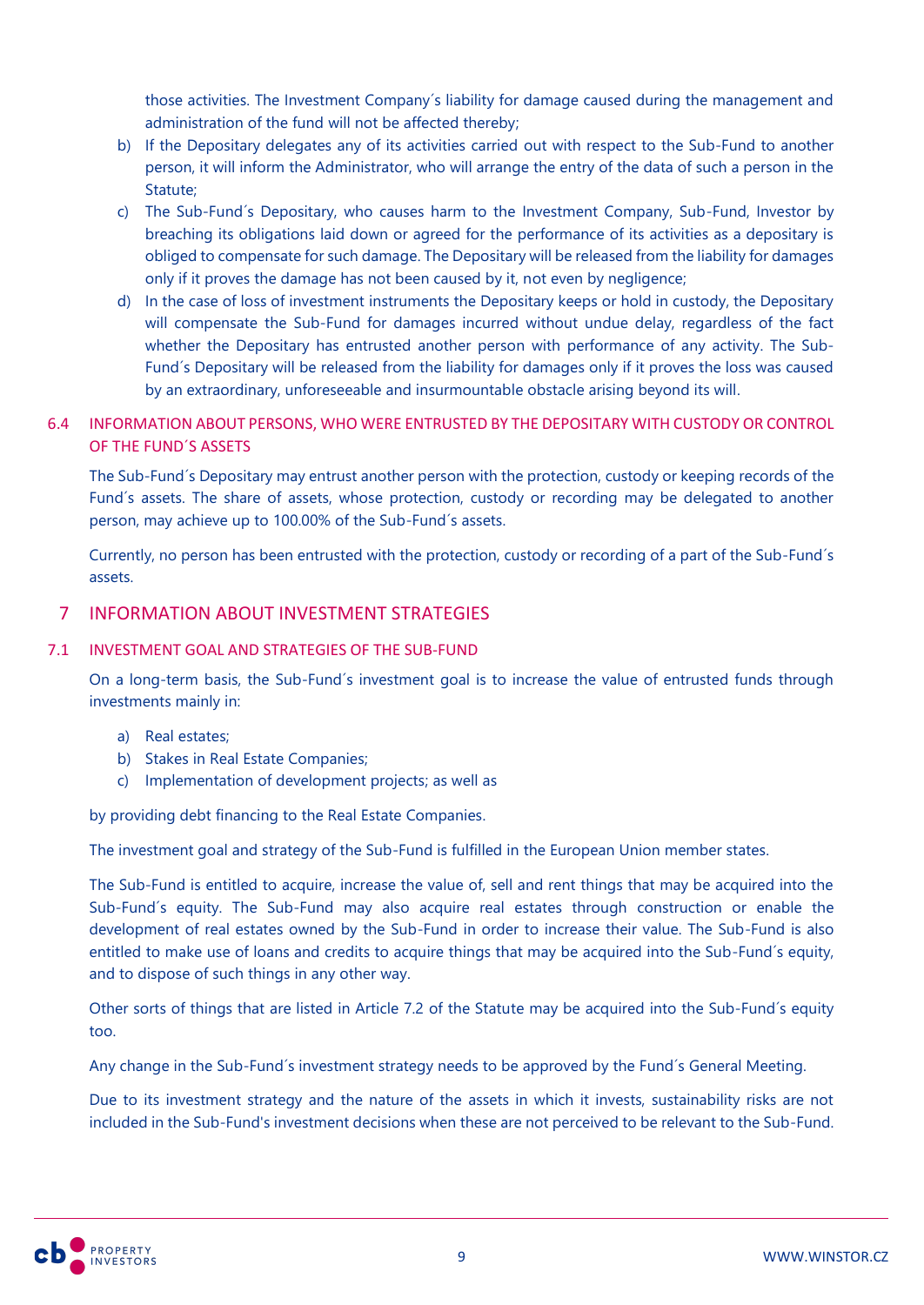### 7.2 DEFINITION OF THE SORTS OF THINGS THAT MAY BE ACQUIRED INTO THE SUB-FUND´S EQUITY

Sorts of things that may be acquired into the Sub-Fund´s equity:

- a) Real estate;
- b) Real estate companies;
- c) Lands;
- d) Personal chattels and sets of personal chattels connected with other assets in the Sub-Fund´s equity for a certain purpose;
- e) Stakes in business corporations;
- f) Shares or similar securities representing a stake in a company;
- g) Investment securities and collective investment securities;
- h) Receivables from business corporations;
- i) Loans to business corporations;
- j) Various types of bonds, bills or similar securities representing the right to redemption of a debt issued by legal entities or individuals, including equivalent foreign securities;
- k) Bank deposits;
- l) Money market instruments.

### 7.3 INDEX COPYING

The Sub-Fund does not intend to copy or monitor any index in performing its activities.

### 7.4 SUB-FUND´S CONCENTRATION

The Sub-Fund has no strategic allocation of assets. The Sub-Fund may allocate investments within individual sorts of things, which may be acquired into the Sub-Fund´s equity, within limits defined by the Statute or ICIFA. The Sub-Fund´s portfolio is not reviewed at fixed pre-defined intervals or according to fixed pre-defined rules.

### 7.5 SECURITY AND GUARANTEES

No return on investment in the Sub-Fund´s investment shares, any part thereof or yield on such investment is secured or guaranteed. The Sub-Fund is neither a secured nor guaranteed fund. No third persons give any guarantees to the Investors.

### 7.6 OPTIONS AND RESTRICTIONS ON THE USE OF A LOAN OR CREDIT ON ACCOUNT OF THE SUB-FUND

The Sub-Fund may receive a loan or credit on conditions corresponding to the market standards and only for the purposes of the Sub-Fund´s investments.

The Sub-Fund may use its property as security for received loans or credits. The provision of security must comply with the overall investment goals and the investment strategy of the Sub-Fund.

### 7.7 OPTIONS AND RESTRICTIONS OF USING THE SUB-FUND'S ASSETS TO PROVIDE CREDIT OR LOAN

The Sub-Fund may not provide loans, credits and security, unless it is related to the management of the Sub-Fund.

The Sub-Fund may provide loans or credits up to the aggregate amount of 95% of the Sub-Fund´s assets. Loans or credits will be provided by the Sub-Fund with the maturity not exceeding 10 years and under usual business conditions. A loan or credit from the Sub-Fund´s assets will be provided only on condition that adequate security is provided (for example, security interest, bill, guarantor´s statement, etc.), guaranteeing due redemption of the loan or credit, the conditions in the following paragraph excepted.

If a loan or credit is provided to a Real Estate Company or business corporation, which the Sub-Fund has a controlling influence on, the Sub-Fund does not have to require security for such a loan or credit from the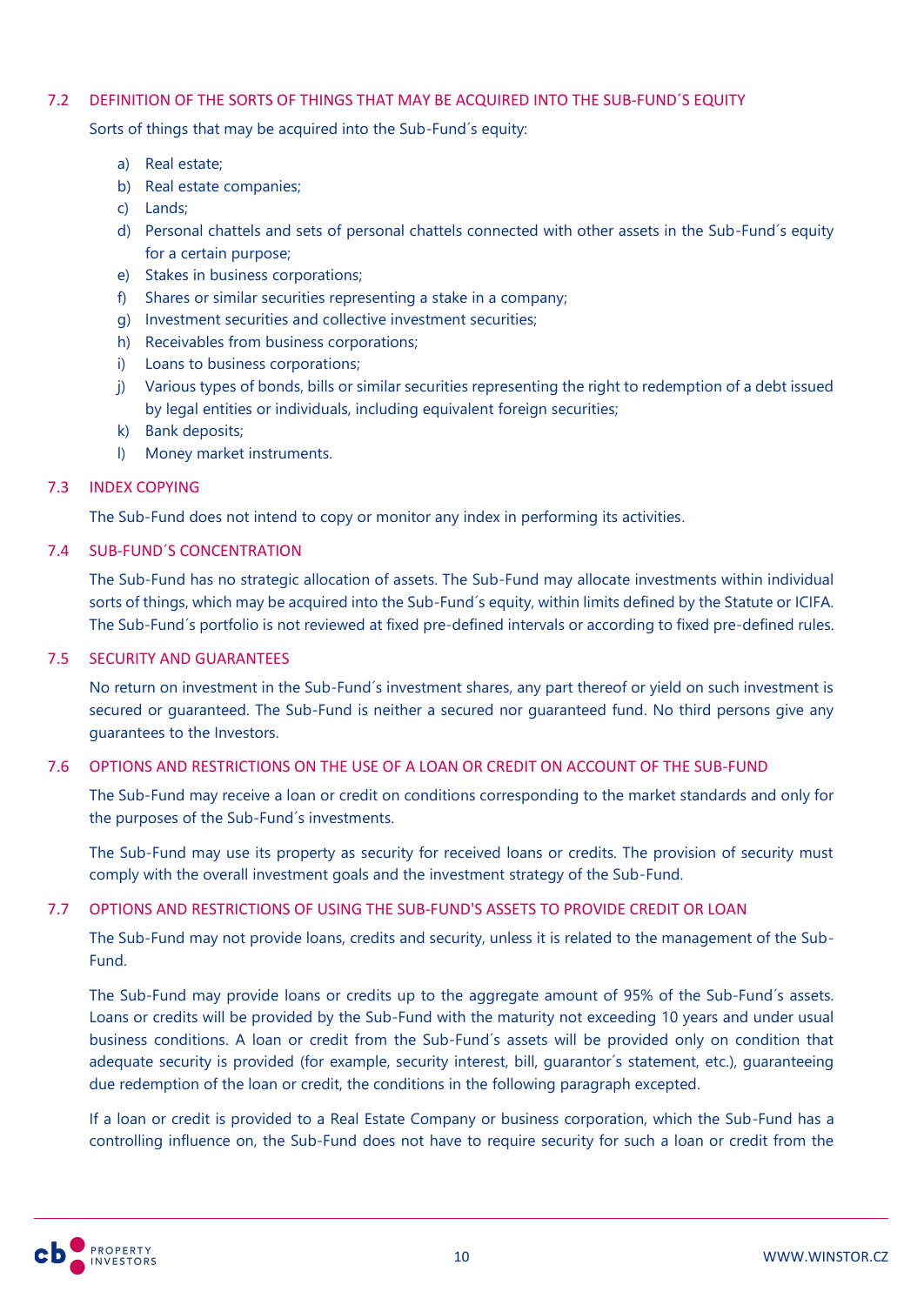company due to the existence of the mutual relationship between the controlling person and controlled person, and the Sub-Fund may subordinate contractually its own receivables from the provided loans or credits from that company to a receivable or receivables of another creditor.

### 7.8 BONDS ISSUE OPTIONS

The Sub-Fund may issue bonds or securities or registered securities associated with the right to redemption of a debt. The sum of the value of the issued bonds or securities or registered securities must not exceed 200% of the value of the Sub-Fund´s stock capital.

# 7.9 PROVIDING DONATION, SECURITY FOR A DEBT OF ANOTHER PERSON, OR SETTLEMENT OF A DEBT NOT RELATED TO THE MANAGEMENT OF THE SUB-FUND

The Sub-Fund´s assets may be used to give a donation. The Sub-Fund may provide donations to third persons, i.e. provide monetary, movable (e.g. utilities) and immovable donations to local government bodies, their subordinate entities, entities ensuring the operation of infrastructural buildings and sets, and humanitarian, charitable, sports and other similar community organisations, especially, but not exclusively, in connection with the acquisition, maintenance or improvement of the condition of the donee´s real property, in connection with the arrangement of science and education, research and development purposes, culture, school system of the donee, in connection with support and protection of children and youth and their health, protection of animals or in connection with social, medical, environmental, humanitarian, charity, physical education and sporting purposes and needs of the donee.

The Sub-Fund´s property cannot be used to secure a debt of another person or to settle a debt which is not related to the management of the Sub-Fund.

# 7.10 OPTIONS AND LIMITS RELATED TO THE SALE OF THINGS ON ACCOUNT OF THE SUB-FUND, WHICH ARE NOT INCLUDED IN THE SUB-FUND´S ASSETS

The Sub-Fund must not enter into contracts for the sale of investment instruments, which are not included in its assets.

### 7.11 RULES FOR THE CALCULATION OF THE TOTAL EXPOSURE OF THE FUND, AND TOTAL EXPOSURE LIMITS

The Manager shall, at least once a year, determine and publish in the annual report the leverage rate in accordance with Articles 6 to 11 of Commission Regulation (EC) No 231/2013 supplementing Directive 2011/61/EU of the European Parliament and of the Council with regard to exemptions, general operating conditions, depositaries, leverage, transparency and supervision. The total exposure of the sub-fund is calculated using the commitment method and the gross asset value method.

The limit of the total exposure of the Sub-Fund, calculated using both the gross asset value method and the standard commitment method, is set at 300% of the value of the Sub-Fund's assets.

# 7.12 INVESTMENT LIMITS

### 7.12.1 INVESTMENT LIMITS

Investment limits that must be observed for things acquired into the Sub-Fund´s equity specified in Article 7.2 of the Statute are shown below:

| Things acquired into the Sub-Fund´s<br>equity | Min. % share in the<br>total value of the assets | Max. % share i <u>n the </u><br>total value of the assets |
|-----------------------------------------------|--------------------------------------------------|-----------------------------------------------------------|
| Real estates                                  | $0\%$                                            | 10%                                                       |
| Real estate companies                         | $0\%$                                            | 95%                                                       |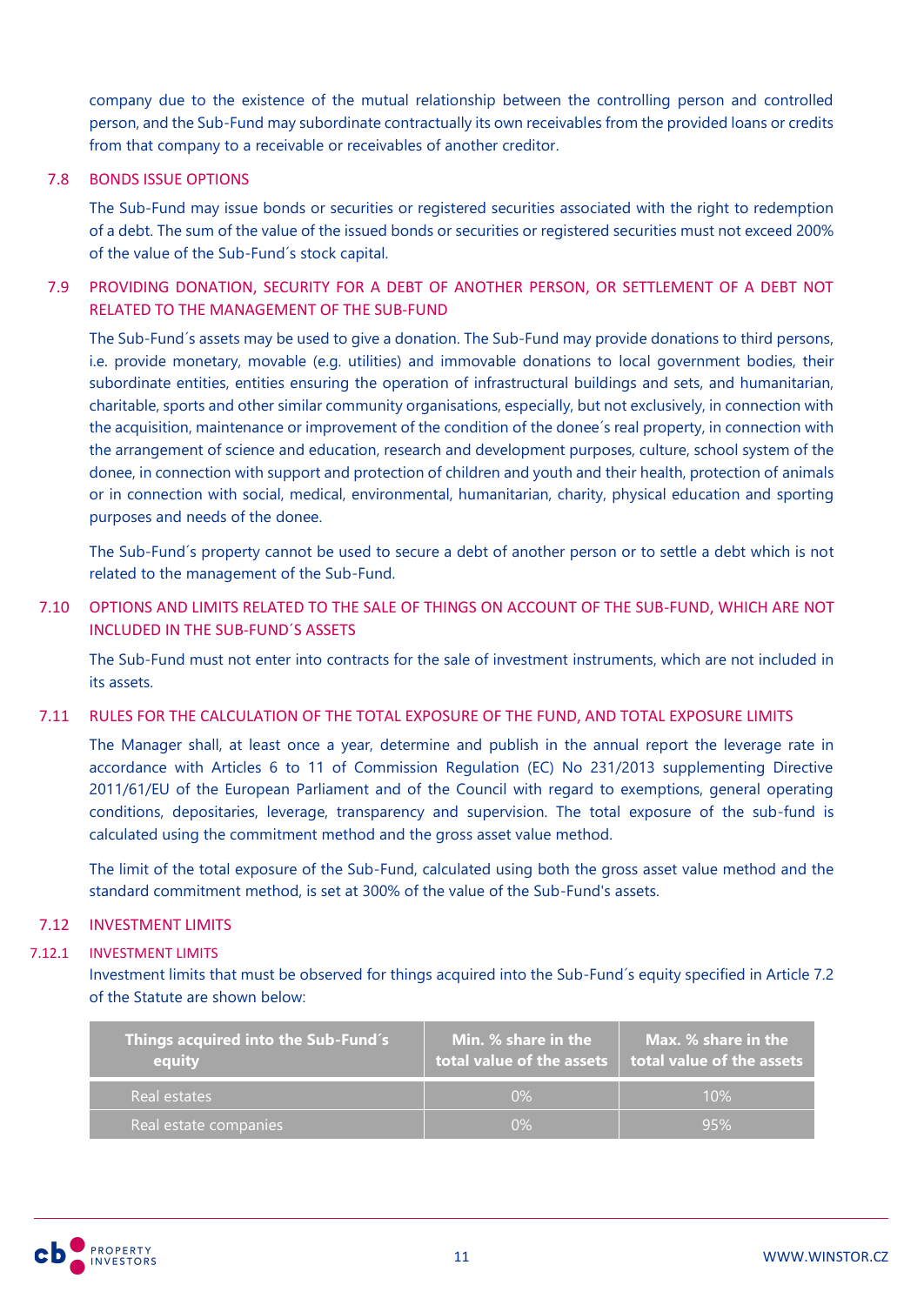| Stakes in business corporations                                                                                                                                                                    | 0%    | 50%  |
|----------------------------------------------------------------------------------------------------------------------------------------------------------------------------------------------------|-------|------|
| Shares or equivalent securities<br>representing a stake in a company,<br>except for real estate companies                                                                                          | 0%    | 20%  |
| Investment securities and collective<br>investment securities                                                                                                                                      | 0%    | 20%  |
| Personal chattels and sets of personal<br>chattels associated with other assets in<br>the Sub-Fund's stock capital for a certain<br>purpose                                                        | $0\%$ | 25%  |
| Receivables from business corporations                                                                                                                                                             | 0%    | 20%  |
| Loans to business corporations                                                                                                                                                                     | 0%    | 95%  |
| Various sorts of bonds, bills or equivalent<br>securities representing the right to<br>redemption of a debt issued by legal<br>entities or individuals, including<br>equivalent foreign securities | 0%    | 20%  |
| <b>Bank deposits</b>                                                                                                                                                                               | 0.5%  | 95%  |
| Money market instruments                                                                                                                                                                           | 0%    | 20%  |
| <b>Financial derivates</b>                                                                                                                                                                         | 0%    | 100% |

Regardless of the determined minimum percentage share of Bank Deposits on the total value of the Sub-Fund's assets according to the table above, the amount of Bank Deposits in the Sub-Fund's assets will be equivalent to a minimum of CZK 500.000. The Investment Company has prepared a contingency liquidity management plan for the Sub-Fund in case the liquidity of the Sub-Fund is threatened.

Information on any measures taken to manage the lack of liquidity of the Sub-Fund, or information on the share of the Sub-Fund's Assets, which are subject to special measures due to its low liquidity, shall be published by the Sub-Fund on its Website.

If the limits specified in this Article were breached and the exception based on Article 7.12.2 of the Statute has not been applied, the Investment Company will harmonise the structure of the Sub-Fund´s assets with the investment limits according to this Article without undue delay so that the Investor´s interests are protected.

### 7.12.2 EXCEPTION FOR INVESTMENT LIMITS

The Sub-Fund is not obliged to observe the investment limits for the structure of the Sub-Fund´s assets specified in Article 7.12.1 hereof during 24 months from the formation of the Sub-Fund.

### 7.13 CHARACTERISTICS OF THE TYPICAL INVESTOR

Investment in the Sub-Fund is intended for qualified investors within the meaning of Section 272 of ICIFA, i.e. investors having above-average experience in investment. Investment in the Sub-Fund is intended for investors, who understand that the expected yield on the investment in the Sub-Fund is associated with a higher rate of risk, and who are able to assess the risks associated with the investment in the Sub-Fund.

A recommended investment horizon of the Fund is at least 5 years. Thus, the Sub-Fund is suitable for investors who can afford to set aside the invested capital at least for that period of time.

# 7.14 INFORMATION ABOUT METHODS OF SUB-FUND'S MANAGEMENT AND POSSIBILITIES AND LIMITS OF THEIR USING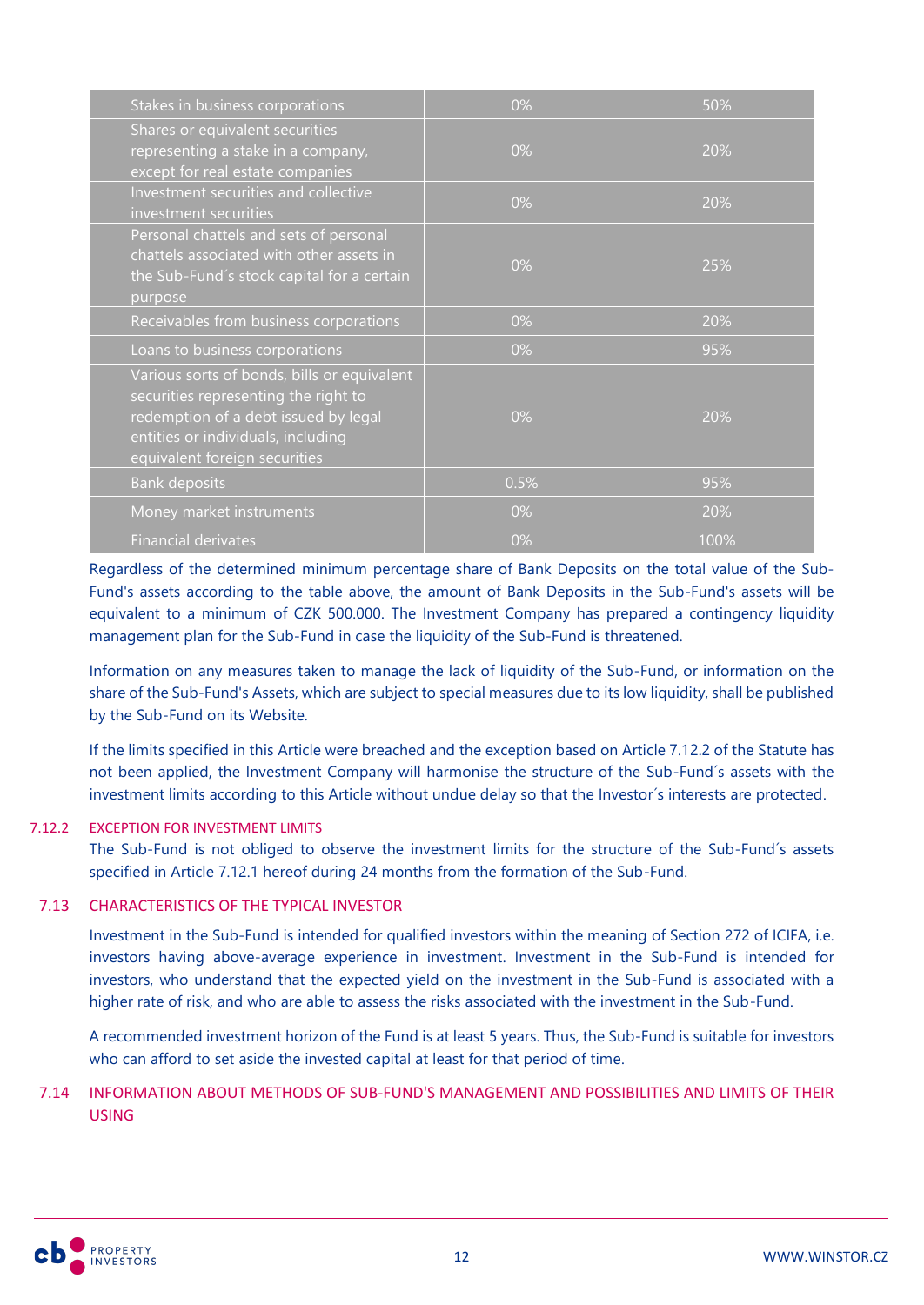The methods that the Sub-Fund may use for the purposes of managing the Sub-Fund's Assets are financial derivatives. Sub-Fund may use these methods only if the following terms are met:

a) relate to assets that the Sub-Fund may acquire into its assets;

b) are used solely for the purposes of the efficient management of the Sub-Fund and to reduce the risk associated with investing in the Sub-Fund, to reduce the costs associated with investing in the Sub-Fund, or to raise additional capital or to gain additional income if the risks taken are in accordance with the Sub-Fund's risk profile;

c) the use of these methods does not circumvent the rules set out in the Government Decree, determined by this Statute of the Sub-Fund and the investment strategy of the Sub-Fund and;

d) the Sub-Fund's debts arising from the use of these methods are always fully covered by the Sub-Fund's Assets.

# 7.14.1 FINANCIAL DERIVATES

Financial Derivative accepted or not admitted to trading on a regulated market of member state may be arranged on behalf of the Sub-Fund´s Account. A Financial Derivative admitted to trading on a regulated market of member state may be arranged on behalf of the Sub-Fund´s Account, the value for which the value of that derivative is determined only:

- a) the asset value that can be acquired in the Sub-Fund's assets according to the investment strategy of the Sub-Fund;
- b) interest rate, exchange rate or currency, or:
- c) financial index that is sufficiently diversified, sufficiently representative and publicly available.

Financial Derivative not admitted to trading on a regulated market of a Member State may be arranged on behalf of the Sub-Fund´s Account, if:

- a) the value of this derivative relates only to the values specified in Section 12 (a)(b)(c) Government Decree;
- b) this derivative is valued reliably and verifiable every working day;
- c) the Sub-Fund´s Manager may assign this derivative on its own initiative at any time or terminate or otherwise exit in exchange for an amount that can be reached between the parties under the conditions which are not significantly unbalanced for either party or may conclude a new derivative for that amount by which it offsets the underlying assets of this derivative in accordance with the procedure set out in Section 37 of the Government Decree, and;
- d) this derivative is agreed with an Eligible Counterparty, which is subject to the supervision of the CNB, supervision of another supervisory authority of member state or the supervisory authority of another State.

Without prejudice to the possibility of arranging another type of Financial Derivative, in the management of the Sub-Fund the most used are following Financial Derivatives:

- a) currency swaps;
- b) currency forwards;
- c) interest rate swaps;
- d) options;
- e) futures.

# 7.15 RULES FOR REDUCING THE RISK FROM THE USE OF DERIVATIVES AND LIMITS FOR THE USE OF LEVERAGE

To reduce the risk from the use of financial derivatives, the Sub-Fund complies with the following rules: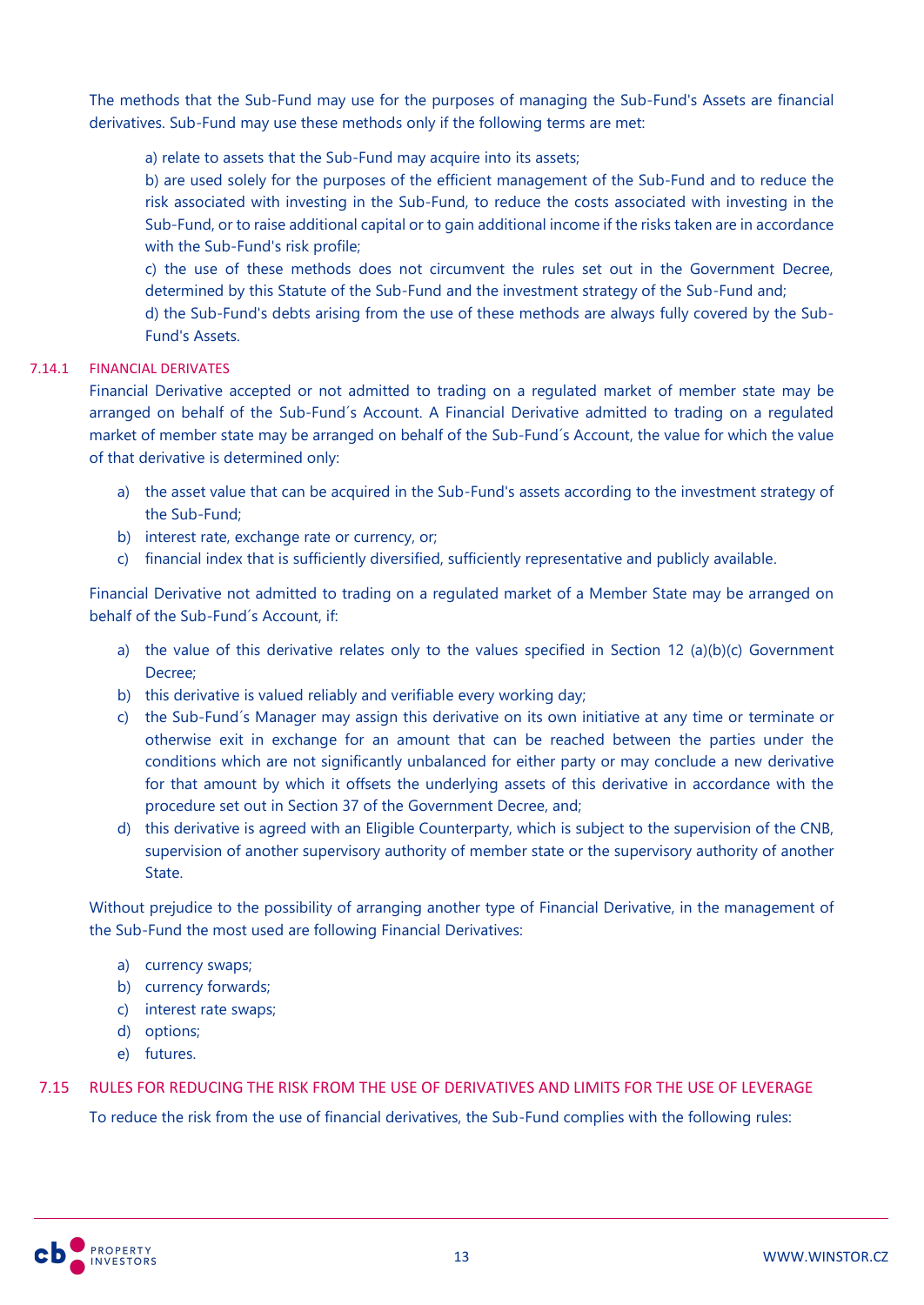- a) if the Financial Derivative is to be settled by the Sub-Fund by delivery of the underlying asset, the Sub-Fund holds the underlying asset until the time of the agreement and for the entire duration of the contractual relationship corresponding to this Financial Derivative owned by the Sub-Fund;
- b) if the Financial Derivative is to be settled by the Sub-Fund by delivery of funds, the Sub-Fund holds in their assets at the time of the agreement and for the entire duration of the contractual relationship corresponding to this Financial Derivative cash or other asset at a value corresponding to the settlement price the Financial Derivative in question;
- c) ensures that the underlying asset of the Financial Derivative corresponds to the investment strategy and the Sub-Fund's risk profile.

The leverage ratio from derivatives will not exceed 100% of the Sub-Fund's Fund Capital.

# <span id="page-13-0"></span>8 INFORMATION ABOUT THE RISK PROFILE

# 8.1 RISK PROFILE OF THE SUB-FUND

The Investment Company informs investors that the value of the investment in the Sub-Fund may decrease or increase, and that neither any return on the original investment nor achievement of defined goals is guaranteed. The performance of the Sub-Fund in the previous periods does not guarantee the same or higher performance in the future. Investment in the Sub-Fund is intended for achieving yield in case of long-term holding, so it is not suitable for short-term speculations.

Prospective Investors should consider mainly the risks described in Article 8.2 of the Statute.

### 8.2 DESCRIPTION OF THE BASIC RISKS RESULTING FROM INVESTMENT IN THE SUB-FUND

The Investment Company informs investors that the risks described below do not represent an exhaustive list of all possible risks which a prospective investor should take into account before investing in the Sub-Fund´s investment shares, as the Sub-Fund can be exposed also to other risks that are not known at the moment and that cannot be identified and described in advance.

The following essential risks result from investment in the Sub-Fund, especially:

# **Risk resulting from the Sub-Fund´s investment strategy**

The Sub-Fund´s investment strategy involves primarily investment in real estates and stakes in the Real Estate Companies, which is associated mainly with the following risks:

- a) Risk of insufficient legal title to the possession of real property or stake in a Real Estate Company. Although the Sub-Fund will always assess in cooperation with its legal advisers whether it will acquire the title to a real estate or stake in a Real Estate Company on the basis of a sales contract or on any other legal grounds, it cannot be excluded that the legal title will be defective and the real estate or the stake in the Real Estate Company will not pass to the Sub-Fund´s assets, thereby causing harm to the Sub-Fund.
- b) The risk of an adverse change in the legal environment, which can lead to losses on the part of the Sub-Fund. It cannot be excluded that new legislation, which would impose new obligations upon owners of real estates or stakes in Real Estate Companies, impede the acquisition of these assets and/or increase the related costs, will not be adopted, which would lead to limitation of thorough implementation of the Sub-Fund´s investment strategy, increased costs on the part of the Sub-Fund and worse economic results thereof.
- c) The risk of low occupancy late of the leased premises, when, as a result of bad estimation of parameters and characteristics of real estates owned by the Sub-Fund or included in the assets of the Real Estate Companies owned by the Sub-Fund, the Sub-Fund´s revenues from the rent may decrease, and/or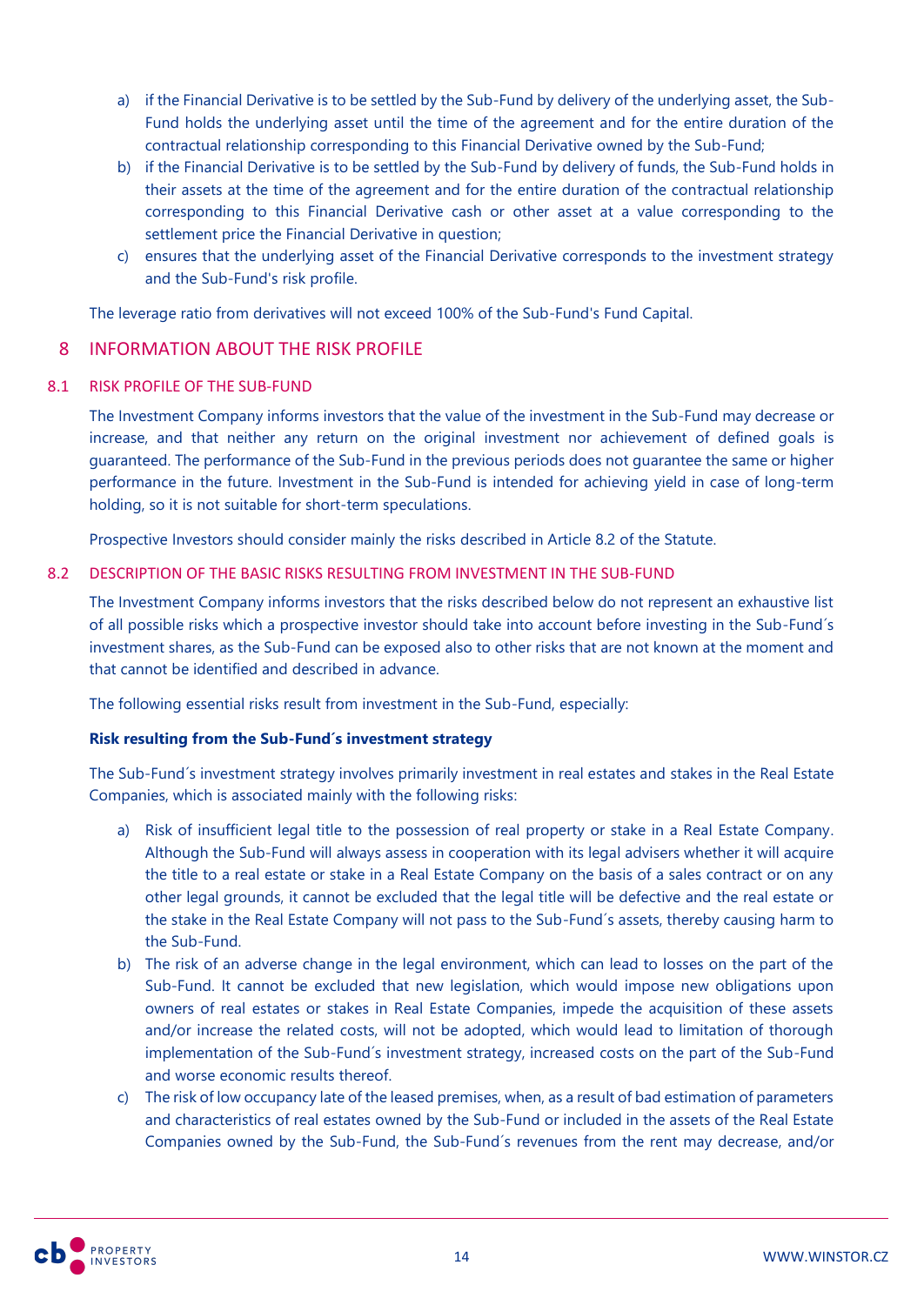revenues from dividends may decrease if the real estates are owned by the Real Estate Companies included in the Sub-Fund´s assets, and, as a consequence, the economic results of the Sub-Fund may get worse.

- d) The risk of decrease in the market value of the rent, which can lead to worse economic results of the Sub-Fund.
- e) The risk of loss in selling real estates or stakes in the Real Estate Companies, when the Fund might not have predicted the possible improvement of their value at the time of the acquisition thereof and/or when the market value may decrease as a result of adverse market development.
- f) The risk of low liquidity, when investing in real estates and stakes in the Real Estate Companies is, in principle, connected with their low liquidity, which can affect the return on investment adversely, when especially delays in the selling process or possible decrease in the sales price as a result of e.g. bad timing of the sale may have a negative impact on the economic results of the Sub-Fund.
- g) The risk of structural defects, when the value of real estates or Real Estate Companies owned by the Sub-Fund may decrease as a result of structural defects of these real estates.
- h) The risk of damage of real estates owned by the Sub-Fund or Real Estate Companies included in the Sub-Fund´s assets, which can result from a natural disaster or any other unpredictable event, which can lead to a decrease in its value, the value of revenues from the rent received therefrom, or additional costs incurred by their repair or replacement.

### **Concentration risk**

The risk results from the concentration of the Sub-Fund´s investment activities in the area of real estates, which leads to a systematic risk that can affect the development of the value of the Sub-Fund´s assets significantly in case of negative economic development in the area of real estates.

### **Market risk**

The risk is associated with the risk of the loss of the investment value in case of any change in market prices resulting from the influence of the market development on the value of assets owned by the Sub-Fund. The market risk affects generally all stakes in business corporations, securities, registered securities, as well as all other assets that can be acquired into the Sub-Fund´s equity.

### **Credit risk**

The risk lies in the fact that the Sub-Fund´s debtors (e.g. debtors from credits or loans, or debtors from investment instruments, etc.) do not pay their debts properly and in time. The Investment Company reduces this risk especially by suitable selection of counterparties and issuers with regard to their solvency, by setting up exposure limits with respect to individual counterparties and issuers and suitable contractual provisions.

### **Currency risk**

Part of the Sub-Fund´s assets can be placed in investment in foreign currencies. In addition to the fluctuation of the value (market price) of the investment in the relevant foreign currency, the amount of the Sub-Fund´s assets is affected also by the fluctuation of exchange rates of the relevant foreign currencies against the Czech crown. For the purposes of efficient administration of the Sub-Fund, the Sub-Fund can use financial derivatives (currency swaps and currency forwards).

# **Risk associated with the use of external capital (risk associated with the use of leverage)**

The risk associated with the use of external capital is that, that Sub-Fund is, when using external capital for investment objectives (i.e., in fact when leverage is used) exposed to the increased influence of the development of market prices of assets in the Sub-Fund's assets on the value the investment shares. The use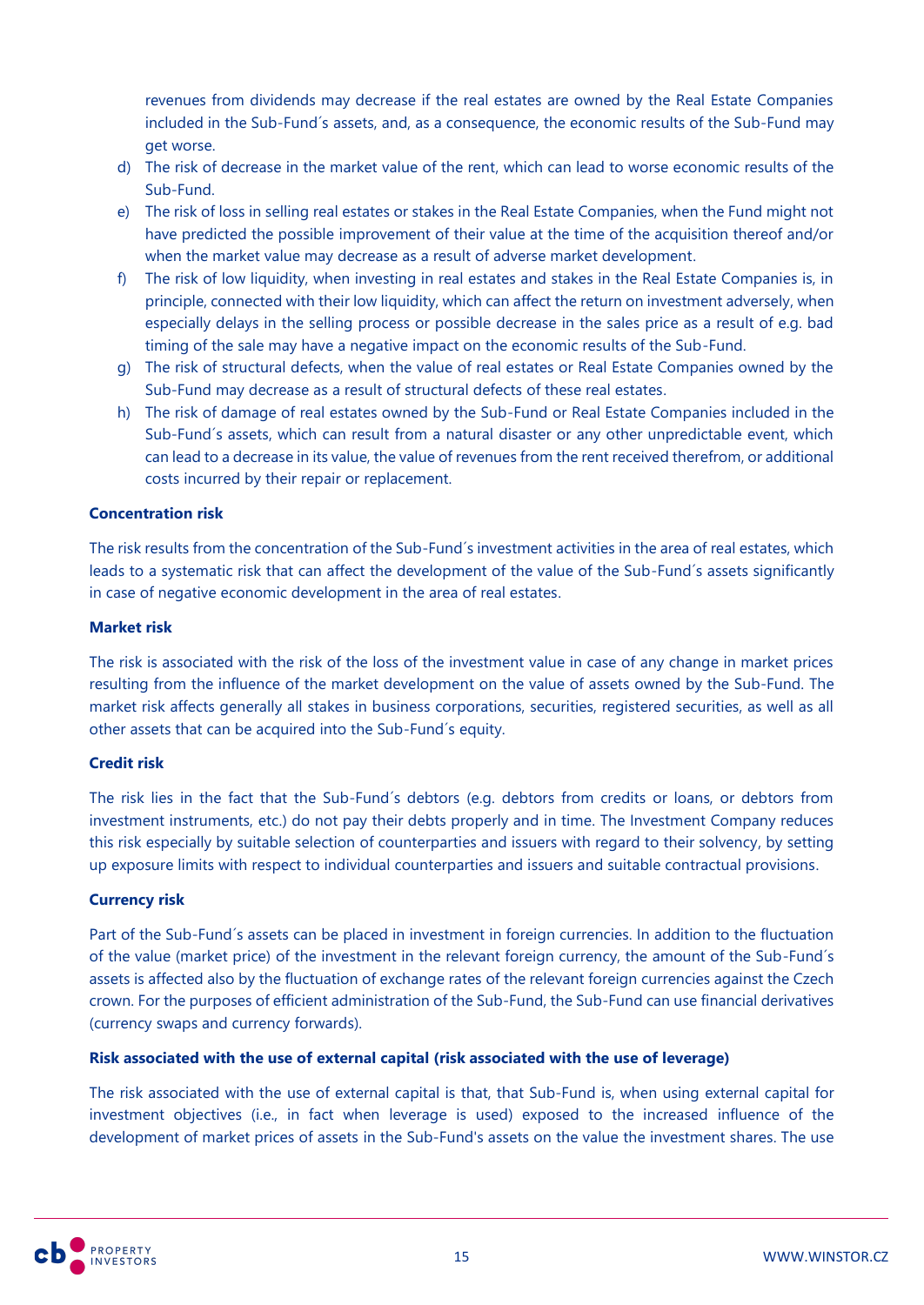of external capital thus potentially makes it possible to achieve a higher profit, but also higher losses. Given that the payment of funds invested by the Sub-Fund will be the subject to the full repayment of liabilities to the financing bank, the Sub-Fund's own funds would not be returned before the payment to the financing bank. In case of extremely unfavourable development, including also possible insolvency of the subject company, the Sub-Fund's own investment may not be returned in its original amount or it may come to a complete loss of the Sub-Fund's own invested funds.

### **Risk of insufficient liquidity**

The risk lies in the inability to sell the assets owned by the Sub-Fund at a desirable moment and/or to get an adequate price for the assets owned by the Sub-Fund at a desirable moment. In the last resort, the materialisation of the risk of insufficient liquidity could lead to suspension of buyback of the Sub-Fund´s investment shares.

### **Operational risk**

The operational risk lies in the risk of loss caused by defects or failures of internal processes of the Investment Company or third persons, by the human failure or as a result of an unpredictable external event. This risk is reduced by maintaining the corresponding management and control system of the Investment Company and third persons. This risk includes also the risk of loss of property given to custody or any other protection by a third person, which can be caused e.g. by bankruptcy or negligence or intentional act of that third person.

### **Risk of legal defects**

The value of the Sub-Fund´s assets may decrease as a result of legal defects in assets acquired by the Sub-Fund, i.e. for instance as a result of the existence of a third-party´s security interest, easements, lessor-lessee relationship, pre-emptive right or any other defect which can decrease the value of the assets.

### **Risk associated with the use of external capital (risk associated with the use of leverage)**

The risk associated with the use of external capital lies in the fact that the Sub-Fund is exposed to an intensified influence on the value of investment shares when using external capital to achieve investment objectives (i.e. in fact by using leverage). Thus, the use of external capital potentially makes it possible to achieve a higher profit, but also a higher loss. Since the payment of the funds invested by the Sub-Fund will normally be subject to the full payment of liabilities to the financing bank, the Sub-Fund's own funds would not have been returned to the Sub-Fund before such payment. In the event of an extremely unfavourable development, including the possible insolvency of the relevant company, the Sub-Fund's own investment may not be returned even in the original amount or the Sub-Fund's own invested funds may also be completely lost.

### **Risk of cancellation of the Sub-Fund**

The risk lies in the fact that the Sub-Fund can be cancelled for reasons specified in ICIFA or for other reasons. The Sub-Fund may be cancelled for reasons specified in ICIFA e.g. if the Fund does not have a depositary for more than 3 months or if the total Fund Capital of the Fund, including all sub-funds, does not achieve EUR 1,250,000 within one year after the entry of the Fund in the register of investment funds with legal personality. The Sub-Fund may be cancelled also e.g. by judicial decision, due to liquidation or transformation of the Sub-Fund, etc. With regard to this possibility, the Investor cannot be guaranteed that it can be the Sub-Fund´s shareholder for the whole duration of its investment horizon, which can have a negative impact on the expected return on investment. The Investor is hereby explicitly informed that there is and will be no guarantee of the possibility of the Investor´s staying in the Sub-Fund.

### **Risk of change in the legal system**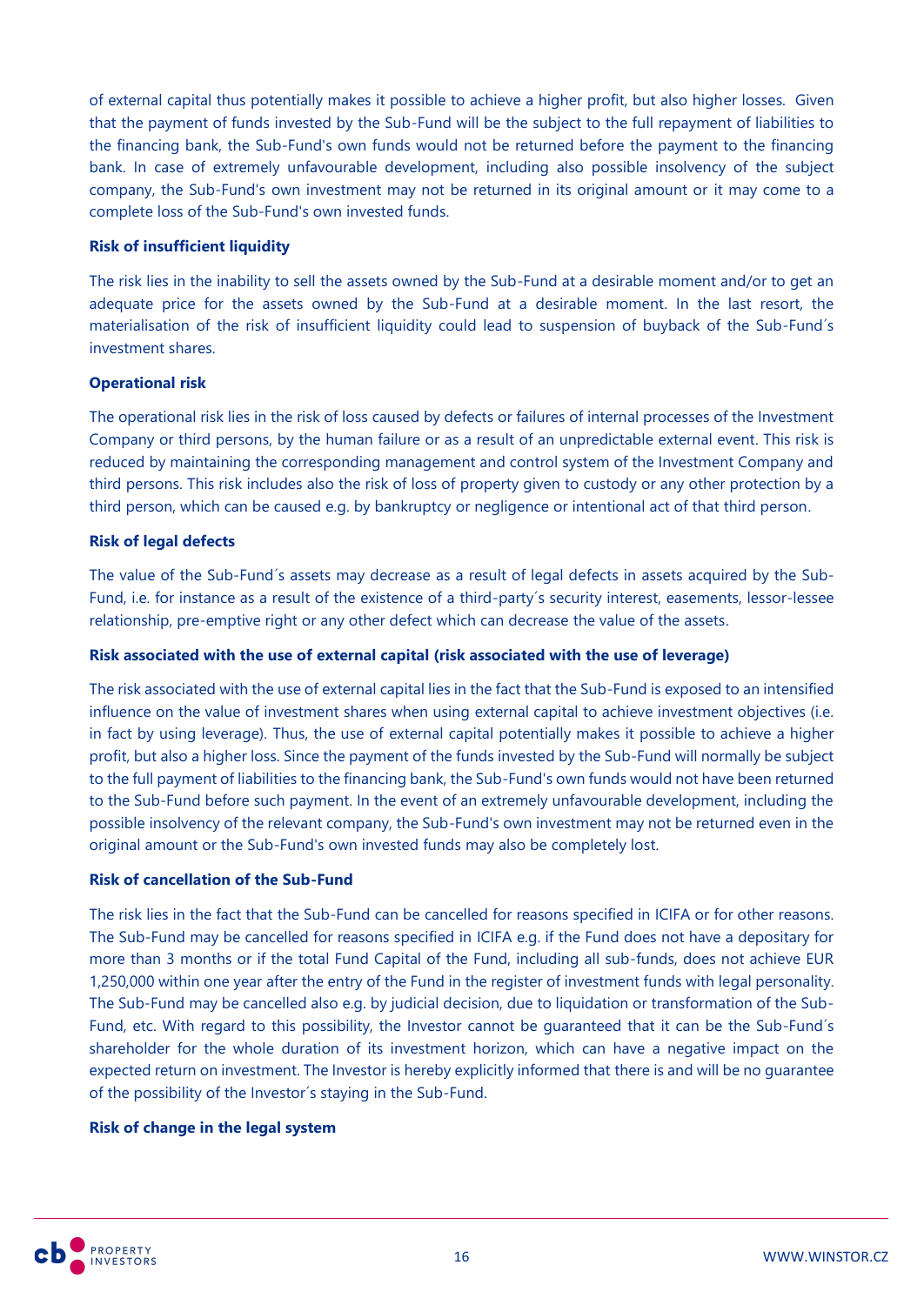The Sub-Fund is subject to various legal requirements, including requirements laid down by tax law of countries in which it operates. In case of any change in the legal requirements applicable to the Sub-Fund, such legal environment may differ from the current situation significantly.

# <span id="page-16-0"></span>9 SUB-FUND´S INVESTING ACTIVITIES

Decisions about investment in property values that can be acquired into the Sub-Fund´s assets are made exclusively by the Manager on the basis of the Sub-Fund´s investment strategy. The decisions are based on the analysis of the economic profitability of the intended investment, the opinion of the Investment Committee as well as any tax, accounting, legal or other analyses.

The Investment Committee has 3 (three) members and is an advisory body of the Manager. Members of the Sub-Fund´s Investment Committee are appointed and removed by the authorised representative of the Fund on the proposal of the Shareholders and the chairman of the Board of Directors of the Fund´s manager. By joint proposal, 2 (two) members of the Investment Committee of the Sub-Fund are proposed by the Shareholders holding the Fund´s founders shares, and 1 (one) member is proposed by the chairman of the Board of Directors of the Fund´s manager.

The Investment Committee votes about opinions with respect to proposals for investments in property values submitted by the Manager and individual members of the Investment Committee. The Investment Committee can issue a positive or negative opinion.

The Investment Committee decides about its opinion by simple majority.

The Investment Committee may vote also per rollam by email.

Without the prior opinion of the Investment Committee, the Manager is not entitled to make investment, unless otherwise stated herein.

The Manager is not bound by the opinion of the Investment Committee and is entitled to decide about individual investments even though the Investment Committee issued a negative opinion, if it does not contravene any generally binding legal regulation, Fund´s statute, this Statute, or if the Manager´s duty to act with due diligence has not been breached thereby. If the plan complies with the generally binding legal regulations, the Fund´s statute and this Statute, the Manager will arrange the implementation of the relevant investment plan.

# <span id="page-16-1"></span>10 SUB-FUND MANAGEMENT PRINCIPLES AND INFORMATION ABOUT THE PAYMENT OF PROFIT SHARE OR SUB-FUND´S REVENUES

### 10.1 FORMATION OF THE SUB-FUND

The Sub-Fund was formed in accordance with Section IX of the Articles.

### 10.2 ACCOUNTING PERIOD

The first accounting period of the Sub-Fund is the period from the formation of the Sub-Fund until 31 December 2021.

In the following years, the accounting period of the Sub-Fund will always be the period from 1 January to 31 December.

# 10.3 AUTHORITY TO APPROVE THE SUB-FUND´S FINANCIAL STATEMENT

Approval of the Sub-Fund´s financial statement lies within the authority of the Fund´s General Meeting.

### 10.4 RULES AND TIMELIMITS FOR THE VALUATION OF ASSETS AND DEBTS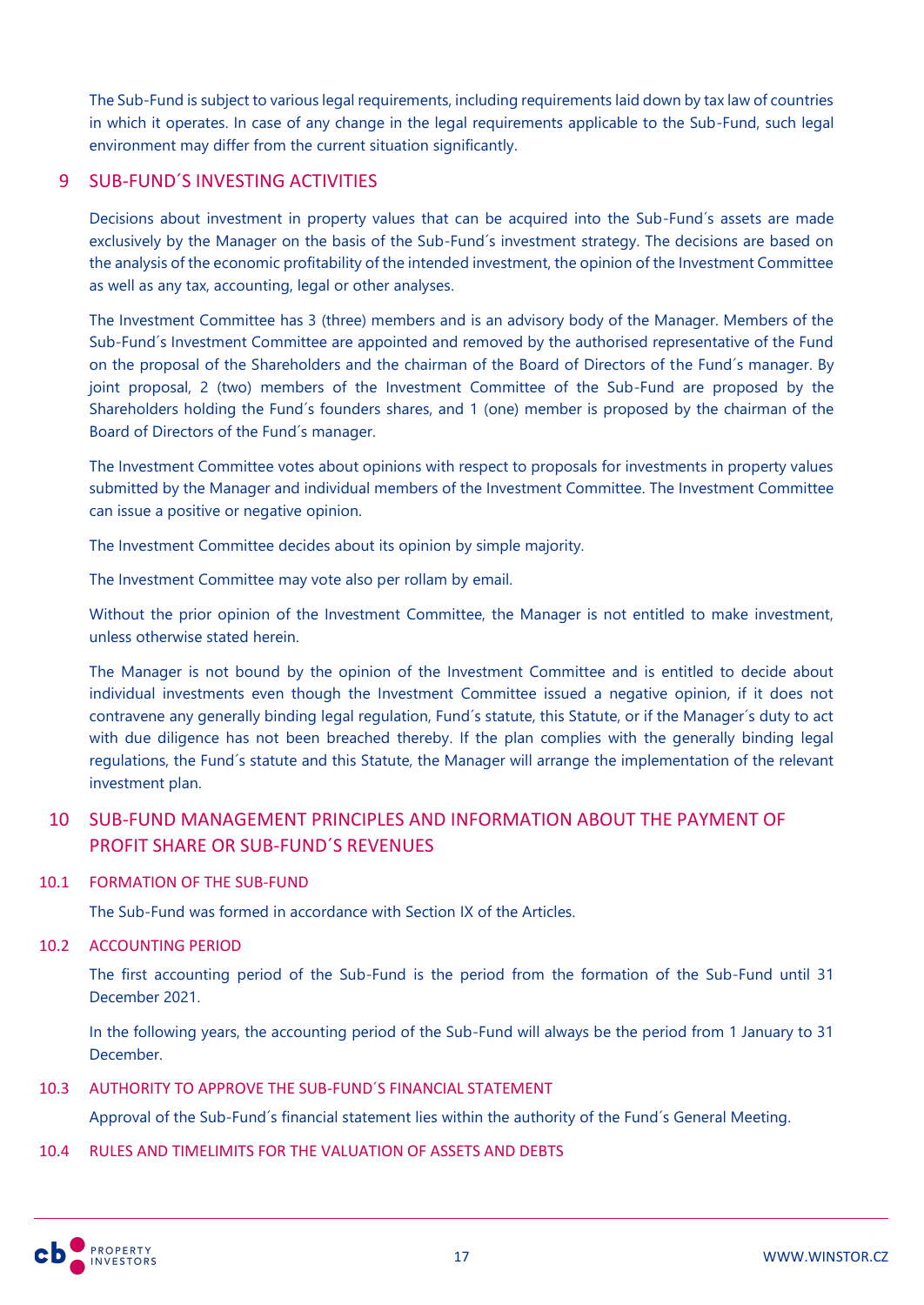The Sub-Fund´s assets and debts are valued at a real value as at the Valuation Date in accordance with ICIFA and other legal regulations, especially the Government Regulation. The valuation of the Fund´s assets is arranged by the Administrator. Detailed procedures for the valuation of assets and debts of the Sub-Fund are set out in the Administrator's internal regulations.

The Investment Company accounts for the balance and movements of property and other assets, debts and other liabilities, as well as the costs and revenues and the result of the management of the Sub-Fund´s property separately from its books and the books of other funds managed by it, and to the extent required for determination of the value of the Fund Capital falling upon individual classes of the investment shares.

In converting the value of the Sub-Fund's assets kept in a foreign currency, a CNB foreign exchange rate announced by CNB and applicable as at the conversion date will be used.

Determination of the value of stakes in business corporations and Real Estate Companies can take place once a year.

Determination of the value of real estates can take place once a year.

### 10.5 COSTS ALLOCATION RULES

All costs and fees assignable to the Sub-Fund will be allocated directly to the Sub-Fund.

All fees and costs that cannot be assigned directly to the Sub-Fund will be allocated equally to the Fund´s subfunds in proportion to their fund capital.

### 10.6 METHOD OF THE USE OF PROFIT OR REVENUES FROM THE SUB-FUND´S MANAGEMENT

The economic result of the Sub-Fund is created as a difference between the revenues from activities carried out by the Sub-Fund and the costs of providing the Sub-Fund´s activities.

Revenues from the Sub-Fund´s assets will be used to cover the costs, unless otherwise stated by the generally binding legal regulations or the Articles. If the Sub-Fund´s management for an accounting period results in profit (surplus of the revenues to the costs incurred by the Sub-Fund), the profit does not have to be used for the payment of profit shares, but it can be used for reinvestment increasing the Sub-Fund´s assets and increasing the value of shares of individual Investors. If the Sub-Fund´s management results in loss (surplus of costs to revenues), the loss will be covered from the Sub-Fund´s resources. Preferentially, the loss will be covered from retained earnings.

In accordance with the provisions of the foregoing paragraph, the Fund´s General Meeting may decide to pay out profit shares to the Investors. Profit shares of the Sub-Fund´s Investors have the form of a dividend.

The decisive date for the assertion of the right to a dividend is the date determined for that purpose by the Fund´s General Meeting. This date must not precede the date of the General Meeting, which decided to pay out the dividend, and must not follow the date of the dividend´s due date. The dividend is payable within 6 months following the date when the General Meeting resolved to distribute the profit. The General Meeting will decide on the due date of the dividends and bonuses by resolution on the distribution of the profit.

If the General Meeting does not regulate the due date and place of the payout in the resolution, the statutory regulation will apply.

The Sub-Fund will pay out the dividend at its expense and risk only by non-cash transfer to the account of the Sub-Fund´s Investor listed in the Register of Investors.

The General Meeting of the Fund may determine criteria for the creation of the right of members of the Supervisory Board and the authorised representative to the payment of bonuses.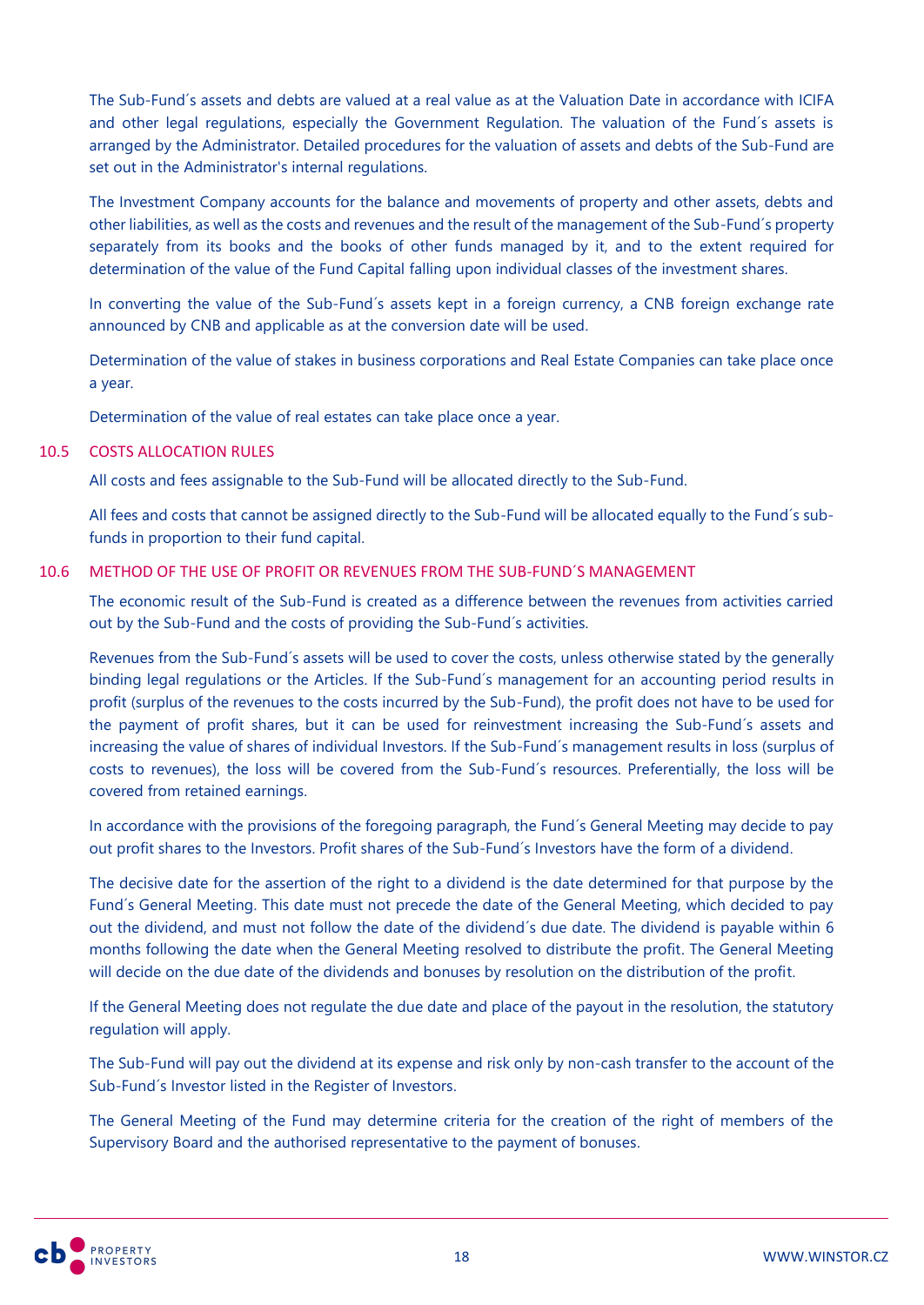The General Meeting of the Fund may determine criteria for the creation of the right of members of the Investment Committee to the payment of remuneration.

# <span id="page-18-0"></span>11 INFORMATION ABOUT SECURITIES ISSUED BY THE SUB-FUND

#### 11.1 TYPE OF INVESTMENT SHARES

The Fund issues investment shares as registered personal securities.

#### 11.2 CLASSES OF INVESTMENT SHARES

#### 11.2.1 ISSUED CLASSES OF INVESTMENT SHARES

Unless otherwise explicitly specified by the Statute, the provisions of the Statute will be used identically for all classes of investment shares issued by the Sub-Fund.

The Sub-Fund issues three classes of investment shares:

- a) Investment shares of class A in EUR (hereinafter "**IAA EUR"**);
- b) Investment shares of class A in CZK (hereinafter "**IAA CZK"**);
- c) Investment shares of the performance class in EUR (hereinafter "**IAV EUR"**).

IAA EUR represent the Investor´s share in the part of the Fund Capital attributable to IAA EUR (hereinafter "**FK IAA EUR"**). IAA CZK represents the Investor's share in the part of the Fund Capital attributable to IAA CZK (hereinafter referred to as "**FK IAA CZK**"). IAV EUR represent the Investor´s share in the part of the Fund Capital falling upon IAV EUR (hereinafter "**FK IAV EUR"**).

Investment shares have the form of registered securities and are issued as personal shares. Investment shares are not accepted for trading in the European regulated market.

IAV EUR may be issued only to the Shareholders or persons approved by the Fund´s Supervisory Board.

### 11.2.2 RULES FOR THE CALCULATION OF THE VALUE OF THE FUND´S CAPITAL FOR INDIVIDUAL CLASSES OF INVESTMENT **SHARES**

The distribution of the Fund Capital of the Sub-Fund into 3 types of investment shares (IAA EUR, IAA CZK and IAV EUR) is based on the portfolio performance during a calendar year.

In order to calculate the value of an investment share and its increase, the Fund Capital must be divided into two parts corresponding to IAA EUR, IAA CZK and IAV EUR. The divided parts of the Fund Capital are recorded separately. Any achieved change in the Fund Capital (especially the economic result of the Sub-Fund and revaluation of the Sub-Fund´s assets) for the Decisive Period is distributed similarly.

In case of the legal form of the Fund, i.e. a joint stock company with a variable capital stock, the Fund Capital may be changed in multiple ways (including through subscription of new investment shares, buyback of issued investment shares, revaluation of assets); so it is important to take all of that into account in order to determine the values correctly.

For the purposes of this section 11.2.2 of the Statute, the following terms have been defined:

**Decisive Period t** – current Decisive Period, at the end of which the Sub-Fund's Fund Capital is redistributed.

**Decisive Period t-1** – Decisive Period preceding Decisive Period t.

**FK**Total t – Fund Capital at the end of Decisive Period t.

**FK**Total t-1 – Fund Capital at the end of Decisive Period t-1.

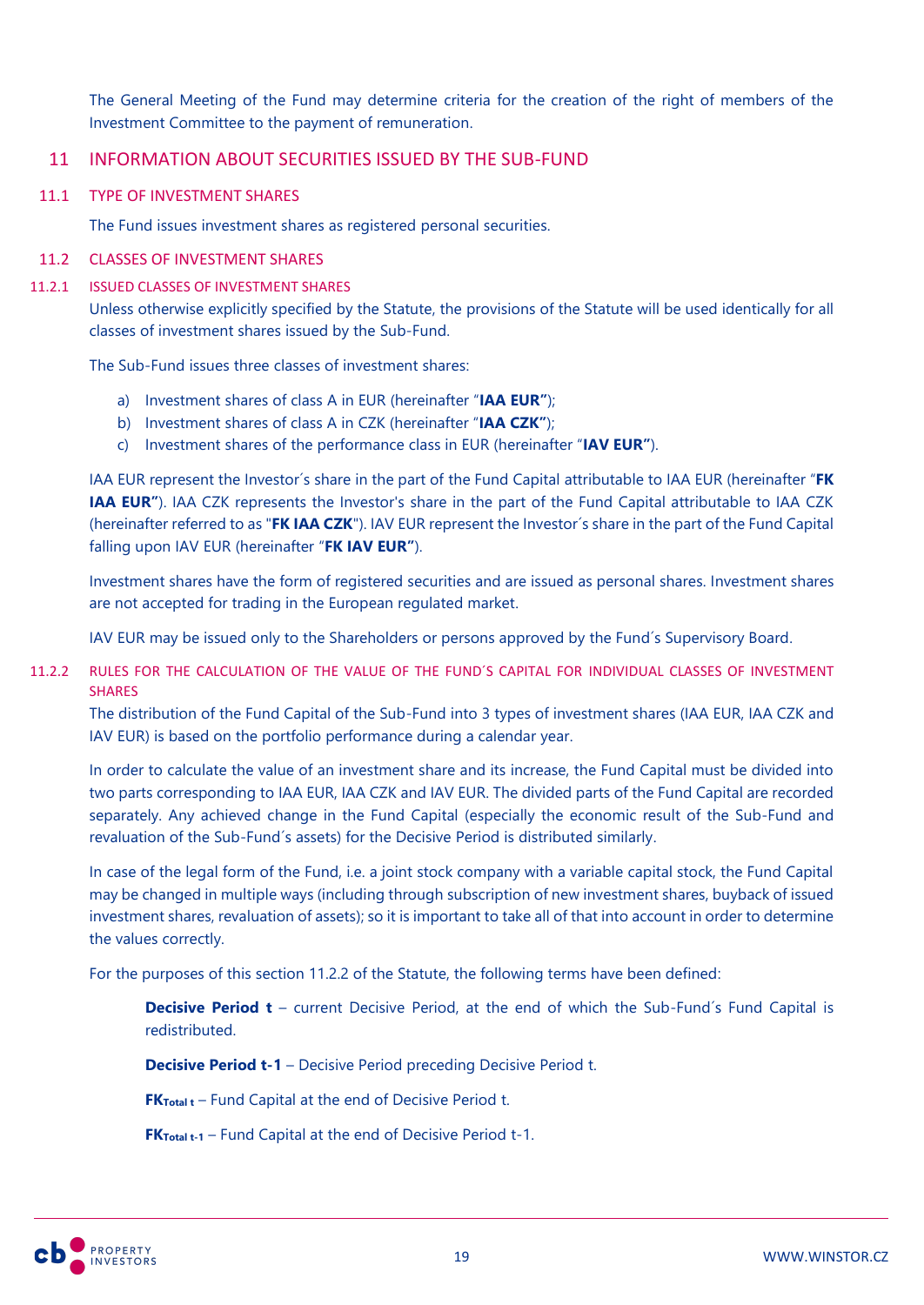**FKIAA EUR <sup>t</sup>** – Part of the Sub-Fund´s Fund Capital allotted to IAA EUR at the end of Decisive Period t.

**FKIAA EUR t-1** – Part of the Sub-Fund´s Fund Capital allotted to IAA EUR at the end of Decisive Period t-1.

**FKIAA CZK t** – Part of the fund capital of the Sub-Fund attributable to IAA CZK at the end of Decisive Period t.

**FKIAA CZK t-1** – Part of the Sub-Fund´s Fund Capital allotted to IAA CZK at the end of Decisive Period t-1.

**FKIAV EUR <sup>t</sup>** – Part of the Sub-Fund´s Fund Capital allotted to IAV EUR at the end of Decisive Period t.

**FKIAV EUR t-1** – Part of the Sub-Fund´s Fund Capital allotted to IAV EUR at the end of Decisive Period t-1.

**IZt-1** – Total investment sources as at the last day of Decisive Period t-1, whereas:

### $IZ_{t-1} = FK_{\text{Total }t-1}$

(+) money obtained in the previous Decisive Periods by subscription of investment shares (after deduction of any initial additional charges and fees), but not entered into the relevant stock capital account as at the last day of Decisive Period t-1 (they may be entered into account only after the issuance and/or recording the investment shares, which can take place only after the determination of the current value of the investment shares, i.e. first of all, the current value of the investment shares must be calculated according to the books without new subscriptions. Only after the determination and/or recording, the new subscriptions will be reflected in the Fund Capital; however, these new resources may be invested from the beginning of Decisive Period t already; and

(-) liabilities (before subtraction of any final deductions and fees), which should be paid for the buyback of investment shares on the basis of applications for the buyback submitted in the previous Decisive Periods, but have not been entered to the relevant liabilities account as at the last day of Decisive Period t-1 (they may be entered into account only after the buyback, which can take place only after the determination of the current value of the investment shares, i.e. first of all, the current value of the investment shares must be calculated according to the books without new subscriptions; only then the buyback will be reflected in the Fund Capital; however, these existing resources must not be invested from the beginning of Decisive Period t any more.

**IZ<sub>IAA EUR t-1</sub>** – Invested resources as at the last day of Decisive Period t-1 for IAA EUR, whereas:

# $\mathbf{IZ}_{\mathbf{IAA}}$  **EUR**  $\mathbf{t-1}$  **= FK** $\mathbf{IAA}$  **EUR** Total  $\mathbf{t-1}$

(+) money obtained in the previous Decisive Periods by subscription of investment shares IAA EUR (after deduction of any initial additional charges and fees), but not entered into the relevant stock capital account as at the last day of Decisive Period t-1 (they may be entered into account only after the issuance and/or recording the investment shares, which can take place only after the determination of the current value of the investment shares IAA EUR, i.e. first of all, the current value of the investment shares IAA EUR must be calculated according to the books without new subscriptions. Only after the determination and/or recording, the new subscriptions will be reflected in the Fund Capital; however, these new resources may be invested from the beginning of Decisive Period t already; and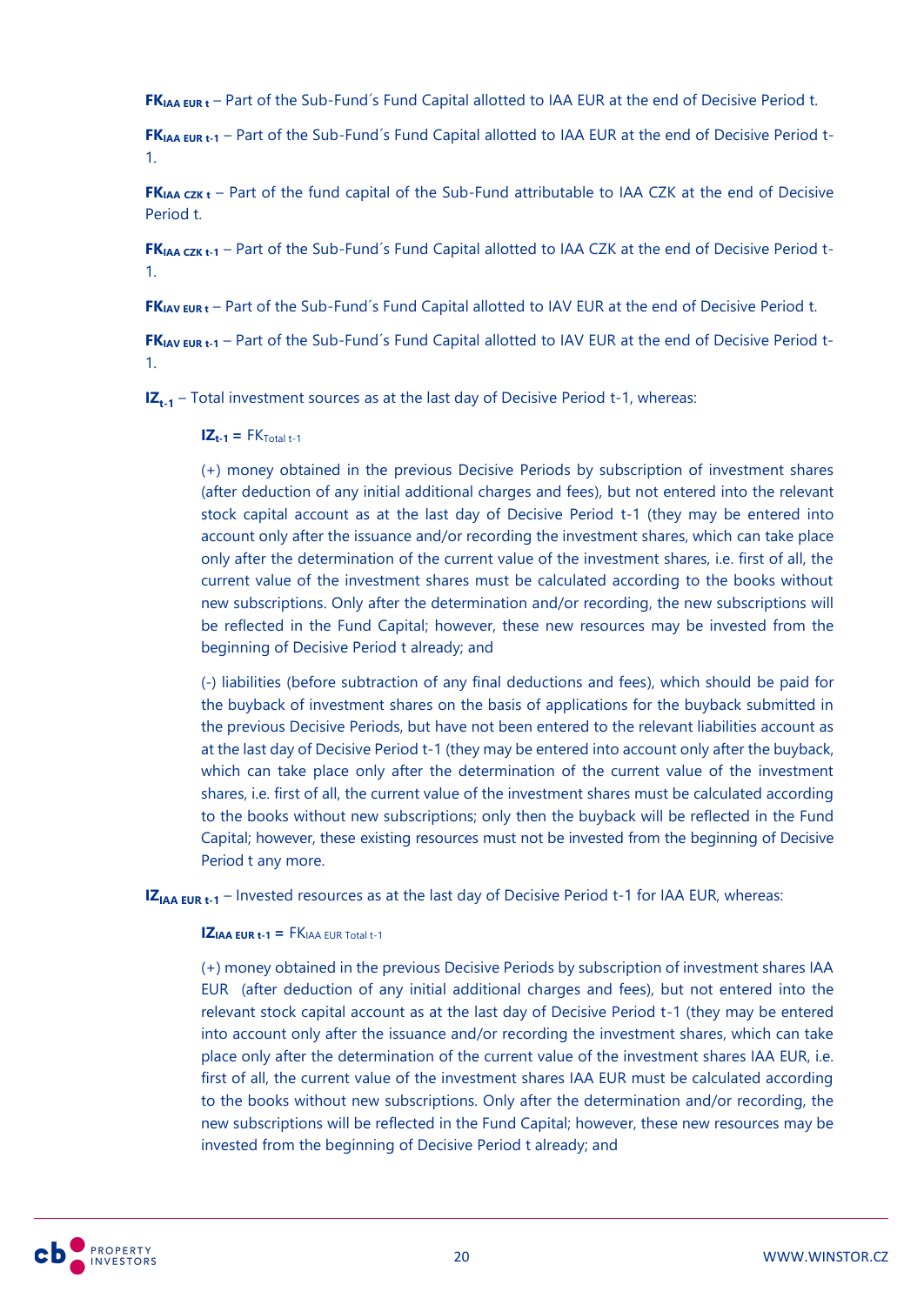(-) liabilities (before subtraction of any final deductions and fees), which should be paid for the buyback of investment shares IAA EUR on the basis of applications for the buyback submitted in the previous Decisive Periods, but have not been entered to the relevant liabilities account as at the last day of Decisive Period t-1 (they may be entered into account only after the buyback, which can take place only after the determination of the current value of the investment shares IAA EUR, i.e. first of all, the current value of the investment shares IAA EUR must be calculated according to the books without new subscriptions; only then the buyback will be reflected in the Fund Capital; however, these existing resources must not be invested from the beginning of Decisive Period t any more.

**IZ<sub>IAA CZK t-1</sub>** – Invested resources as at the last day of Decisive Period t-1 for IAA CZK, whereas

### $\mathbf{Z}_{\mathsf{IAA}}$   $\mathsf{czk}\, \mathsf{t-1}$  **=**  $\mathsf{FK}_{\mathsf{IAA}}$   $\mathsf{czk}\, \mathsf{Total}\, \mathsf{t-1}$

(+) money obtained in the previous Decisive Periods by subscription of investment shares IAA CZK (after deduction of any initial additional charges and fees), but not entered into the relevant stock capital account as at the last day of Decisive Period t-1 (they may be entered into account only after the issuance and/or recording the investment shares, which can take place only after the determination of the current value of the investment shares IAA CZK, i.e. first of all, the current value of the investment shares IAA CZK must be calculated according to the books without new subscriptions. Only after the determination and/or recording, the new subscriptions will be reflected in the Fund Capital; however, these new resources may be invested from the beginning of Decisive Period t already; and

(-) liabilities (before subtraction of any final deductions and fees), which should be paid for the buyback of investment shares IAA CZK on the basis of applications for the buyback submitted in the previous Decisive Periods, but have not been entered to the relevant liabilities account as at the last day of Decisive Period t-1 (they may be entered into account only after the buyback, which can take place only after the determination of the current value of the investment shares IAA CZK, i.e. first of all, the current value of the investment shares IAA CZK must be calculated according to the books without new subscriptions; only then the buyback will be reflected in the Fund Capital; however, these existing resources must not be invested from the beginning of Decisive Period t any more.

**IZ<sub>IAV EUR t-1</sub>** – Invested resources as at the last day of Decisive Period t-1 for IAV EUR, whereas:

### **IZIAV EUR**  $t-1$  **=**  $FK_{\text{IAV}}$  EUR Total  $t-1$

(+) money obtained in the previous Decisive Periods by subscription of investment shares IAV EUR (after deduction of any initial additional charges and fees), but not entered into the relevant stock capital account as at the last day of Decisive Period t-1 (they may be entered into account only after the issuance and/or recording the investment shares, which can take place only after the determination of the current value of the investment shares IAV EUR, i.e. first of all, the current value of the investment shares IAV EUR must be calculated according to the books without new subscriptions. Only after the determination and/or recording, the new subscriptions will be reflected in the Fund Capital; however, these new resources may be invested from the beginning of Decisive Period t already; and

(-) liabilities (before subtraction of any final deductions and fees), which should be paid for the buyback of investment shares IAV EUR on the basis of applications for the buyback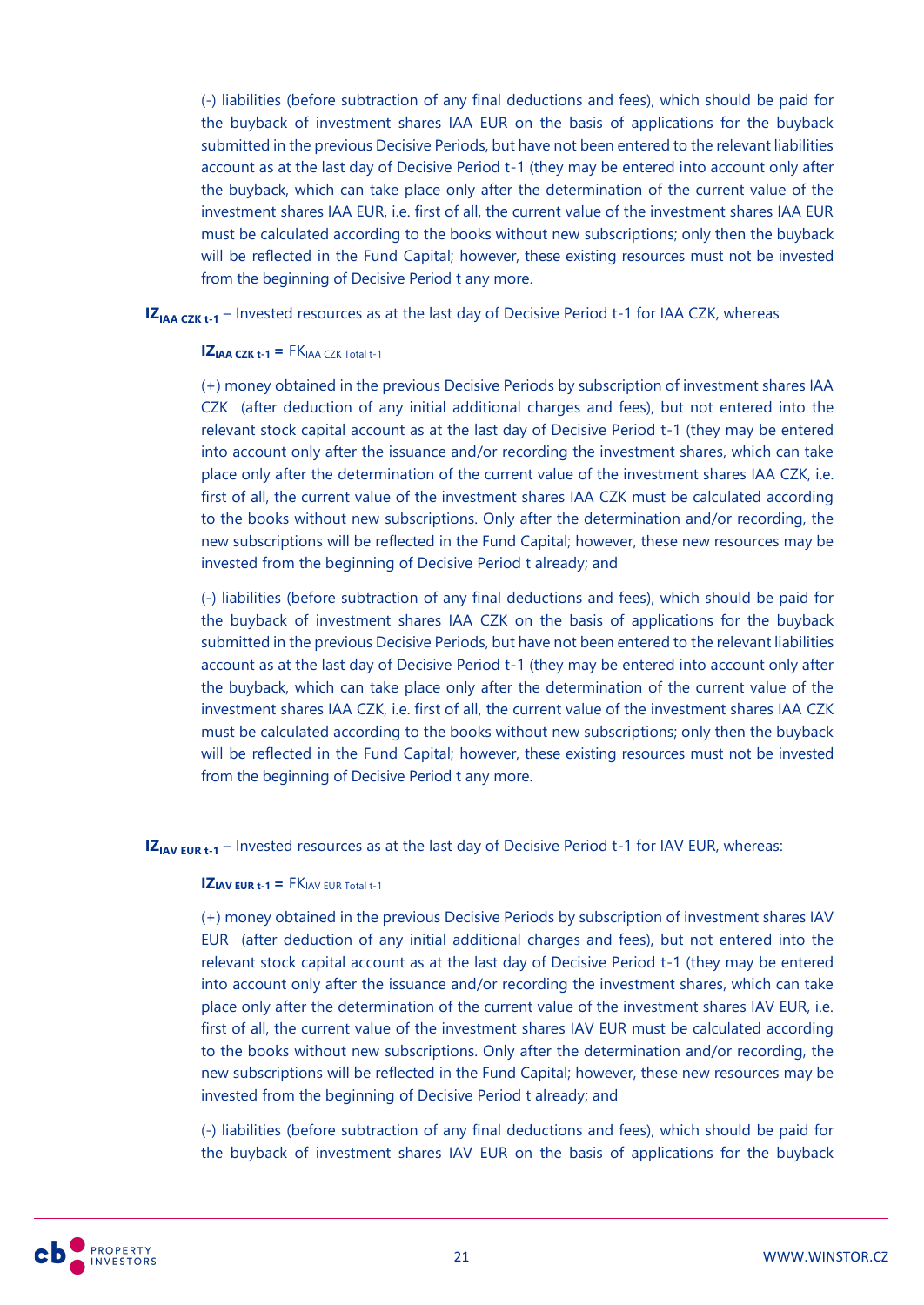submitted in the previous Decisive Periods, but have not been entered to the relevant liabilities account as at the last day of Decisive Period t-1 (they may be entered into account only after the buyback, which can take place only after the determination of the current value of the investment shares IAV EUR, i.e. first of all, the current value of the investment shares IAV EUR must be calculated according to the books without new subscriptions; only then the buyback will be reflected in the Fund Capital; however, these existing resources must not be invested from the beginning of Decisive Period t any more.

**UFKIAA EUR t-1** – Adjusted part of the Fund Capital allotted to IAA EUR at the end of Decisive Period t-1, whereas:

### **UFKIAA EUR t-1 =** FKIAA EUR t-1

(+) the sum of money for which IAA EUR were issued in Decisive Period t, after subtraction of any initial additional fees and charges;

(-) the liability incurred by the Sub-Fund to the owners of IAA EUR in Decisive Period t on the basis of an application for the buyback of those investment shares, before subtraction of any final deductions and fees;

(-) total amount of a gross dividend of IAA EUR, whose decisive date for the payout (ex dividend) falls within Decisive Period t.

**UFKIAA CZK t-1** – Adjusted part of the Fund Capital allotted to IAA CZK at the end of Decisive Period t-1, whereas:

### $UFK<sub>IAA</sub>$   $CZK + 1 = FK<sub>IAA</sub>$  $CZK + 1$

(+) the sum of money for which IAA CZK were issued in Decisive Period t, after subtraction of any initial additional fees and charges;

(-) the liability incurred by the Sub-Fund to the owners of IAA CZK in Decisive Period t on the basis of an application for the buyback of those investment shares, before subtraction of any final deductions and fees;

(-) total amount of a gross dividend of IAA CZK, whose decisive date for the payout (ex dividend) falls within Decisive Period t.

UFK<sub>IAV EUR</sub> **t-1** – Adjusted part of the Fund Capital allotted to IAV EUR at the end of Decisive Period t-1, whereas:

### $UFK<sub>IAV</sub>$  EUR  $t-1$  **=**  $FK<sub>IAV</sub>$  EUR  $t-1$

(+) the sum of money for which IAV EUR were issued in Decisive Period t, after subtraction of any initial additional fees and charges;

(-) the liability incurred by the Sub-Fund to the owners of IAV EUR in Decisive Period t on the basis of an application for the buyback of those investment shares, before subtraction of any final deductions and fees;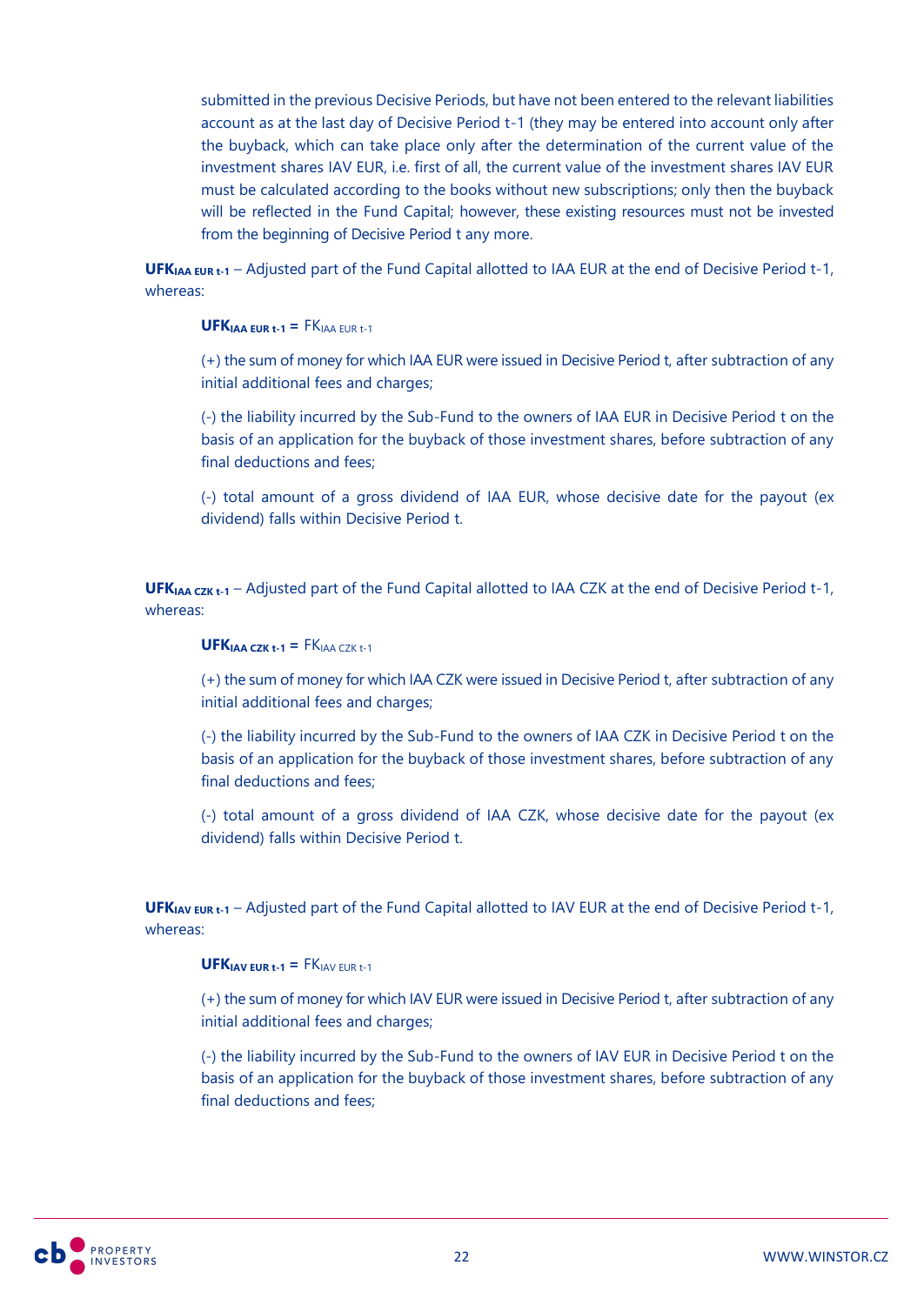(-) total amount of a gross dividend of IAV EUR, whose decisive date for the payout (ex dividend) falls within Decisive Period t.

**Y**<sub>IAA EUR</sub> – Yield allotted to IAA EUR in Decisive Period t before redistribution, whereas:

 $Y_{IAA\,EUR} = ( VH + OR_t) \times \frac{IZ_{IAA\,EUR\, t-1}}{IZ_{IAA\,EWR\, t-1}}$  $IZ_{IAA\text{ EUR }t-1}+IZ_{IAA\text{ CZK }t-1}+IZ_{IAV\text{ EUR }t-1}$ 

**YIAA CZK** – Yield allotted to IAA CZK in Decisive Period t before redistribution, whereas:

 $Y_{IAA\,CZK} = ( \text{VH} + \text{OR}_{\text{t}} ) \times \frac{IZ_{IAA\,CZK\,t-1}}{IZ_{IAA\,CZK\,t-1}}$  $IZ_{IAA\,EUR\,t-1}+IZ_{IAA\,CZK\,t-1}+IZ_{IAV\,EUR\,t-1}$ 

**Y**<sup>IAV</sup> EUR – Yield allotted to IAV EUR in Decisive Period t before redistribution, whereas:

 $Y_{IAV\,EUR} = ( VH + OR_t) \times \frac{IZ_{IAV\,EURt-1}}{IZ_{IAV}\, EVA_{A\,I}}$  $IZ_{IAA\,EUR\,t-1}+IZ_{IAA\,CZK\,t-1}+IZ_{IAV\,EUR\,t-1}$ 

**VH+OR<sup>t</sup>** – The sum of the Sub-Fund´s economic results in Decisive Period t after taxes, and the changes in the valuation difference of assets included in the Sub-Fund´s stock capital in Decisive Period t.

If the VH+OR<sub>t</sub> quantity is negative or equals zero in Decisive Period t (VH+OR<sub>t</sub>  $\leq$  0), the following rules apply to the calculation of the amount of  $FK_{\mathsf{IAA} \; \mathsf{EUR} \; t}$   $\mathsf{FK}_{\mathsf{IAA} \; \mathsf{CZK} \; t}$  and  $\mathsf{FK}_{\mathsf{IAV} \; \mathsf{EUR} \; t}$ 

> $FK_{IAA\text{ EUR }t} = UFK_{IAA\text{ EUR }t-1} + Y_{IAA\text{ EUR}}$  $FK_{IAA\ CZKt} = UFK_{IAA\ CZKt-1} + Y_{IAA\ CZK}$  $FK_{IAV\text{ EUR }t} = UFK_{IAV\text{ EUR }t-1} + Y_{IAV\text{ EUR}}$

If the VH+OR<sub>t</sub> quantity is positive in Decisive Period t (VH+OR<sub>t</sub> > 0), the following rules apply to the calculation of the amount of  $FK_{IAA EUR t}$ ,  $FK_{IAA CZK t}$  and  $FK_{IAV EUR t}$ 

a) if VH+OR<sub>t</sub> < IZ<sub>t-1</sub>\* 7% \* (days of Decisive Period t/total number of days of the relevant calendar year), the following rules apply to the calculation of the amount of FK<sub>IAA EUR t,</sub> FK<sub>IAA CZK t</sub> and FK<sub>IAV EUR t</sub>:

> $FK_{IAA\text{ EUR }t} = UFK_{IAA\text{ EUR }t-1} + Y_{IAA\text{ EUR}}$  $FK_{IAA\ CZKt} = UFK_{IAA\ CZKt-1} + Y_{IAA\ CZK}$  $FK_{IAVEURt} = UFK_{IAVEURt-1} + Y_{IAVEUR}$

b) if VH+OR<sub>t</sub>  $\geq$  IZ<sub>t-1</sub>\* 7% \* (days of Decisive Period t/total number of days of the relevant calendar year), the following rules apply to the calculation of the amount of  $FK_{IAA EUR t}$ ,  $FK_{IAA CZK t}$  and  $FK_{IAV EUR t}$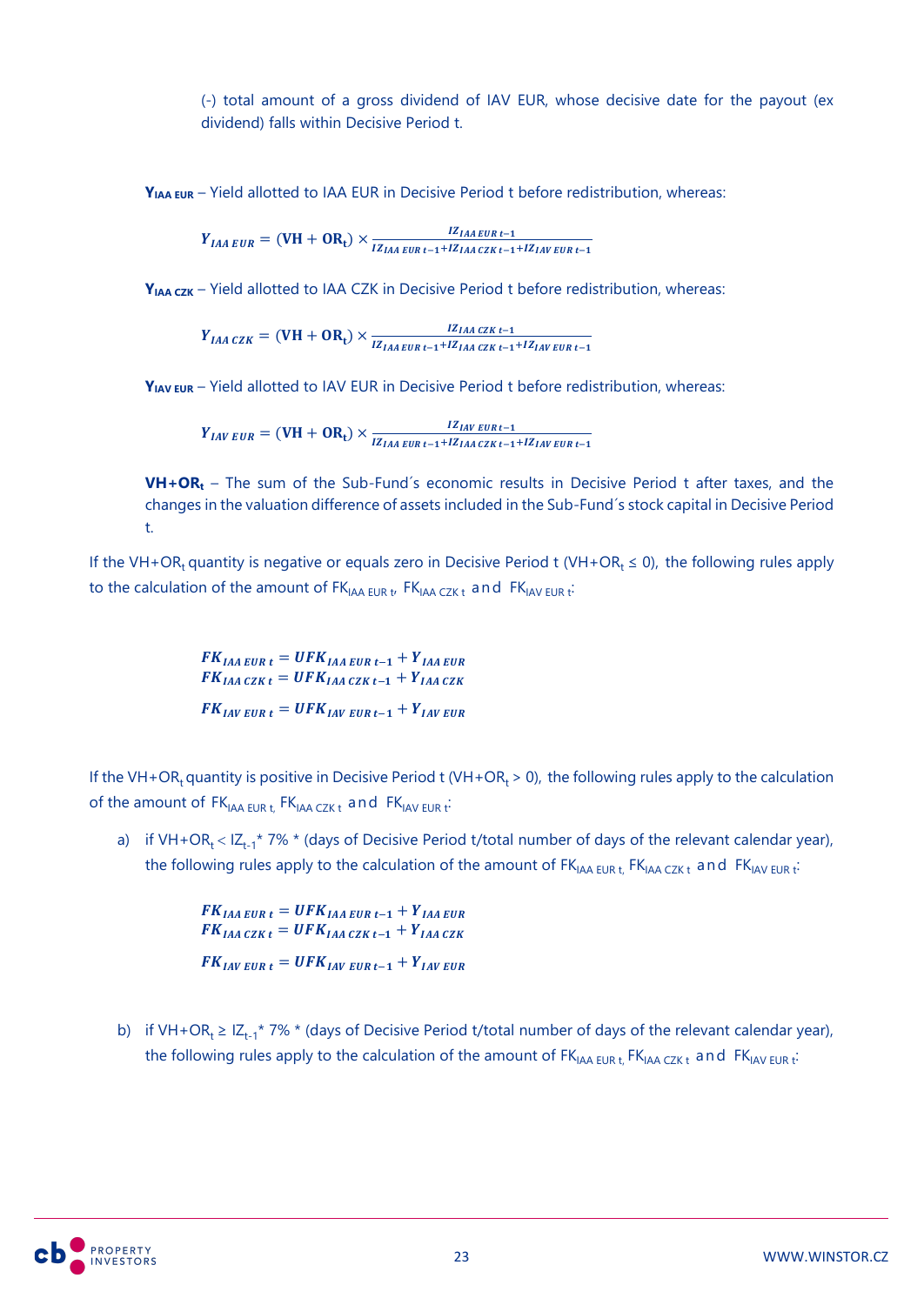| 5                                                                                                                                                                        | Bays of Decision |
|--------------------------------------------------------------------------------------------------------------------------------------------------------------------------|------------------|
| $PR_{IAA\text{ EUR}} = UFK_{IAA\text{ EUR}}t - 1 + IZ_{IAA\text{ EUR}}t - 1 \times 7\% \times \frac{Period t}{Total \text{ days of the relevant} \text{ calendar year}}$ |                  |
| $+ 0.80 \times \left(Y_{IAA\text{ EUR}} - IZ_{IAA\text{ EUR}}t - 1 \times 7\% \times \frac{Period t}{Total \text{ days of the relevant} \text{ calendar year}}\right)$   |                  |
| $FK_{IAA\text{ CZK}} = UFK_{IAA\text{ CZK}}t - 1 + IZ_{IAA\text{ CZK}}t - 1 \times 7\% \times \frac{Period t}{Total \text{ days of Decision} \text{ calendar year}}$     |                  |
| $+ 0.8 \times \left(Y_{IAA\text{ CZK}} - IZ_{IAA\text{ CZK}}t - 1 \times 7\% \times \frac{Period t}{Total \text{ days of Decision} \text{basic}}\right)$                 |                  |

$$
FK_{IAV\text{ EUR}} = UFK_{IAV\text{ EUR }t-1} + Y_{IAV\text{ EUR}} \\
+ 0.2 \times \left(Y_{IAA\text{ EUR}} - IZ_{IAA\text{ EUR }t-1} \times 7\% \times \frac{\text{Period t}}{\text{Total days of the relevant}}\right) \\
+ 0.2 \times \left(Y_{IAA\text{ CZK}} - IZ_{IAA\text{ CZK }t-1} \times 7\% \times \frac{\text{Period t}}{\text{Total days of Decision}}\right) \\
+ 0.2 \times \left(Y_{IAA\text{ CZK}} - IZ_{IAA\text{ CZK }t-1} \times 7\% \times \frac{\text{Period t}}{\text{Total days of the relevant}}\right) \\
\text{calendar year}
$$

The current value of IAA EUR for Decisive Period  $t$  is determined by the FK IAA EUR $_{\rm t}$  – number of issued IAA EUR ratio as at the date for which the current value of IAA EUR is determined.

The current value of IAA CZK for Decisive Period  $t$  is determined by the FK IAA CZK $_{\rm t}$  – number of issued IAA CZK ratio as at the date for which the current value of IAA CZK is determined.

The current value of IAV EUR for Decisive Period  $t$  is determined by the FK IAV EUR $_{\rm t}$  – number of issued IAV EUR ratio as at the date for which the current value of IAV EUR is determined.

The current value of the investment shares is determined for each Decisive Period at the Valuation Date.

In the first Decisive Period, i.e. the first calendar quarter immediately following the Initial Subscription Period, for the purposes of the calculation of the value of IAA EUR investment shares, the expressions UFK<sub>IAA EUR t-1</sub> and  $FK_{IAA}$  EUR t-1 are replaced by the expression of  $\Sigma$  of money and the value of the valued non-monetary deposits, which were obtained in the Initial Subscription Period through subscription of IAA EUR, for the purpose of calculating the value of investment shares IAA CZK the terms UFKIAA CZK t-1 and FKIAA CZK t-1 replaced by the expression . cash and the value of valued non-monetary contributions that were obtained by subscription IAA CZK in the Initial Subscription Period and, for the purposes of the calculation of the value of IAV EUR investment shares, the expressions UFK<sub>IAV EUR t-1</sub> and FK<sub>IAV EUR t-1</sub> are replaced by the expression of  $\Sigma$  of the money and the value of the valued non-monetary deposits, which were obtained in the Initial Subscription Period through subscription of IAV EUR.

### 11.3 ACCEPTANCE FOR TRADING IN THE EUROPEAN REGULATED MARKET OR MULTILATERAL TRADING SYSTEM

The Sub-Fund´s investment shares are neither accepted for trading in the European regulated market or multilateral trading system, nor is the price of the investment shares published through any of these markets.

### 11.4 NOMINAL VALUE OF THE INVESTMENT SHARE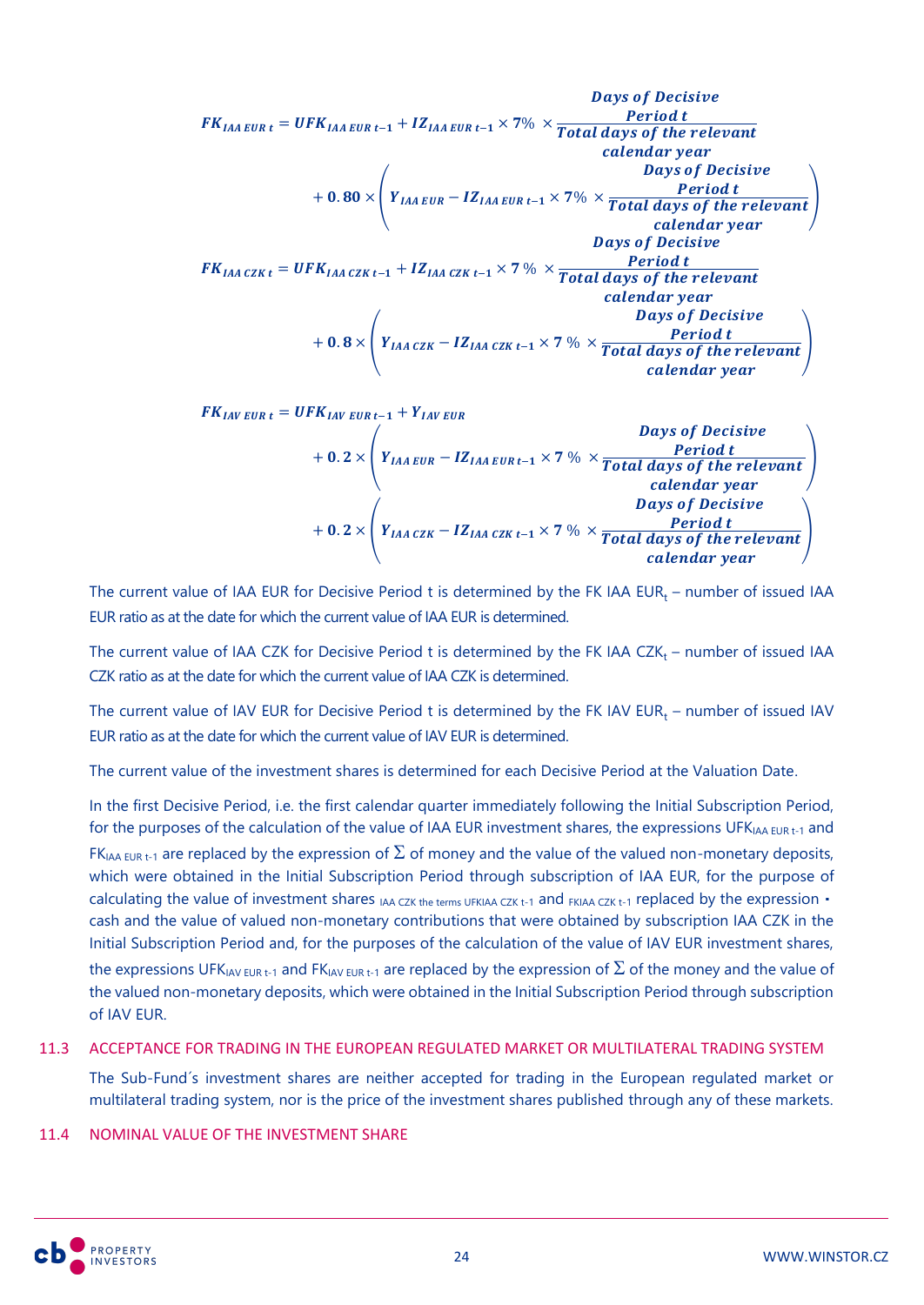The Sub-Fund´s investment shares do not have a nominal value.

### 11.5 CURRENCY OF INVESTMENT SHARES

The value of the Sub-Fund´s investment shares is stated in Euros (EUR) for IAA EUR and IAV EUR and in Czech Crowns for IAA CZK.

The currency risk from the fluctuation of currencies is distributed among holders of all classes of the investment shares in a ratio corresponding to the current structure of the Sub-Fund´s assets in the relevant currencies, i.e. the Investor can be exposed to a currency risk.

### 11.6 IDENTIFICATION

The identification number according to the international numbering system for identification of investment shares or shares (ISIN) has been assigned to investment shares:

- CZ0008045549 for the investment shares of class A in EUR;
- CZ0008047750 for the investment shares of class A in CZK;
- CZ0008045556 for the investment shares of the efficiency class in EUR.

### 11.7 INVESTMENT VOLUME

The minimum value of the Qualified Investor´s initial investment in the investment shares must amount to:

- a) the minimum equivalent of CZK 1,000,000 (one million Czech crowns) provided that the conditions specified in Section 272(1)(i)(2) of ICIFA have been met. The exchange rate that is decisive for the purposes of conversion of the equivalent is the EUR/CZK exchange rate announced by CNB as at the date of crediting the Sub-Fund´s account with the sum of money in case of subscription of the investment shares, and as at the date of the transaction in case of transfer of the investment shares;
- b) the minimum equivalent of EUR 125,000 (one hundred and twenty-five thousand euro) provided that the conditions specified in Section 272(1)(i)(1) of ICIFA have been met. The exchange rate that is decisive for the purposes of conversion of the equivalent is the EUR/CZK exchange rate announced by CNB as at the date of crediting the Sub-Fund´s account with the sum of money in case of subscription of the investment shares, and as at the date of the transaction in case of transfer of the investment shares.

The minimum amount of the Investor´s investment following the payment of the initial investment is not limited.

### 11.8 RECORDING OF INVESTMENT SHARES

The Administrator keeps a list of the Sub-Fund´s shareholders. Regarding the fact that the registered investment shares are issued with the Sub-Fund, they are recorded by the Administrator also on asset accounts of their owners or on customers´ accounts.

On the basis of a relevant contract, a customer account can be opened only for a person authorised to keep the related records. An owner´s account can be opened by the Investment Company or a person keeping related records on the basis of a relevant contract with the owner. The separate records and related records are kept in accordance with Section 93 of CMUA and the Regulation.

### 11.9 TRANSFER OF INVESTMENT SHARES

An investment share in the form of a security is transferable by a contract for the purchase of the investment shares and by entry in the relevant records. The transfer of the investment shares requires the prior consent of the Fund´s authorised representative. However, the investment shares can be acquired under a contract only under the conditions of ICIFA.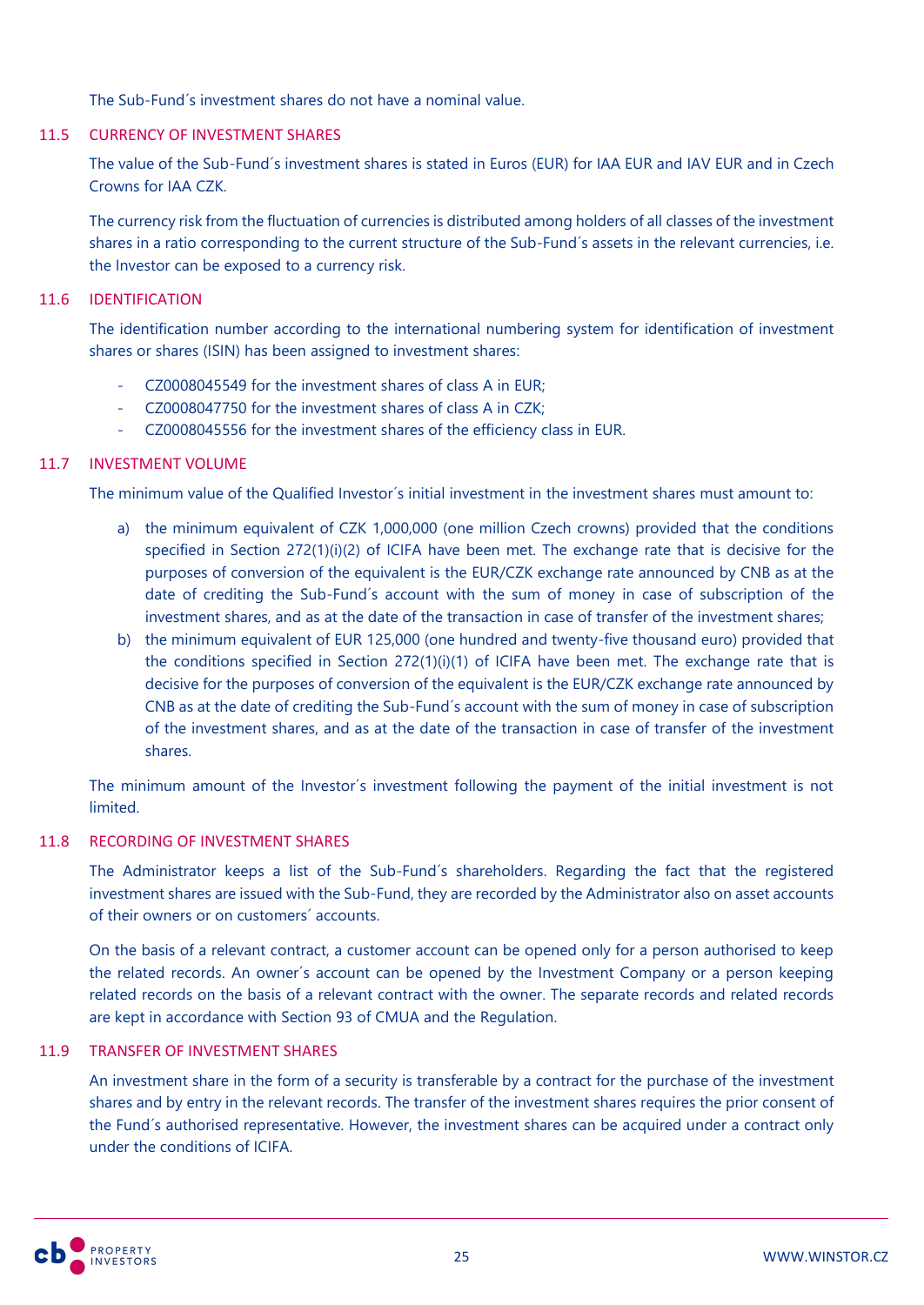Upon the death or termination of a shareholder, their investment shares pass to their heir or legal successor.

The transfer of a registered investment share is effective with respect to the Fund if the change in the owner of the share is proved by the owner´s account statement or on the date of delivery or receipt of the entry in the register of the issues of shares pursuant to CMUA.

In the case of passage of the title to the shares, its acquirer is obliged to inform the Administrator about the relevant change of the owner without undue delay.

### 11.10 RIGHTS CONNECTED WITH INVESTMENT SHARES

All rights of the Investors granted by BCA, except for the voting right related to the investment shares, are connected with the Sub-Fund´s shares, unless otherwise stated by the Articles, Fund´s statute, this Statute or ICIFA.

The Investor has the right to the buyback of its investment shares on conditions laid down by ICIFA and the Statute on account of the Sub-Fund. Upon buyback, the investment shares will cease to exist.

Owners of the investment shares are entitled especially:

- a) to be informed about the current value of the Sub-Fund´s investment share;
- b) to the buyback of the investment shares on account of the Sub-Fund on conditions laid down by ICIFA and the Statute;
- c) to receive the Sub-Fund´s profit share (dividend) approved for distribution by the Fund´s General Meeting;
- d) to attend the Fund´s General Meeting, if it concerns matters related to the Sub-Fund;
- e) to vote at the General Meeting under the conditions laid down by ICIFA;
- f) to request and obtain the explanation of matters related to the Fund and Sub-Fund at the Fund´s General Meeting;
- g) to exercise the pre-emptive right to the investment shares of another Investor in the case of an order to execute a judgment by selling the investment share of the Sub-Fund or in case of an execution order to sell the Sub-Fund´s investment share under the conditions of Section 283(1) of ICIFA;
- h) to request replacement of a collective investment share;
- i) to obtain the share in the liquidation surplus if the Sub-Fund has been cancelled with liquidation;
- j) to obtain the current version of the Statute, the last annual report and the business report free of charge.

The Investors are not entitled to request the distribution of the Sub-Fund´s assets or the termination of the Sub-Fund.

The Sub-Fund does not provide any special benefits to Investors.

### 11.11 CURRENT VALUE OF THE SUB-FUND´S INVESTMENT SHARES AND ITS PUBLISHING

The current value of the investment shares is determined separately for each class of the investment shares. The current value of the investment share of the relevant class is based on the Fund Capital falling on the relevant class of the investment shares determined for a particular period, at least once in the Decisive Period as at the Valuation Date.

In calculating the Fund Capital falling on the relevant class of the investment shares, parameters of individual classes listed in Article 11.2 of the Statute as well as specific costs of the class, if applicable, are taken into account.

The current value of an investment share is rounded to 4 decimal points.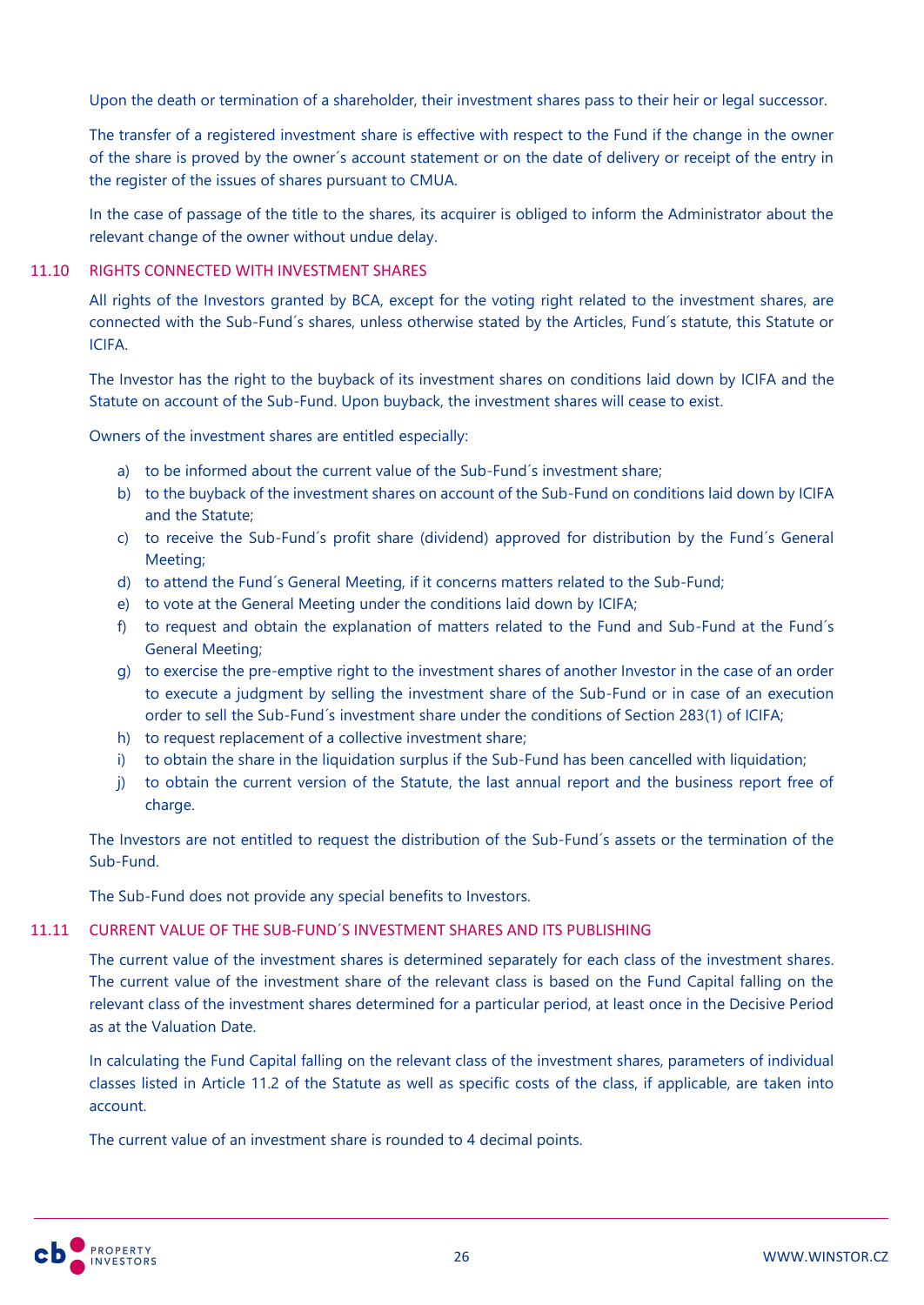The current value of the Sub-fund´s investment share is announced within 10 working days after its determination for the relevant Decisive Period. The current value of the Sub-Fund´s investment share is announced by being published on the Internet site.

In case of any sudden change in the circumstances affecting the price of the property value in the Sub-Fund´s assets, or upon request of all Shareholders, the Administrator will perform the valuation reflecting the price of the Sub-Fund´s Assets (hereinafter the "**extraordinary valuation**"). On the basis of the extraordinary valuation, the Administrator will perform also the "extraordinary determination of the current value of an investment share", and send it to all Investors along with the date of the extraordinary valuation without delay.

### 11.12 PROCEDURES AND CONDITIONS OF ISSUING INVESTMENT SHARES

The Sub-Fund´s investment shares are issued in the Czech Republic.

The issue of the investment shares to the Investor is conditioned by conclusion of the Subscription Contract.

In the Initial Subscription Period, the issue price of IAA EUR and IAV EUR is EUR 1 and the issue price of IAA CZK is CZK 1 (hereinafter the "**Issue Price**").

Subscription of the investment shares is subject to the initial fee (extra charge), whose maximum amount is defined in Article 12.1.1 of the Statute. The exact amount of the initial fee (extra charge) is defined in the relevant Subscription Contract. The initial fee is included in the Sub-Fund´s revenues.

In addition to the aforesaid Initial Subscription Period, the Sub-Fund´s investment shares are issued at the current value of an investment share determined in relation to the relevant class of the investment shares always retrospectively for the Decisive Period, which includes the Valuation Date, on which the Administrator received an application for subscription of the investment shares in the manner specified in the Subscription Contract.

The application for subscription of the investment shares must be delivered by the applicant to the Administrator by 12:00 a.m. of the Valuation Date at the latest. The application for the issue of the investment shares submitted at any time after the lapse of that time-limit will be deemed submitted during the time-limit for the submission of applications for the next Decisive Period.

The number of investment shares issued to the Investor corresponds to the share of the amount credited on the basis of the payment to the Sub-Fund's account or the value at which the Investor's non-monetary contribution was valued and the current value of the relevant class of investment share, and/or the Issue Price in case of subscription in the Initial Subscription Period, increased by an initial fee, if applicable. If the amount for subscription of investment shares of the class in which the Investor invests is sent to the Sub-Fund's account maintained in a currency different from the currency of the given class of investment shares in which the Investor invests, the Sub-Fund shall ensure without undue delay the currency conversion of this amount received in another currency into an amount in the currency of the given class of investment share and its crediting to the Sub-Fund's account in that currency. Thus, a payment credited to the Sub-Fund's account within the meaning of the first sentence of this paragraph shall be deemed to be an amount converted from another currency to the currency of the given investment class and credited to the Sub-Fund's account in that given currency. The calculated number of the investment shares is rounded down to whole numbers. Any difference between the paid amount or the value of the non-monetary contribution and the amount corresponding to the value of the issued investment shares is included in the Sub-Fund´s revenues. The current value of an investment share is determined in the manner specified in Article 11.11 of the Statute.

The investment shares cannot be issued before the money intended for subscription of the investment shares are credited to the Sub-Fund´s Account, or before the non-monetary deposit intended for subscription of the investment share is brought to the Sub-Fund.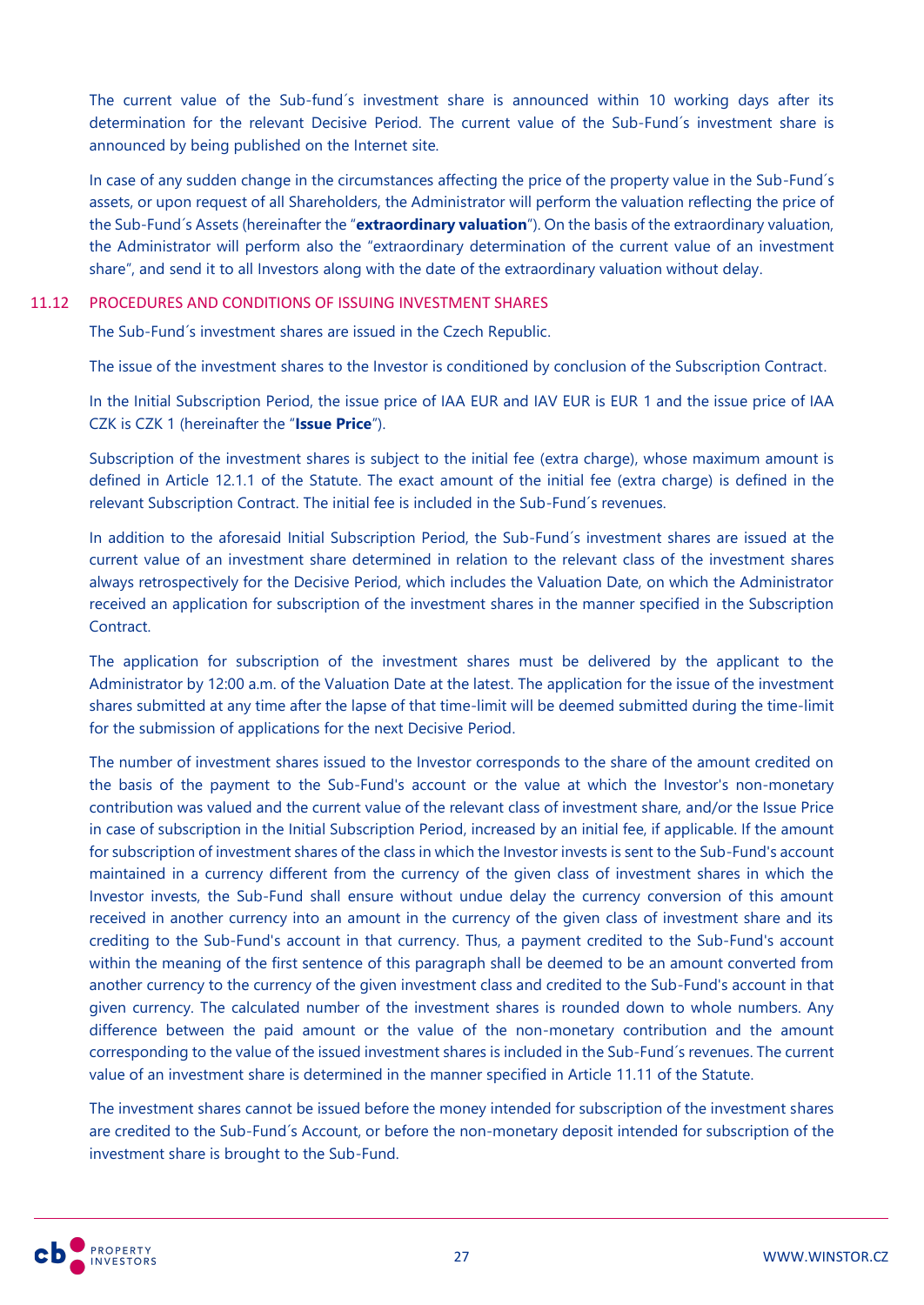The registered investment shares are issued by being credited to the asset account of the owner of securities or the asset account of the customer, who keeps related records of securities. The Administrator issues the investment shares within 60 calendar days after the determination of the current value of the investment shares applicable to the Decisive Period, which includes the Valuation Date. In justified cases (especially when the Sub-Fund´s Assets are being revaluated by an expert), this period of time can be extended to 80 calendar days.

In order to maintain the stability of the Sub-Fund, its reliability, in order to avoid any harm to the interests of the existing Investors, and with regard to the provisions of the AML Act, the Fund, through its authorised representative, reserves the right to decide which applicants it will enter into the Subscription Contract with and which of them it will decline. There is no legal title to the conclusion of the Subscription Contract; the Fund is not obliged to enter into the Subscription Contract with any applicant.

The Administrator reserves the right to return any payment, whose sender could not have been identified, to the sender´s bank account. At the same time, the Administrator reserves the right to return any payment to the sender´s bank account, if it has no proof showing that the sender entered into the Subscription Contract with the Fund.

In case of a retrospective correction of the current value of an investment share, the difference amounting to the amount of detected differences related to the issued investment shares will be compensated from the Sub-Fund´s Assets. If the Investor was issued a higher number of the investment shares than the number of the shares that should have been issued to it on the basis of the corrected current value of the investment share, the relevant number of the investment shares amounting to the detected difference will be deducted from the Investor owning the registered shares. If the Investor was issued a lower number of the investment shares than the number of the shares that should have been issued to it on the basis of the corrected current value of the investment share, the relevant number of the investment shares amounting to the detected difference will be credited to the Investor owning the registered shares. In the case of correction of the current value of the investment share whose absolute value represents less than 0.5% of the corrected current value of the investment share, the differences in the number of the issued investment shares will not be compensated, unless otherwise decided by the Manager.

### 11.13 PROCEDURES AND CONDITIONS OF BUYBACK OF INVESTMENT SHARES

The Sub-Fund´s investment shares are bought back on the basis of the Investor´s application for the buyback of the investment shares submitted on a prescribed form submitted by the Investor to the Administrator.

The Investor may submit the application for the buyback of the investment shares not earlier than after the lapse of 48 calendar months after the moment of issuing the investment shares being subject to buyback.

The application for the buyback of the investment shares can be submitted:

- a) in person in the Administrator's registered office on working days from 10 a.m. to 3 p.m.;
- b) by mail with an authenticated signature;
- c) by electronic mail with a quaranteed electronic signature sent to  $inf_{m \geq 0}$  infominator.cz.

The minimum value of the individual buyback of the investment shares amounts to an equivalent of EUR 10,000. The minimum value of the individual buyback does not apply in cases when all remaining investment shares of one Investor are to be bought back.

The Administrator will arrange the buyback of the investment share for the amount which equals its current value for the date on which it received the application for the buyback of the investment share, this value referring to the value of the investment share determined as at the Valuation Date of the Decisive Period, in which the buyback application was delivered to the Administrator.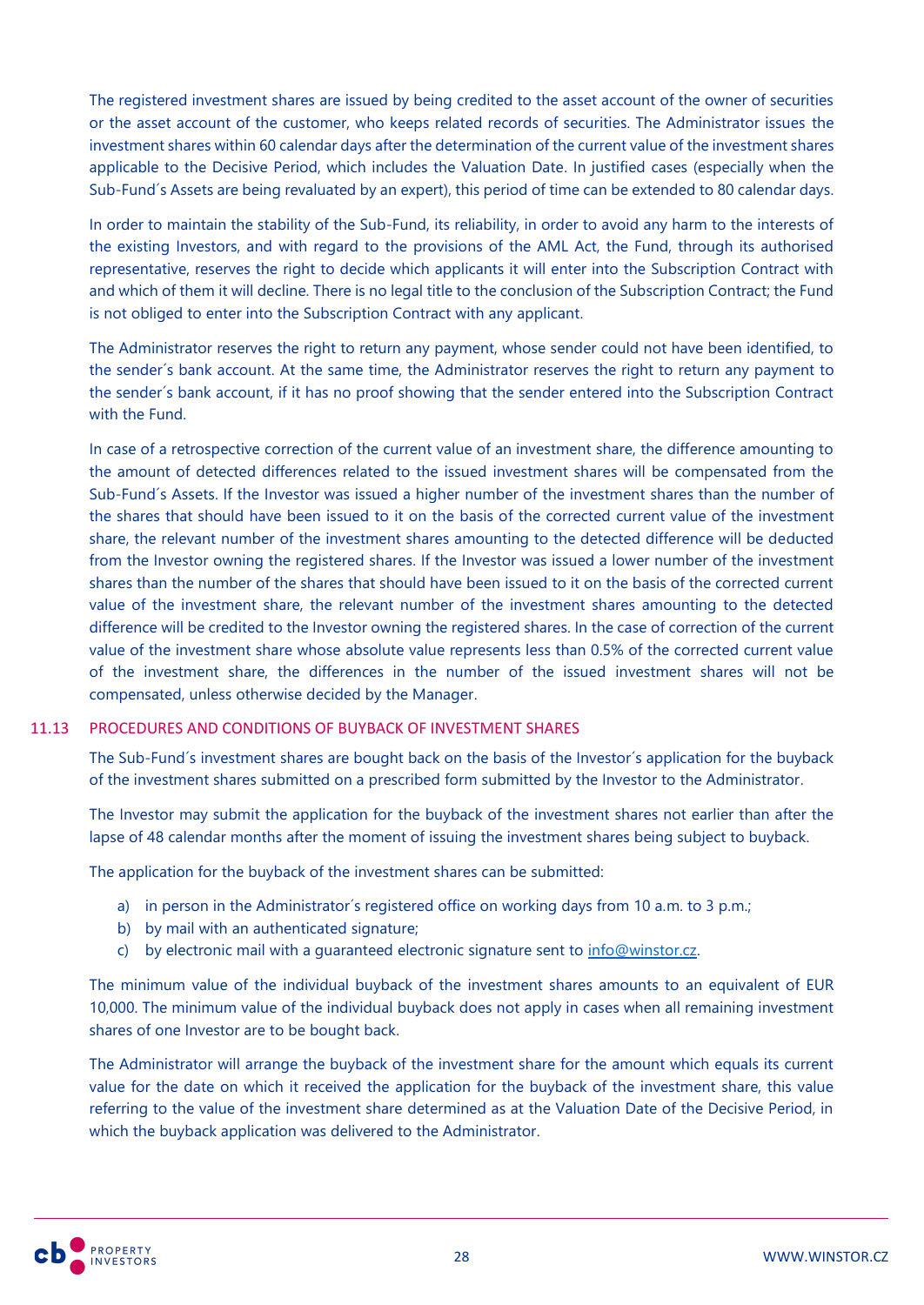The application for the buyback of the investment shares must be delivered by the applicant to the Administrator until 12:00 a.m. of the Valuation Date at the latest. The application for the buyback of the investment shares submitted at any time after the lapse of that time-limit will be deemed submitted within the time-limit for the submission of the application for the following Decisive Period.

The Administrator will arrange the buyback of the Sub-Fund´s investment shares provided that the Investor will meet the requirements for a qualified investor specified in Section 272 of ICIFA even after the buyback. The Administrator is not obliged to buy back the Investor´s investment shares if its investment would fall below the minimum amount specified in paragraph 1(h) or (i) of Section 272 of ICIFA as a result of the buyback, unless the Investor applies for the buyback of all of its investment shares in accordance with this Statute.

The buyback of the Sub-Fund´s investment shares is subject to final charges (deductions) defined in Article 12.1.2 of the Statute. The final charge is included in the Sub-Fund´s revenues.

Subject to the restrictions specified in this Article of the Statute, the Administrator is obliged to buy back the Sub-Fund´s investment shares from the Investors:

- a) within 30 days following the lapse of the whole 12 calendar months from the end of the Decisive Period, in which it received the Investor´s application for the buyback of the investment shares, if the Investor applies for the buyback of the investment shares in the total amount below 10% of the Fund Capital;
- b) within 30 days following the lapse of the whole 18 calendar months from the end of the Decisive Period, in which it received the Investor's application for the buyback of the investment shares, if the Investor applies for the buyback of the investment shares in the total amount exceeding 10% of the Fund Capital.

The money corresponding to the value of the buyback of the investment shares is paid by non-cash transfer to the Investor´s account stated in the Register of Investors or in the application for the buyback of the investment shares.

For the buyback of the Sub-Fund´s investment shares, money from the Sub-Fund´s assets is used. Upon the buyback, the Sub-Fund´s investment shares will cease to exist and are deducted from the Investor´s asset account.

In case of a retrospective correction of the current value of an investment share, the difference amounting to the detected differences related to the investment shares subject to the buyback will be compensated from the Sub-Fund´s Assets. The Investor is not obliged to refund the positive balance of the amount for the investment shares bought back, if the balance has been received in good faith, and if the Investor does not need any investment shares at the time of the correction. If the Investor owns investment shares at the time of the correction, the difference can be compensated by refund of the part of money for the buyback of the investment share or by cancellation of the corresponding part of the shares owned by the Investor. The Investor is obliged to assist the Sub-Fund immediately in returning the cancelled investment shares. The Sub-Fund is not liable for damage caused as a result of the Investor´s delay in providing assistance in returning the investment shares. If the Investor received lower consideration for the buyback of the investment share as a result of a retrospective correction of the current value of the investment share, the Investor will be compensated with the balance due for the buyback of the investment shares amounting to the balance detected without undue delay. In case of the correction of the current value of the investment share that amounts to max. 0.5% of the corrected current value of the investment share, the differences will not be compensated, unless otherwise decided by the Manager.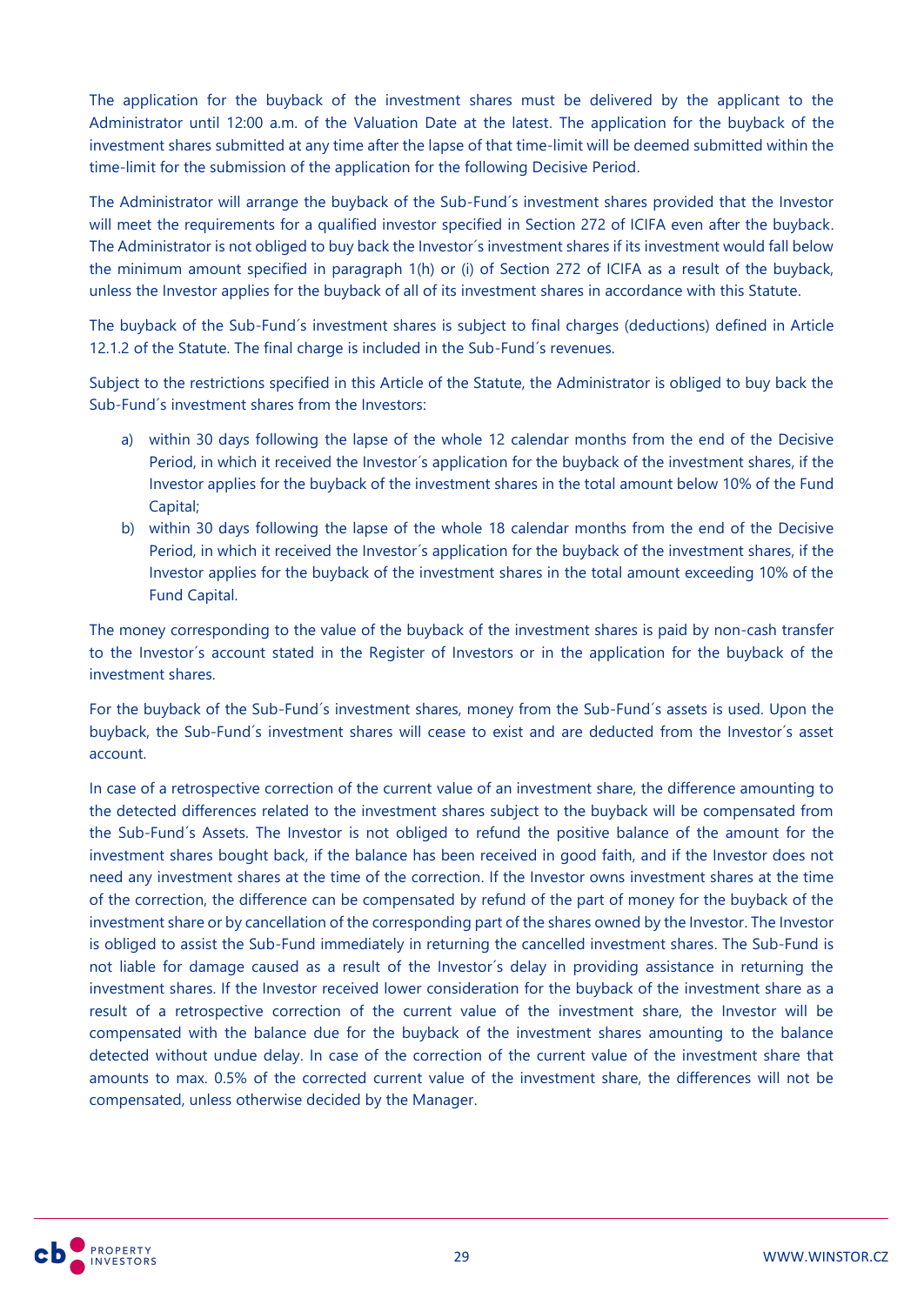### 11.14 REASONS FOR WHICH THE BUYBACK OF INVESTMENT SHARES CAN BE SUSPENDED

The Manager may decide to suspend the buyback of the Sub-Funds investment shares if it is necessary for the protection of the rights or legally protected interests of the Investors, such as e.g. in the case of natural disasters, in justified cases due to very strong turbulences on financial markets, in case of problems with the liquidity of the Sub-Fund´s assets, if any high buyback of the investment shares could endanger the assets, or in other justified cases.

The suspension of the buyback of the investment shares applies also to the investment shares, the buyback of which was requested by the Investor before the suspension of the buyback of the investment shares, if no consideration has been paid yet, or during the period of time, for which the buyback of the investment shares was suspended.

# <span id="page-29-0"></span>12 INFORMATION ABOUT FEES CHARGED TO INVESTORS AND COSTS PAID FROM THE SUB-FUND´S ASSETS

Information about fees charged to the Investors and costs paid from the Sub-Fund´s assets is shown in the following table:

| of the current value of the buyback of<br>the investment shares, if the period of<br>25%<br><b>Initial fee (deduction)</b><br>shares subject to the buyback and the<br>submission of the application for the<br>buyback equals or exceeds 48 calendar<br>in other cases<br>0% | charged to the Investor before the investment or before the pay out of the investment)<br><b>Initial fee</b><br>(extra charge) | $0$ – max. 3% of the investment volume                                             |
|-------------------------------------------------------------------------------------------------------------------------------------------------------------------------------------------------------------------------------------------------------------------------------|--------------------------------------------------------------------------------------------------------------------------------|------------------------------------------------------------------------------------|
|                                                                                                                                                                                                                                                                               |                                                                                                                                | time between the issuing the investment<br>months but less than 60 calendar months |
|                                                                                                                                                                                                                                                                               |                                                                                                                                |                                                                                    |

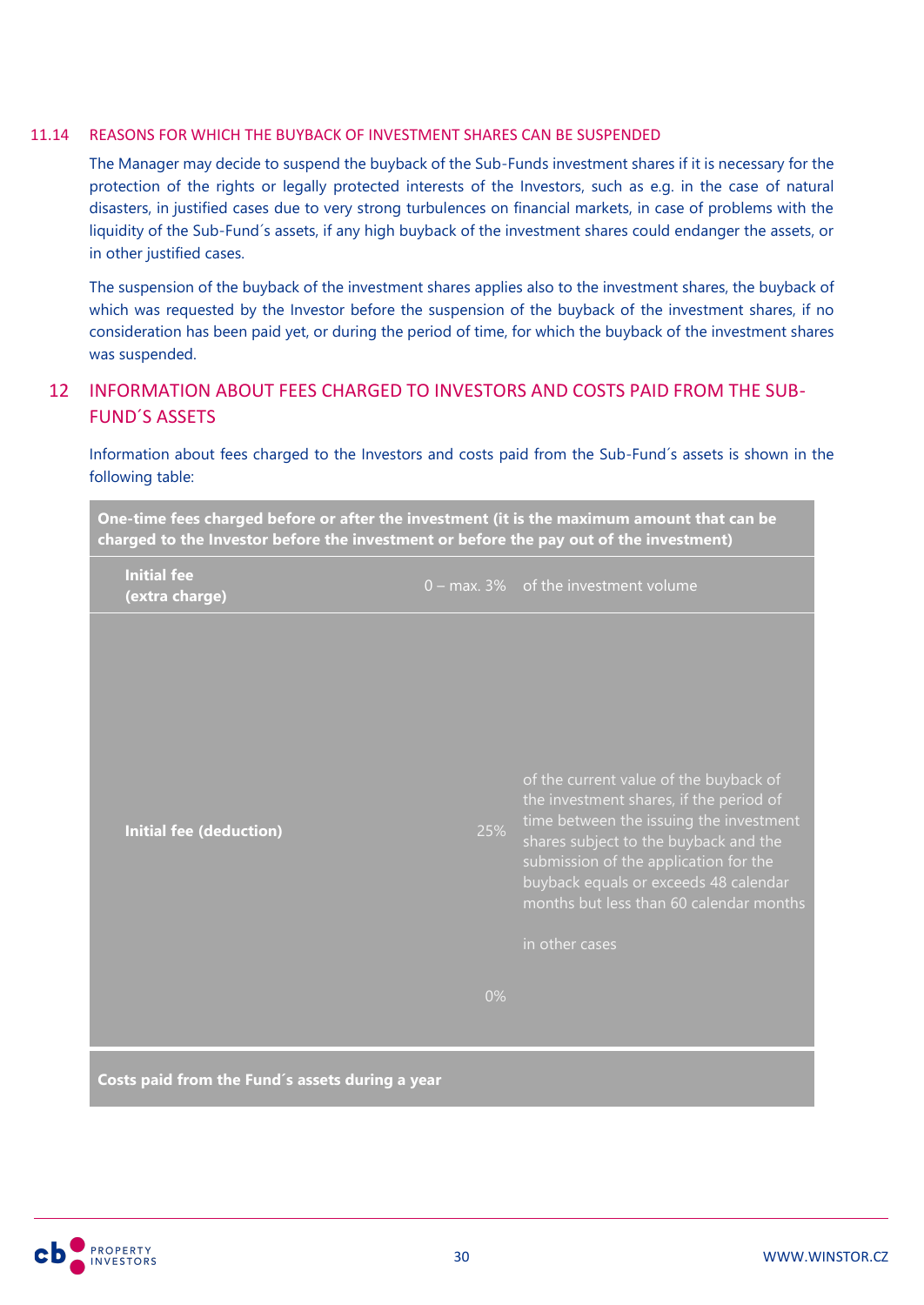|                                  | 2.5% of the average value of the Fund Capital                                                                                                                                                                                                                                                                                                                                                     |
|----------------------------------|---------------------------------------------------------------------------------------------------------------------------------------------------------------------------------------------------------------------------------------------------------------------------------------------------------------------------------------------------------------------------------------------------|
| <b>Total Expense Ratio (TER)</b> | We would like to point out that as the<br>Sub-Fund has not closed the first<br>accounting period yet, the Total Expense<br>Ratio is estimated. The Investors will<br>learn the actual amount of the Total<br>Expense Ratio after the end of the first<br>accounting period of the Sub-Fund in<br>the updated Statute and at the address<br>of the Registered Office of the<br>Investment Company. |
|                                  |                                                                                                                                                                                                                                                                                                                                                                                                   |

**Costs paid from the Fund´s assets under special conditions**

**Performance fee** 0% of the year-on-year growth of the value of the Fund Capital per investment share

The costs incurred by the Sub-Fund serve for ensuring the administration of its assets; both the fees paid directly by the Investor and the costs paid directly by the Sub-Fund can decrease the improvement of the value of the invested money.

### 12.1 FEES AND COSTS PAID BY THE INVESTOR

### 12.1.1 INITIAL FEE (EXTRA CHARGE)

Subscription of the investment shares is subject to the initial fee (extra charge) amounting to 0–3% of the invested amount. The exact amount is determined in the relevant Subscription Contract. The initial fee is included in the Sub-Fund´s revenues.

### 12.1.2 FINAL DEDUCTION (DEDUCTION)

Buyback of the investment shares is subject to the final deduction (deduction) amounting to:

- a) 25% of the current value of the buyback of the investment shares if the period of time between the issuing of investment shares subject to the buyback and the submission of the application for the buyback is more than 48 calendar months but less than 60 calendar months;
- b) 0% in other cases.

The final deduction (deduction) is included in the Sub-Fund´s revenues.

The Investor can submit the application for the buyback of the investment shares only after the lapse of 36 calendar months after the moment of crediting the investment shares being bought back to the Investor´s asset account.

12.1.3 PERFORMANCE FEE

The performance fee will not be applied.

### 12.2 FEES AND COSTS PAID FROM THE FUND´S ASSETS

# 12.2.1 FUNCTION OF THE MANAGER AND OF THE ADMINISTRATOR

The Investment Company will receive remuneration for the management of the assets and administration of the Sub-Fund. The remuneration amounts to CZK 95,000 per month plus 0.25% p.a. of the total assets of the Sub-Fund exceeding CZK 500 mil. The remuneration is paid quarterly for each commenced calendar quarter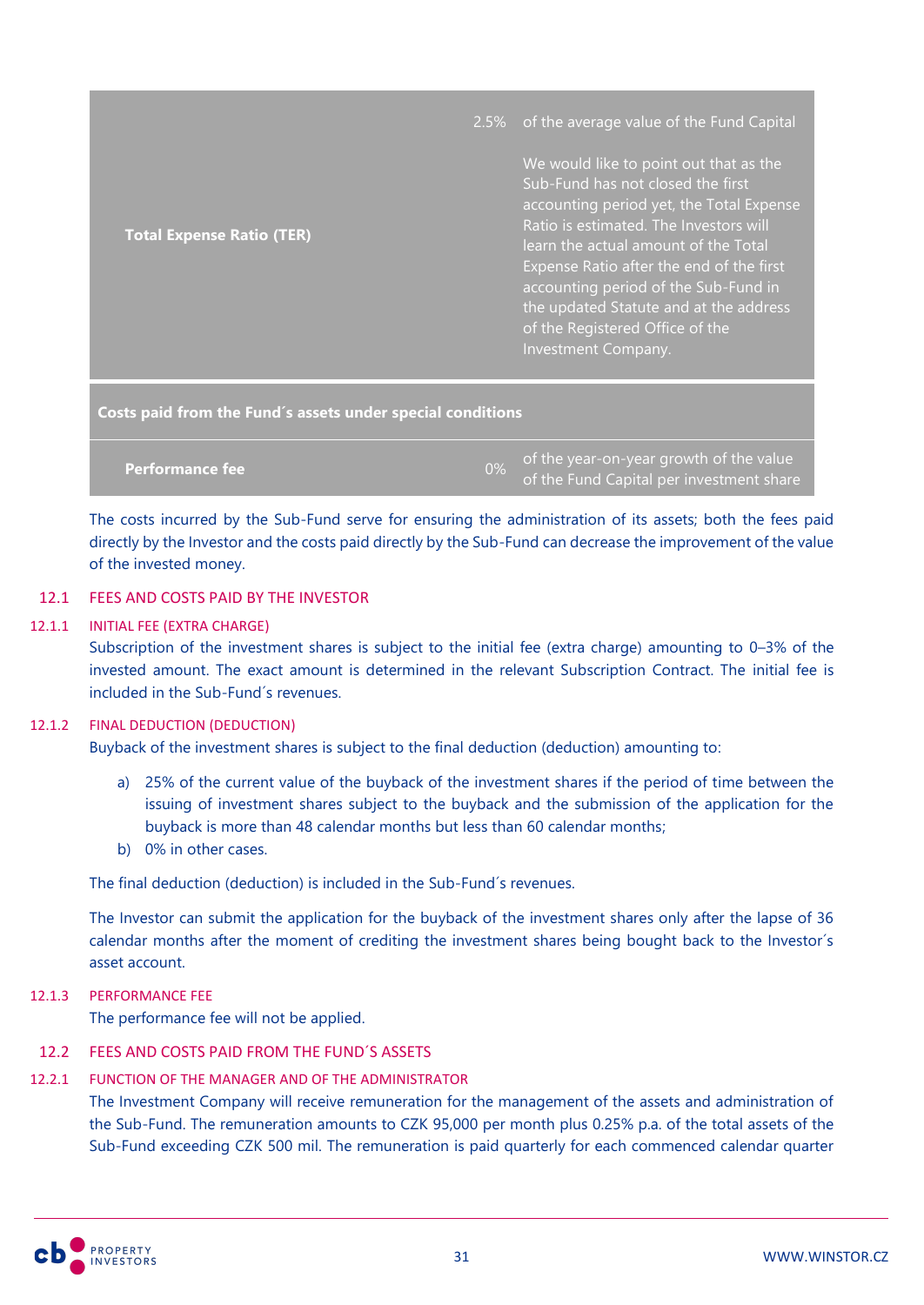according to the amount of the Sub-Fund´s total assets calculated as at the end of the calendar quarter, for which the remuneration is paid. The quarterly remuneration will be calculated as the sum of:

- a) the product of the Sub-Fund´s total assets before entering the remuneration and corporate income tax reserve determined as at the last calendar day of the relevant quarter, and the applicable remuneration rate and ACT/365 coefficient;
- b) monthly fixed remuneration amounting to CZK 95,000 per month as defined above.

The subsequent settlement of the remuneration for the management of the assets and administration, if appropriate, will be carried out by the Investment Company immediately after the termination of the accounting period, however, not later than within one month after the verification of the financial statement by an auditor.

The Investment Company is entitled to receive also the following remuneration:

- a) CZK 2,000 for each subscription or buyback of the investment shares that took place in the relevant quarter;
- b) 100% Initial Fee according to the relevant Subscription Contract if the Administrator has mediated the conclusion of the relevant contract;
- c) 1.2% p.a. of the real value of the existing investments from eligible Investors (according to the current value of the investment shares), which were mediated by the Administrator, these costs being calculated (assessed) for each calendar quarter; for the purposes of the calculation of the costs for the relevant calendar quarter, the value of the relevant investment shares at the end of the preceding calendar quarter are used.

# 12.2.2 DEPOSITARY´S FUNCTION

The Depositary is entitled to receive remuneration for the performance of the function of the Sub-Fund´s Depositary. The remuneration for the performance of the Depositary´s activities, its amount, method of calculation and maturity are stated in the depository contract. The remuneration is paid on a monthly basis one month in arrears, its amount not exceeding CZK 50,000 per month. The remuneration does not include the value added tax. The remuneration for the performance of the Depositary´s activities is paid from the Sub-Fund´s assets. In case of any change in the depository contract, the payment for the performance of the Depositary´s activities may change.

### 12.2.3 COSTS OF REMUNERATION FOR OFFERING THE MEDIATION OF INVESTMENTS IN THE SUB-FUND

In connection with the Sub-Fund's activities, costs of the remuneration for offering and mediation of investments in the Sub-Fund by a third party may be incurred. These costs are paid from the Sub-Fund´s assets and must not exceed the sum of:

- a) 100% Initial Fee which is related to the relevant investment; and
- b) 1.2% p.a. from the real value of the existing investments from eligible Investors (according to the current value of the investment shares), which were provably mediated by the third party, these costs being calculated (assessed) for each calendar quarter; for the purposes of the calculation of the costs for the relevant calendar quarter, the value of the relevant investment shares at the end of the preceding calendar quarter are used.

### 12.2.4 OTHER COSTS PAID FROM THE SUB-FUND´S ASSETS

The following costs will be paid from the Sub-Fund´s assets:

- a) Administrative and court fees;
- b) Costs of accounting and tax audits;
- c) Costs of expert opinions, if required by law;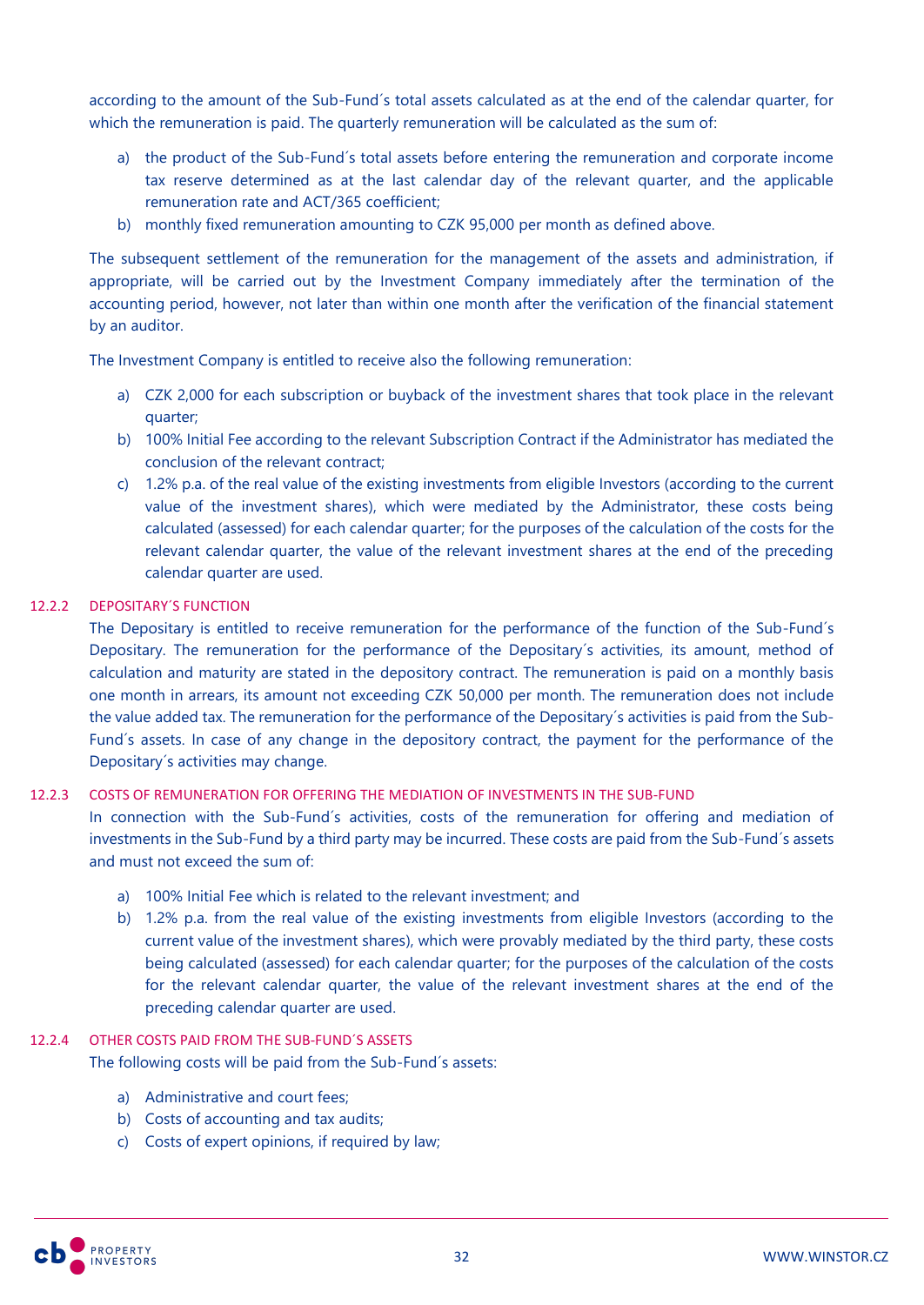- d) Costs of expert opinions required for the valuation of the Sub-Fund´s assets;
- e) Applicable taxes and charges and costs connected with tax-related administrative operations (e.g. notarial services, certified translations, etc.);
- f) Fees paid to banks for maintaining accounts and handling of financial means;
- g) Currency conversion fees;
- h) Foreign currency exchange rate losses;
- i) Acquisition cost of securities and other assets;
- j) Costs connected with the settlement, custody, deposit, payout of yield and administration of foreign securities;
- k) Fees and commissions paid to securities traders on regulated and official markets and in multilateral trading systems, or to mandataries for providing services to the Sub-Fund, directly related to transactions involving the Sub-Fund´s asset values;
- l) Extra charge for the sale and deduction for the buyback of the investment shares of open funds owned by the Sub-Fund;
- m) Remuneration for the administration, custody and deposit of securities owned by the Sub-Fund;
- n) Remuneration to CDCP and other similar foreign registers of securities for recording and keeping securities in the Sub-Fund´s accounts;
- o) Costs connected with borrowing securities including interest;
- p) Property insurance costs;
- q) Interest on credits and loans received in connection with the management of the Sub-Fund´s assets;
- r) Interest on bills (used as security for an obligation);
- s) Costs connected with futures and options and their combinations;
- t) Bonuses from options and futures (cost);
- u) Fees for introducing the fund into the regulated or official market or the multilateral trading system;
- v) Costs connected with judicial proceedings directly concerning the Sub-Fund or the Sub-Fund´s assets;
- w) Costs provably connected with achieving, maintaining and securing the yield on the Sub-Fund´s assets;
- x) Costs connected with realisation of yield on property values owned by the Sub-Fund;
- y) Costs of the enforcement of the Sub-Fund´s receivables (e.g. tax refunds) provided that the enforcement costs are proportional to the income from the receivable;
- z) According to the needs of the implementation of the Sub-Fund´s investment goals, the Investment Company may hire external service providers and pay them from the Sub-Fund´s assets, especially for the purposes of drafting studies, expert opinions, analyses, providing legal services, arranging the sale of the Sub-Fund´s assets, when these services are paid by the Sub-Fund or companies owned by it;
- aa) Remuneration to members of the Sub-Fund´s bodies, e.g. members of the Investment Committee;
- bb) Costs of representation of the Sub-Fund at the General Meeting of the company, whose subscriber securities are included in the Sub-Fund´s assets;
- cc) Other explicitly not mentioned costs incurred necessarily and efficiently by the Manager in connection with the management of the Sub-Fund´s management.

The Investment Company can decide that some of the aforesaid costs will be paid permanently or temporarily within the remuneration for the management of the Sub-Fund´s assets.

### 12.2.5 FEES TO PERSONS KEEPING RECORDS OF THE SUB-FUND´S SECURITIES

Records of the issue of the Sub-Fund´s investment shares are kept as separate records directly by the Investment Company in accordance with ICIFA and the Regulations. The Investment Company keeping separate records does not charge any fees for such record-keeping services.

# <span id="page-32-0"></span>13 OTHER ESSENTIAL INFORMATION FOR INVESTORS REQUIRED FOR EVALUATION OF INVESTMENT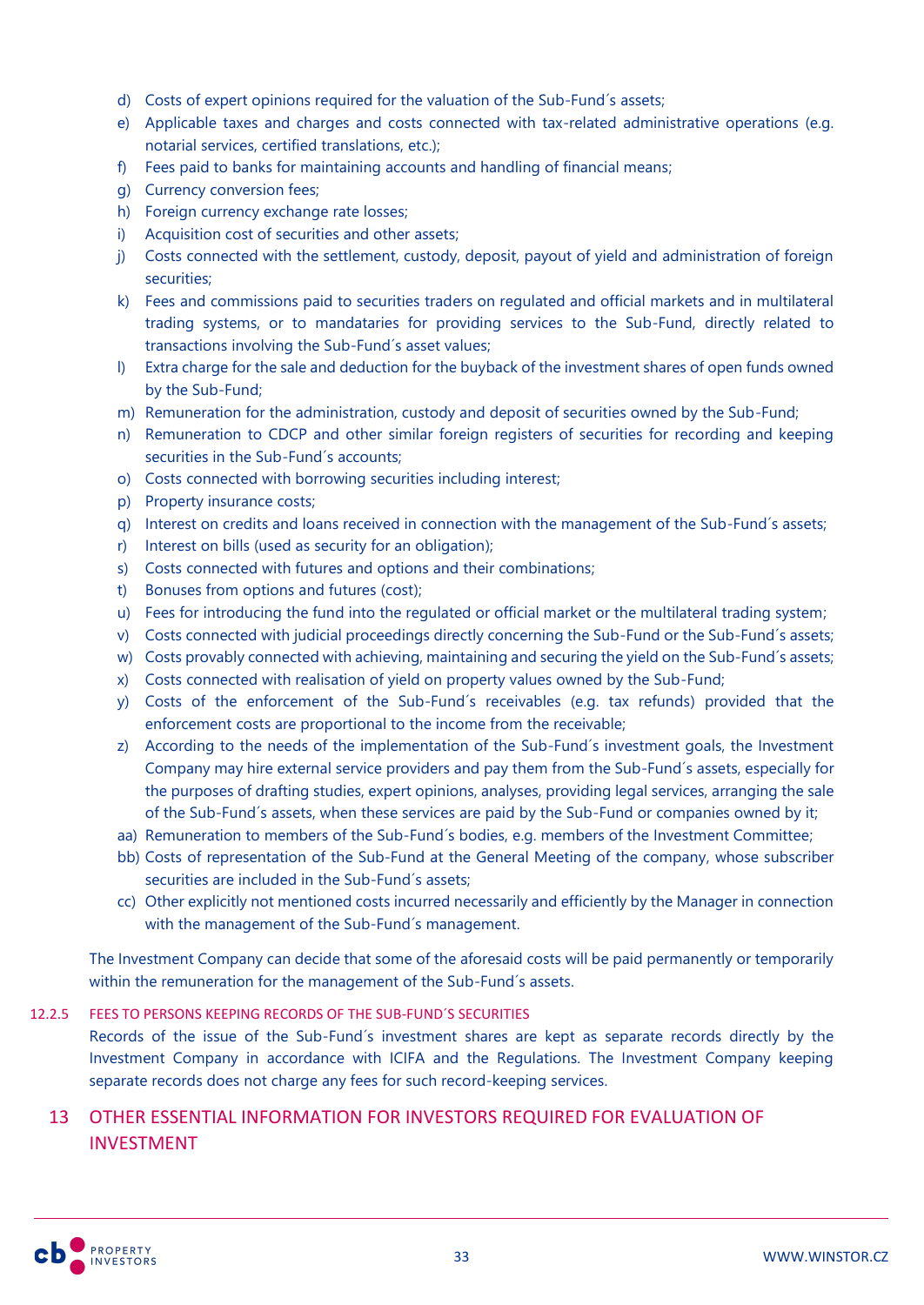#### 13.1 INFORMATION ABOUT THE STATUTE

The information contained in this Stature is regularly updated, at least once a year after the end of an accounting period. The Manager monitors if the Statute needs to be updated or not. If the Statute needs to be updated, necessary modifications are approved by the Manager.

Modification of the Statute is not subject to prior approval by CNB. However, the Manager informs CNB about each modification of the Statute, submitting the new wording of the Statute to CNB.

The latest wording of the Statute is published on the Internet site.

In addition to the Sub-Fund´s Statute, key information documents are published too. Information contained therein must agree with information contained in the Sub-Fund´s Statute.

The date of signing the valid wording of the Statute, and the name(s) and surname(s) of a member(s) of the authorised representative are shown at the end of the Statute.

The Statute´s key language is Czech. The Statute may be translated to other languages. In case of any discrepancy between various language versions, the Czech version approved by the Manager will prevail.

Each investor receives updated key information documents free of charge well in advance before the investment in the Sub-Fund, and, upon request, a printed version of the updated Statute and the last published annual report of the Sub-Fund free of charge. The documents are also published on the www site in the manner enabling remote access. Instead of the printed form, the key information documents and the Statute can be provided to the investor on a media carrier, which has no paper form, or via the www site, on conditions defined in the Key Information Document Regulation.

### 13.2 CANCELLATION AND TRANSFORMATION OF THE FUND AND SUB-FUND

The procedure in cancelling and transforming the Fund and Sub-Fund as well as the rights of the Shareholders and Investors in cancelling or transforming the Fund and Sub-Fund is governed by the generally binding legal regulations, especially by ICIFA, BCA and the Transformation Act.

### 13.3 CONTACT POINT

The contact point where any additional information may be obtained, if necessary:

Name: Winstor investiční společnost a.s. Address: Plzeňská 345/5, 150 00 Prague 5 Phone: +420 212 249 649 www site of the Investment Company:<https://www.winstor.cz/> E-mail: [info@winstor.cz](mailto:info@winstor.cz)

### 13.4 TAX REGIME

Taxation of the Sub-Fund and Investors is subject to the tax regulations of the Czech Republic, especially Act No. 586/1992 Sb., the Income Tax Act, as amended. The Sub-Fund is the basic investment fund, so at the time of approving this Statute, the Sub-Fund´s income is subject to the 5% income tax rate. In case of legal entities and individuals, who are not Czech tax residents and have the investment shares included in the business property, the revenues from the buyback of the investment shares are subject to the standard tax regime. In case of individuals, who do not have the investment shares included in their business property, the revenues from the buyback of the investment shares at the time of approving this Statute are exempt from the income tax, if the Investor owns the investment shares for more than 3 years; otherwise, the revenues must be included in (other) revenues in the personal income tax return, unless their aggregate amount exceeds CZK 100,000 in the tax period.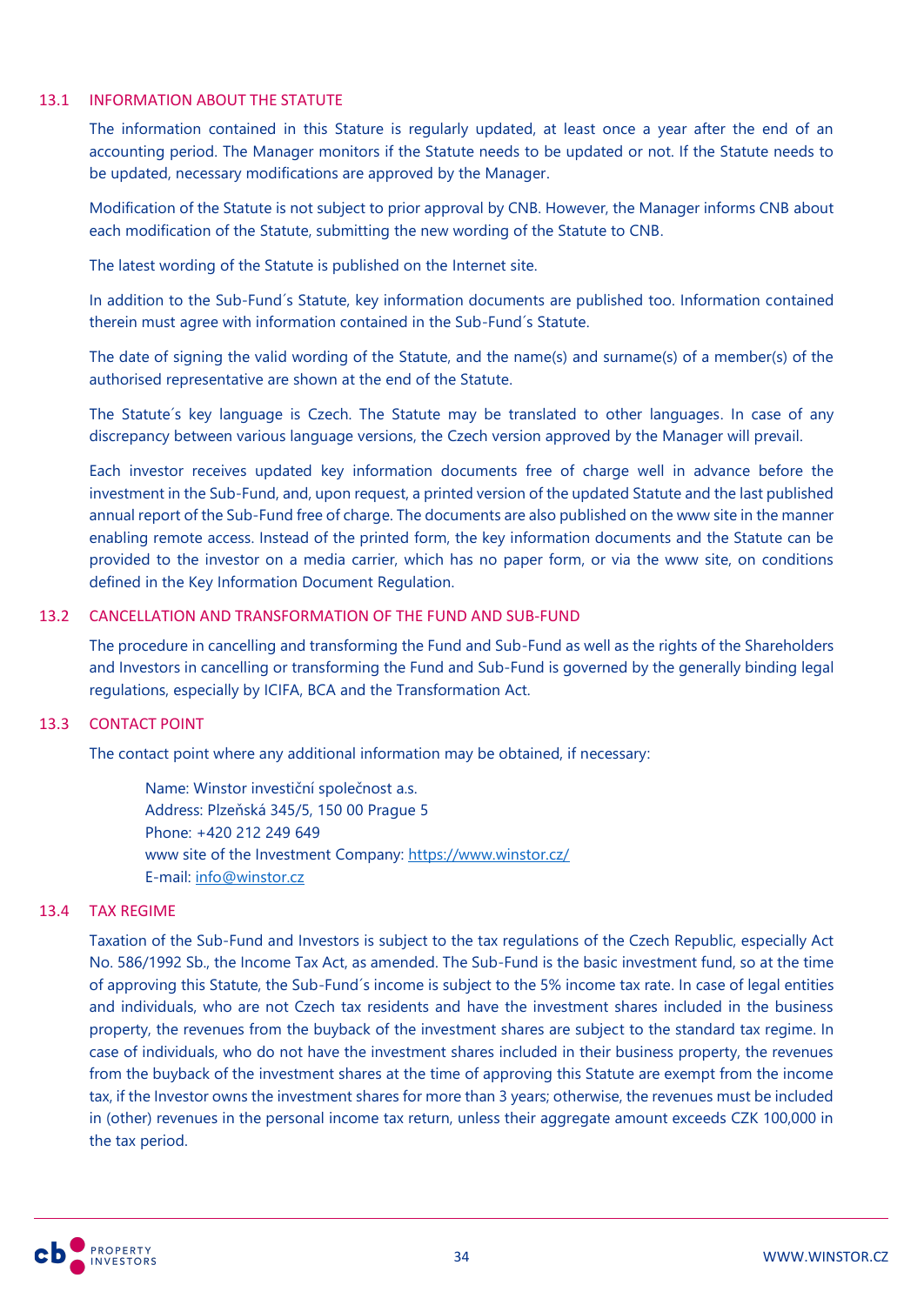In cases defined by the applicable legal regulations of the Czech Republic, if any income arises to a recipient who is not a tax resident of the Czech Republic from the buyback of the investment shares or the payout of profit shares, the Investment Company is obliged to deduct the income tax from the amount received from the buyback of the investment shares in the amount defined by the applicable legal regulations, For that reason, the Investment Company reserves the right to ask the Investor to submit its fiscal domicile.

The Investment Company points out that the regime of taxation of income or profits of individual investors depends on the applicable tax regulations, which do not have to be identical for each investor, and that, if an investor is not sure about the taxation regime applicable to that investor, they should seek professional advice.

### 13.5 METHOD AND FREQUENCY OF PUBLISHING THE FUND´S ECONOMIC RESULTS

The Administrator will publish the Sub-Fund´s annual report in the electronic form on the www site within 4 months after the end of the accounting period at the latest. The Administrator will also send the Sub-Fund´s annual report to CNB.

The Sub-Fund´s annual report is available to the Investors in the Administrator´s registered office, and will be sent to them in the paper form upon request at their expense without undue delay.

#### 13.6 INFORMATION ABOUT THE SUPERVISORY BODY OF THE INVESTMENT COMPANY AND FUND, AND NOTICES

The body supervising the Investment Company and Fund is the Czech National Bank:

Name: Czech National Bank Address: Na Příkopě 28, 115 03, Prague 1 Phone: +420 224 411 111 www site of CNB: [http://www.cnb.cz](http://www.cnb.cz/) Email: [podatelna@cnb.cz](mailto:podatelna@cnb.cz)

The entry of the Sub-Fund in the CNB list, licence to perform the investment company´s activities, and supervision by CNB do not guarantee any return on investment or performance of the Sub-Fund, cannot exclude the possibility of breaching legal obligations or the statute by the manager of the investment fund, administrator of the investment fund, depositary of the investment fund or any other person, and do not guarantee any compensation for damages caused by such a breach, if any.

### 13.7 FINAL PROVISIONS

The mutual rights and obligations of the Investors, Manager and Administrator resulting from this Statute will be governed and interpreted in accordance with the law of the Czech Republic.

Prague, 1 January 2022

Ing. Karolína Krousová Authorised agent of a member of the Board of Directors of